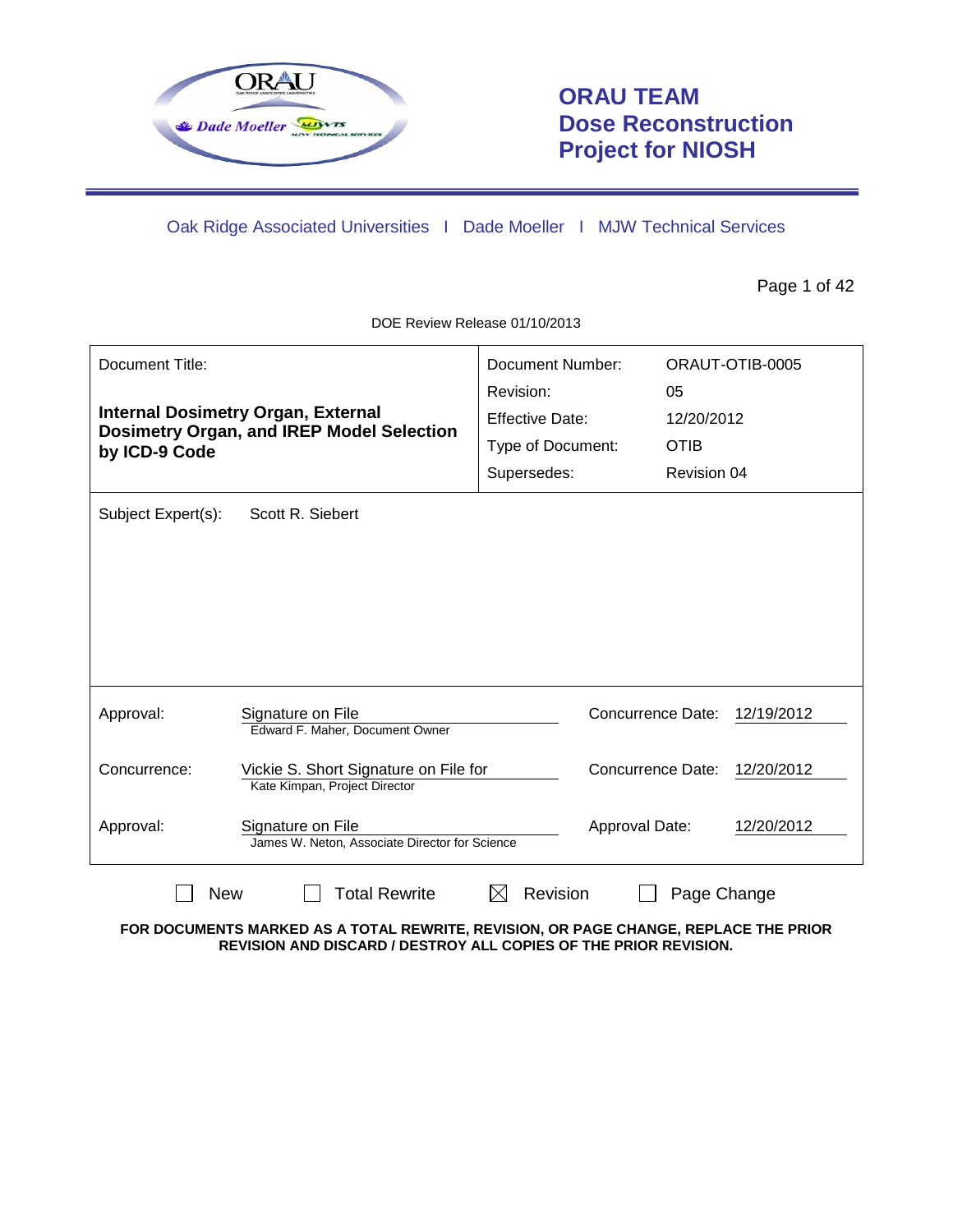| `TIB-∟<br>0005<br>JT<br>ORAU<br>Document<br>`No.<br>. | 05<br><b>No</b><br>Revision | Effective<br>12/20/201<br>Jate | Ωt<br>Page<br>Δ |
|-------------------------------------------------------|-----------------------------|--------------------------------|-----------------|

# **PUBLICATION RECORD**

| <b>EFFECTIVE</b><br><b>DATE</b> | <b>REVISION</b><br><b>NUMBER</b> | <b>DESCRIPTION</b>                                                                                                                                                                                                                                                                                                                                                                                                                                                                                                                                                                                                              |
|---------------------------------|----------------------------------|---------------------------------------------------------------------------------------------------------------------------------------------------------------------------------------------------------------------------------------------------------------------------------------------------------------------------------------------------------------------------------------------------------------------------------------------------------------------------------------------------------------------------------------------------------------------------------------------------------------------------------|
| 11/03/2003                      | 00                               | ORAU technical information bulletin to clarify IMBA organ and IREP<br>model selection First approved issue. Initiated by Elizabeth M.<br>Brackett.                                                                                                                                                                                                                                                                                                                                                                                                                                                                              |
| 01/23/2004                      | 01                               | Incorporates applicable external dosimetry organ selection.<br>Approved issue of Revision 01. Initiated by Elizabeth M. Brackett.                                                                                                                                                                                                                                                                                                                                                                                                                                                                                               |
| 03/05/2004                      | 01 PC-1                          | IREP model correction for ICD-9 code 238.7 (added Bone model),<br>remove IMBA/External/IREP model info from header rows for ICD-9<br>codes 194 and 205. Approved issue of page change 1. Initiated by<br>Elizabeth M. Brackett.                                                                                                                                                                                                                                                                                                                                                                                                 |
| 05/07/2004                      | 01 PC-2                          | IMBA and External model correction for ICD-9 code 231.8 (changed<br>to med review on page 15), IMBA model correction for ICD-9 codes<br>235.8 and 235.9 (changed to med review on page 16), External<br>model correction for ICD-9 code 185 (changed to bladder on page 8).<br>Approved issue of page change 2. Initiated by Elizabeth M. Brackett.                                                                                                                                                                                                                                                                             |
| 10/29/2004                      | 01 PC-3                          | IMBA model correction for ICD-9 code 189.2, 189.3, and 189.4<br>(changed to highest non-met organ/tissue on page 9), added<br>footnote number 5 to Table 1 for ICD-9 code 232 on page 18.<br>Changed DOL documentation to NIOSH Referral Summary<br>Document (NRSD) on page 20. Approved issue of page change 3.<br>Initiated by Scott R. Siebert.                                                                                                                                                                                                                                                                              |
| 12/02/2005                      | 02                               | Adds information for ICD-9 codes 289.7 and 289.9, clarifies handling<br>adenocarcinoma of the distal (lower third) esophagus, corrects<br>external organ for ICD-9 codes 233.4 and 236.5, updates correct<br>model selections for various cancers (to reflect guidance in OCAS<br>TIB-012, except as directed by OCAS to mark many 200-204 organs<br>as "Reserved"), adds likely primary cancer selection for secondary<br>cancers. Changes references to "IMBA organ" to "Internal Dosimetry<br>organ." Approved issue of Revision 02. Training required: As<br>determined by the Task Manager. Initiated by Scott R. Siebert. |
| 02/10/2006                      | 02 PC-1                          | Approved page change revision. Updates Table 3-1 (pages 15 - 22)<br>in Section 3.2 to reflect guidance in OCAS-TIB-012 Rev 1 (internal<br>and external organs for ICD-9 series 200 through 204 changed from<br>"Reserved" to the specified organ) and changes OCAS-TIB-012<br>issue date and revision number in reference section (page 33). No<br>sections were deleted. Training required: As determined by the<br>Task Manager. Initiated by Scott R. Siebert.                                                                                                                                                               |
| 02/26/2010                      | 03                               | Adds discussion of ICD-9 vs. ICD-9-CM in Background section, adds<br>codes into Table 3-1 and 3-2 that cross-reference to ICD-9-CM<br>codes, adds clarification for skin cancer codes, updates organ<br>selection for ICD-9 codes 155 and 156, adds clarification that this<br>OTIB is not applicable for x-ray procedures. No sections were<br>deleted. Incorporates formal internal and NIOSH review comments.<br>Constitutes a total rewrite of the document. Training required: As<br>determined by the Objective Manager. Initiated by Scott R. Siebert.                                                                   |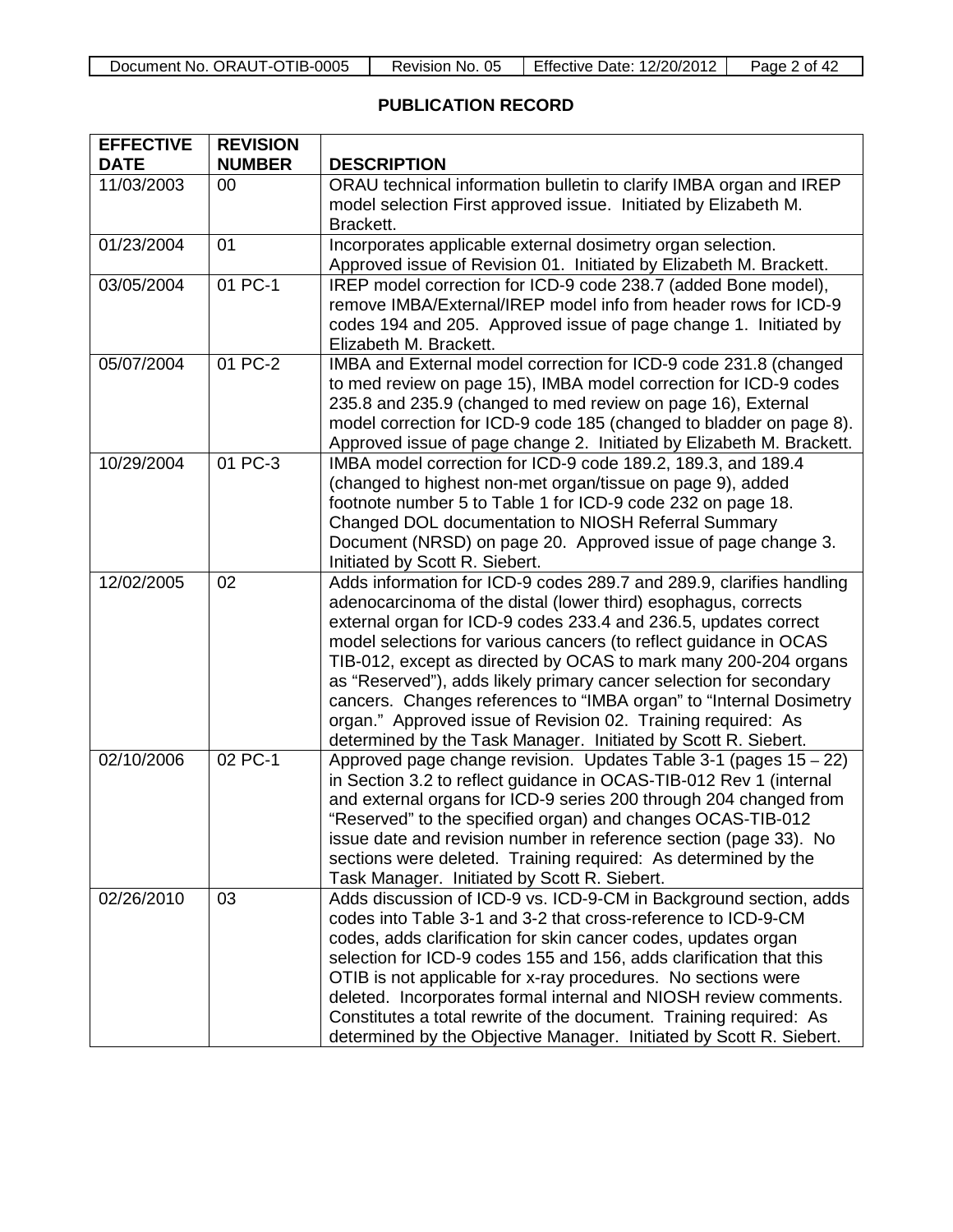| Document No. ORAUT-OTIB-0005 | . 05<br>Revision No. | <b>Effective Date:</b><br>12/20/2012 | ั of 42<br>Page |
|------------------------------|----------------------|--------------------------------------|-----------------|
|                              |                      |                                      |                 |

| 04/18/2011 | 04 | Changes external organ for ICD-9 codes 194.1 and 194.5 to Thyroid<br>only (rather than Thyroid/Remainder), adds BCC as an IREP model<br>option for ICD-9 code 232, changes internal organ from Medical<br>Review to Skin for 238.2, add SCC as an IREP model option for<br>238.2, updates footnote "e" to include ICD-9 code 238.2 and BCC,<br>update the internal organ from "Medical Review" to a specific organ<br>of interest for 236.91 (Kidney), 238.0 (Bone surface), 238.3 (Breast),<br>239.2 (Bone surface or Skin depending on cancer type). Additional<br>change to 238.0 and 239.2(bone) based on formal internal review<br>comments – both changed to bone surface for internal and external<br>organs. Additional change to add SCC as viable IREP model for<br>239.2(skin) based on formal NIOSH review. Training required: As |
|------------|----|-----------------------------------------------------------------------------------------------------------------------------------------------------------------------------------------------------------------------------------------------------------------------------------------------------------------------------------------------------------------------------------------------------------------------------------------------------------------------------------------------------------------------------------------------------------------------------------------------------------------------------------------------------------------------------------------------------------------------------------------------------------------------------------------------------------------------------------------------|
| 12/20/2012 | 05 | determined by the Objective Manager. Initiated by Scott R. Siebert.<br>Adds Chronic lymphocytic leukemia (CLL) as radiogenic cancer -<br>Section 4.11, Table 3-1 (ICD-9 code 204.1 series), footnote "d" to<br>Table 3-1. Added clarification to Sec 4.9 on comparisons of ULI and<br>LLI. Update Table 3-1 to add $5th$ digit in ICD-9 codes for 173, add<br>clarification to Sec 4.7 for same. Update 150.1 and 150.9 to clarify<br>that stomach is not appropriate for either code since location is either<br>thoracic or unspecified and add discussion of "nec" and "nos" to Sec<br>4.8. Added discussion of ICD-9 code 199 in Section 3.2.<br>Incorporates formal internal and NIOSH review comments. Training<br>required: As determined by the Objective Manager. Initiated by<br>Scott R. Siebert.                                  |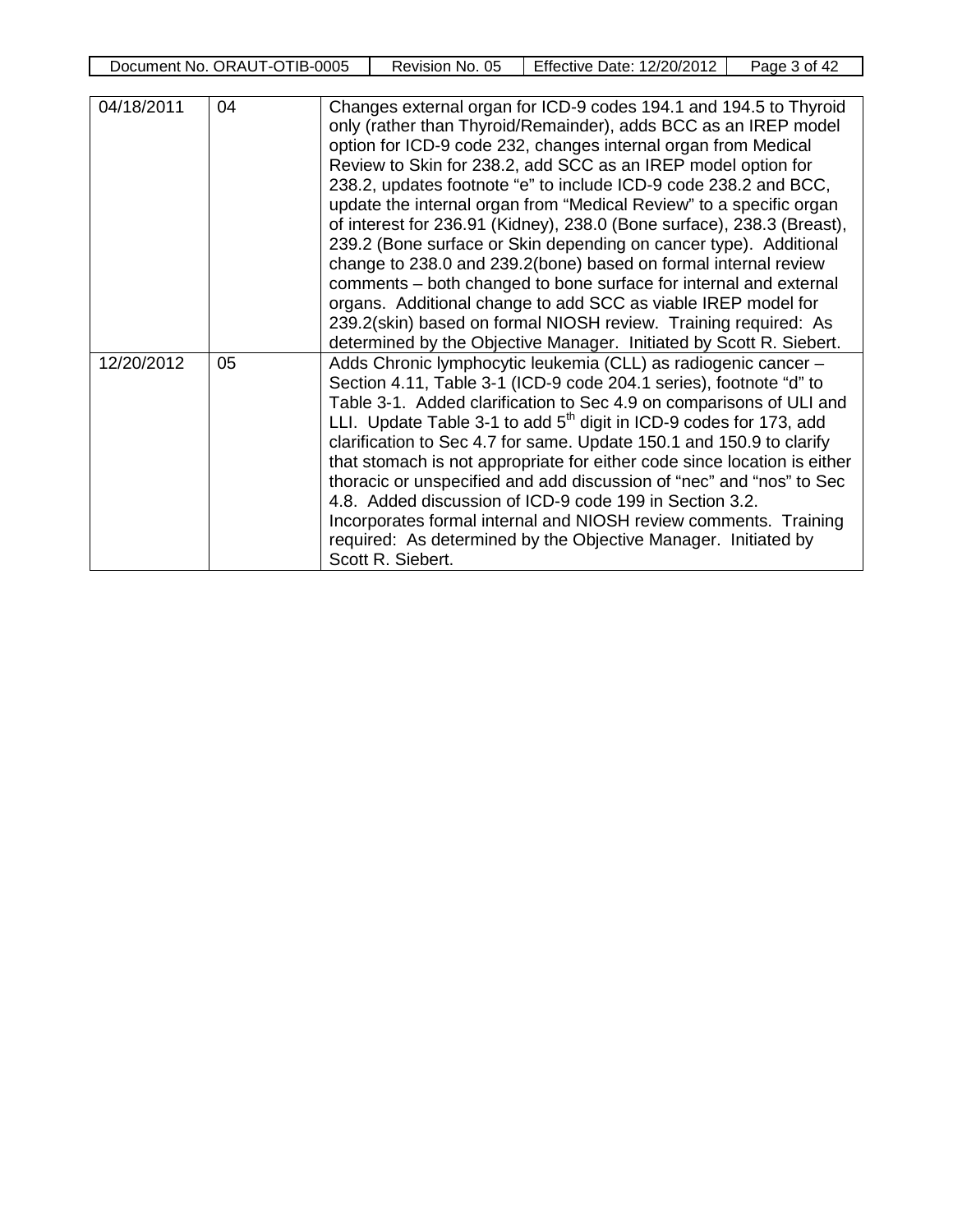| ORAUT-OTIB-0005<br>Document No. | -05<br>No.<br>Revision, | <b>Effective Date:</b><br>12/20/2012 | 42<br>Page<br>οt |
|---------------------------------|-------------------------|--------------------------------------|------------------|

# **TABLE OF CONTENTS**

| <b>SECTION</b> |      | TITLE                                                                   | <b>PAGE</b> |
|----------------|------|-------------------------------------------------------------------------|-------------|
|                |      |                                                                         |             |
| 1.0            |      |                                                                         |             |
| 2.0            |      |                                                                         |             |
| 3.0            |      |                                                                         |             |
|                | 3.1  |                                                                         |             |
|                | 3.2  |                                                                         |             |
| 4.0            |      |                                                                         |             |
|                | 4.1  |                                                                         |             |
|                | 4.2  |                                                                         |             |
|                | 4.3  |                                                                         |             |
|                | 4.4  |                                                                         |             |
|                | 4.5  |                                                                         |             |
|                | 4.6  |                                                                         |             |
|                | 4.7  |                                                                         |             |
|                | 4.8  |                                                                         |             |
|                | 4.9  | Secondary Cancers - Likely Primary Cancer Sites with Multiple IMBA,     |             |
|                |      |                                                                         |             |
|                | 4.10 | Multiple Secondary Cancers with Unknown Primary Cancer Site or Multiple |             |
|                |      |                                                                         |             |
|                | 4.11 |                                                                         |             |
|                |      |                                                                         |             |

# **LIST OF TABLES**

### **TABLE TITLE PAGE**

|     | 3-1. Selection of organs, tissues, and IREP models for internal and external dose |  |
|-----|-----------------------------------------------------------------------------------|--|
|     |                                                                                   |  |
| 3-2 |                                                                                   |  |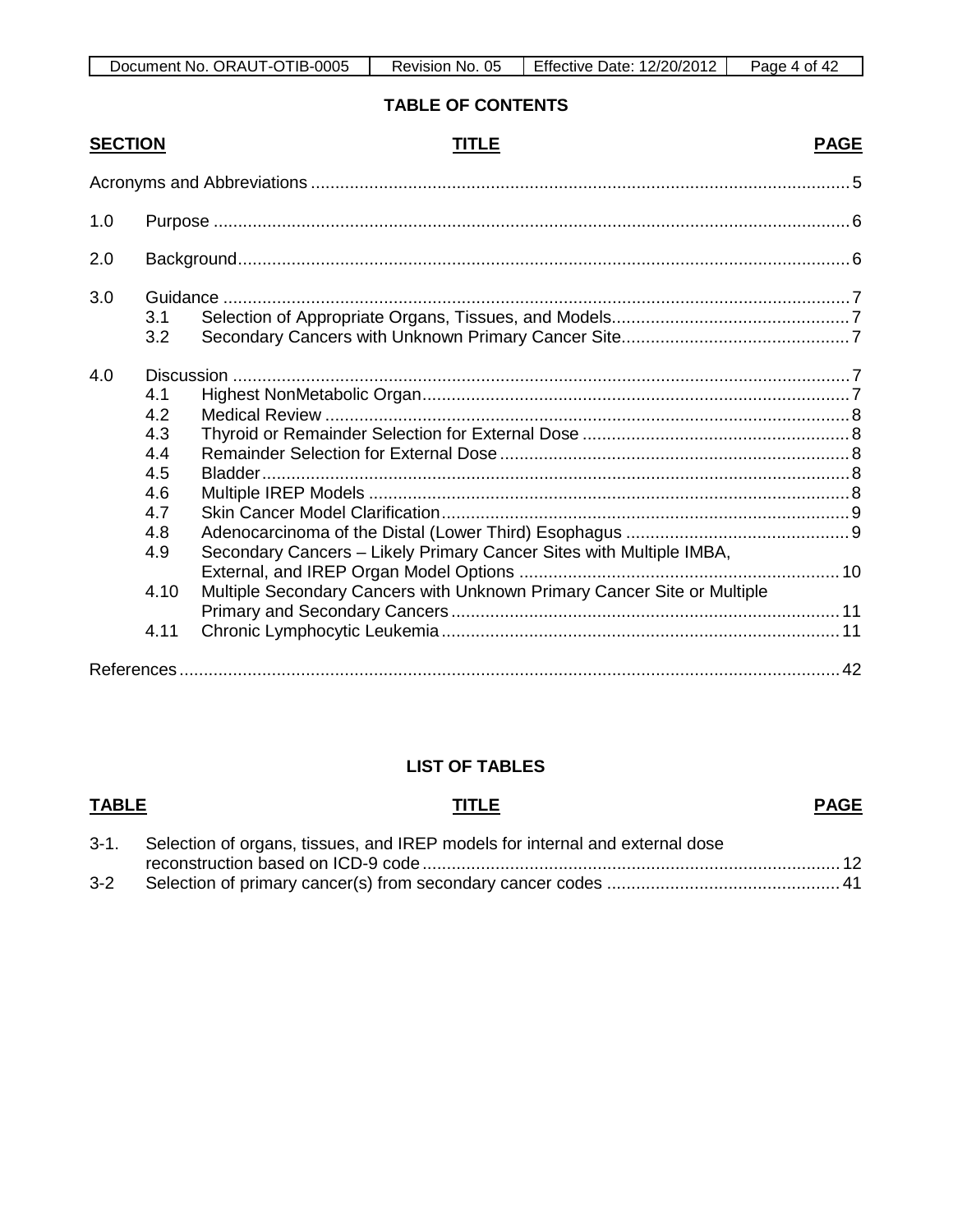# **ACRONYMS AND ABBREVIATIONS**

| BB              | <b>Bronchial region</b>                                                           |
|-----------------|-----------------------------------------------------------------------------------|
| <b>CLL</b>      | chronic lymphocytic leukemia                                                      |
| <b>DHHS</b>     | U.S. Department of Health and Human Services                                      |
| <b>DOL</b>      | U.S. Department of Labor                                                          |
| <b>EEOICPA</b>  | Energy Employees Occupational Illness Compensation Program Act of 2000            |
| ET <sub>1</sub> | Extrathoracic region 1                                                            |
| ET <sub>2</sub> | Extrathoracic region 2                                                            |
| ICD-9           | The International Classification of Diseases, 9th Revision                        |
| ICD-9-CM        | The International Classification of Diseases, 9th Revision, Clinical Modification |
| <b>ICRP</b>     | International Commission on Radiological Protection                               |
| <b>IMBA</b>     | <b>Integrated Modules for Bioassay Analysis</b>                                   |
| <b>IREP</b>     | Interactive RadioEpidemiological Program                                          |
| LLI             | lower large intestine                                                             |
| LN(ET)          | Extrathoracic lymph nodes                                                         |
| LN(TH)          | Thoracic lymph nodes                                                              |
| <b>NCHS</b>     | <b>National Center for Health Statistics</b>                                      |
| <b>NEC</b>      | <b>Not Elsewhere Classified</b>                                                   |
| <b>NIOSH</b>    | National Institute for Occupational Safety and Health                             |
| <b>NOS</b>      | Not Otherwise Specified                                                           |
| <b>OCAS</b>     | Office of Compensation Analysis and Support                                       |
| <b>ORAU</b>     | Oak Ridge Associated Universities                                                 |
| <b>POC</b>      | probability of causation                                                          |
| SI              | small intestine                                                                   |
| <b>TIB</b>      | technical information bulletin                                                    |
| ULI             | upper large intestine                                                             |
| <b>U.S.C.</b>   | <b>United States Code</b>                                                         |
| <b>WHO</b>      | <b>World Health Organization</b>                                                  |
| §               | section or sections                                                               |

 $\begin{array}{c} \hline \end{array}$ 

 $\mathbf{I}$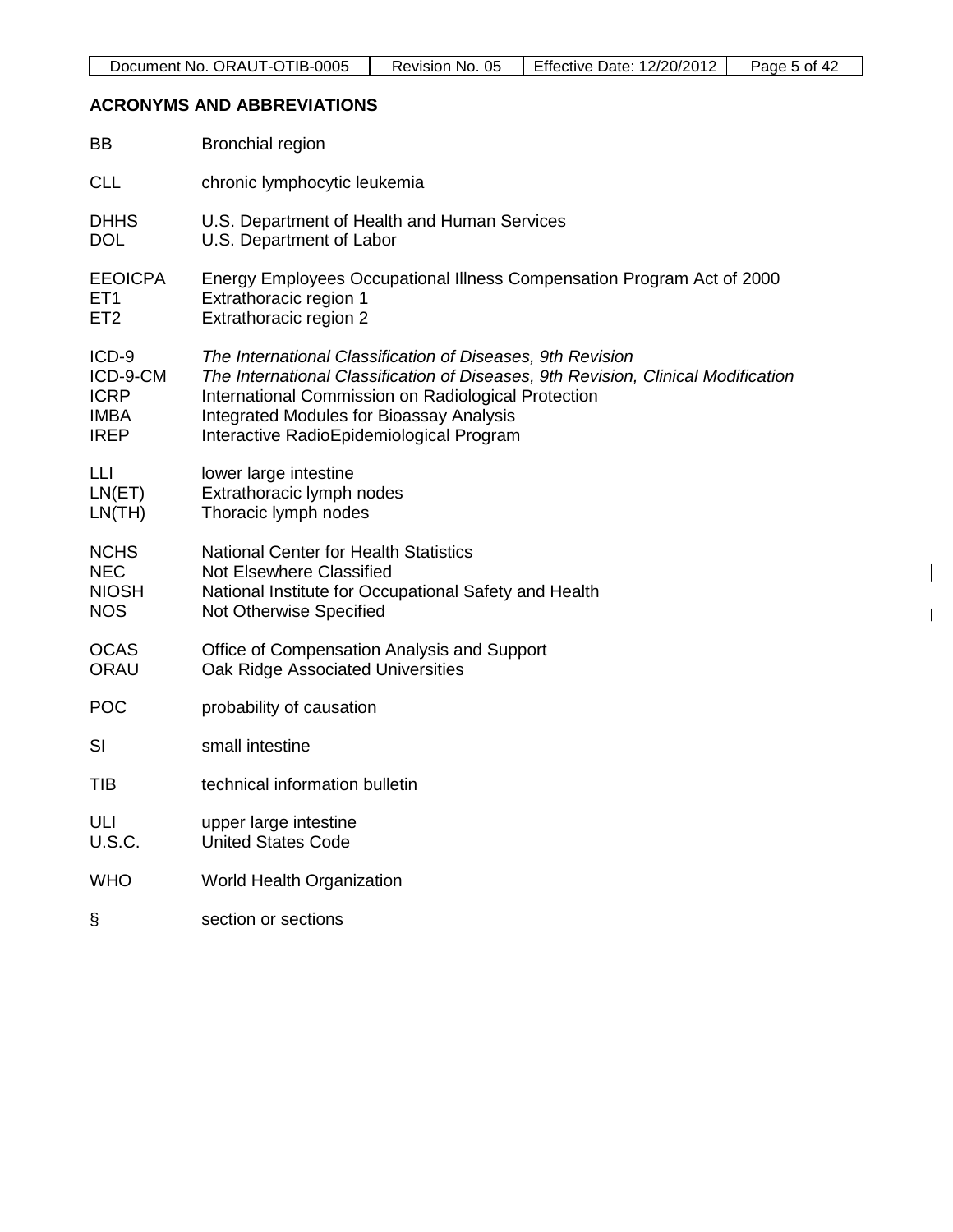| Document No. ORAUT-OTIB-0005 | Revision No. 05 | Effective Date: 12/20/2012 | Page 6 of 42 |
|------------------------------|-----------------|----------------------------|--------------|

#### **1.0 PURPOSE**

Technical information bulletins (TIBs) are not official determinations made by the National Institute for Occupational Safety and Health (NIOSH) but are rather general working documents that provide historical background information and guidance to assist in the preparation of dose reconstructions at particular sites or categories of sites. They will be revised in the event additional relevant information is obtained about the affected site(s). TIBs may be used to assist NIOSH staff in the completion of individual dose reconstructions.

In this document, the word "facility" is used as a general term for an area, building, or group of buildings that served a specific purpose at a site. It does not necessarily connote an "atomic weapons employer facility" or a "Department of Energy (DOE) facility" as defined in the Energy Employees Occupational Illness Compensation Program Act of 2000 [42 U.S.C. § 7384l(5) and (12)].

This TIB provides guidance on selection of (1) the appropriate International Commission on Radiological Protection (ICRP) organ or tissue model to estimate the internal dose for specific codes from the World Health Organization's (WHO) *International Classification of Diseases, Ninth Revision* (ICD-9; WHO 1977), (2) the appropriate organs or tissues to estimate external dose, and (3) the appropriate model in the Interactive RadioEpidemiological Program (IREP). This TIB also provides information for selecting and assessing likely primary cancers for secondary cancers.

This TIB does not address the appropriate organ to use with medical X-ray procedures due to different potential exposure geometries of those procedures. The organs to be used for dose reconstruction from medical X-ray procedures can be found in ORAUT-OTIB-0006, *Dose Reconstruction from Occupationally Related Diagnostic X-Ray Procedures* (ORAUT 2005), or the sitespecific technical basis documents and site profiles.

#### **2.0 BACKGROUND**

Under EEOICPA, the organs or tissues for which doses must be estimated are those that are delineated by the specified ICD-9 code that is received from the U.S. Department of Labor (DOL). While many ICD-9 codes are clear in their intended organ or tissue, additional guidance is necessary to identify the appropriate organs or tissues for internal and external dose estimation and the IREP model to use for the organ or tissue. This TIB designates the appropriate internal dosimetry organ and tissue selection for the various ICD-9 coded cancers, the appropriate organs and tissues to estimate external dose, and the appropriate IREP model.

Coding of the cancers is conducted by DOL on the basis of ICD-9. The U.S. Department of Health and Human Services (DHHS) National Center for Health Statistics (NCHS) has issued a related document, *International Classification of Diseases, Ninth Edition, Clinical Modification* (ICD-9-CM; DHHS 2008), which is widely used in the United States. ICD-9-CM is revised on an annual basis. Although the WHO has issued Revision 10 of the ICD, DHHS has not yet adopted it. Although the ICD-9-CM coding provides detail that is not in ICD-9, this has not historically been required for assessment under EEOICPA. However, because ICD-9-CM is widely used in the United States, DOL might provide some codes that did not appear in earlier versions of this TIB. NCHS provides a conversion table for translating a new code to its previous code (DHHS 2009). This table has been used to add codes to Tables 3-1 and 3-2, which appear after the text of this document. Due to the complexity of determining the appropriate organs for lymphatic/hematopoietic cancers, the NIOSH Division of Compensation Analysis and Support (previously the Office of Compensation Analysis and Support or OCAS) conducted a comprehensive review of the state of knowledge regarding the etiology and diagnosis of the various lymphomas, leukemias, and multiple myeloma. This TIB incorporates the findings from this review as set forth in OCAS-TIB-012, *Selection for Internal and External Dosimetry Target Organs for Lymphatic/Hematopoietic Cancers* (NIOSH 2006).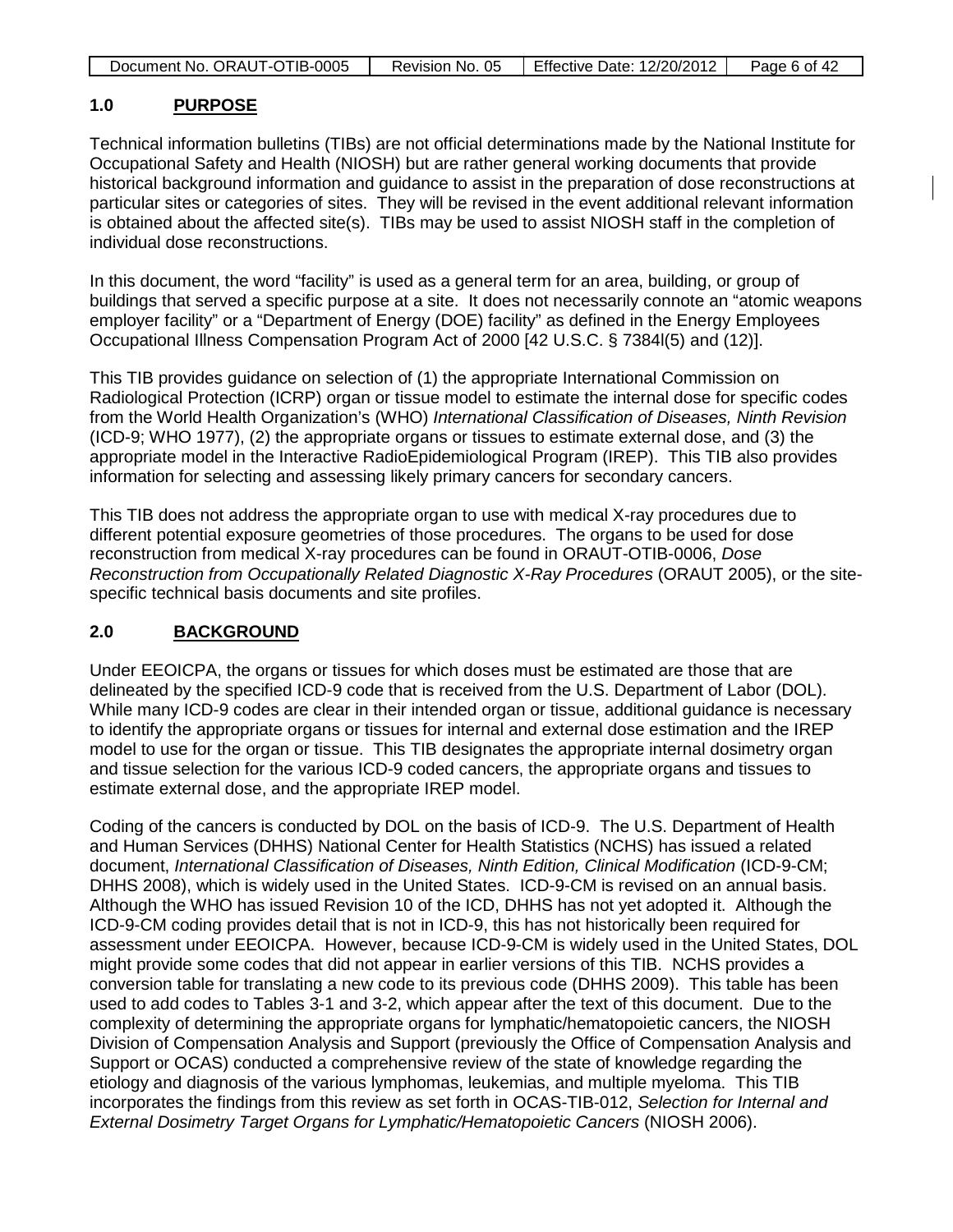| Document No. ORAUT-OTIB-0005 | Revision No. 05 | <b>Effective Date: 12/20/2012</b> | Page 7 of 42 |
|------------------------------|-----------------|-----------------------------------|--------------|

#### **3.0 GUIDANCE**

#### **3.1 SELECTION OF APPROPRIATE ORGANS, TISSUES, AND MODELS**

Table 3-1 correlates ICD-9 codes to the appropriate organ and tissue selection for internal and external dose estimation and to the appropriate IREP model. Organs and tissues that are labeled "Highest non-met org/tiss" indicate that dose to the highest nonmetabolic organ is to be used to represent the dose to the ICD-9 designated organ or tissue. A discussion of this term is included in Section 4.0. The remaining regions are described by the term in the Integrated Modules for Bioassay Analysis (IMBA) software program.

#### **3.2 SECONDARY CANCERS WITH UNKNOWN PRIMARY CANCER SITE**

Another situation that needs to be assessed is the diagnosis of a secondary cancer with an unknown primary cancer location. It is accepted in medicine that cancer-causing agents such as ionizing radiation produce primary cancers. This means, for a case in which the primary site of cancer is unknown, that the primary site must be established by inference to establish the probability of causation (POC). For each secondary cancer, the set of primary cancers that produced approximately 75% of that secondary cancer among the U.S. population was identified (males and females were considered separately). Therefore, for secondary cancers with unknown primary sites, Table 3-2 should be consulted to select likely primary sites, which should then be evaluated using IREP (reproduced from Table 7 in the IREP technical documentation).

Because each secondary cancer in Table 3-2 has more than one likely primary cancer site, each likely primary site must be evaluated using IREP to determine a POC. If one of the likely primary cancer sites yields a POC greater than or equal to 50%, this site should be assumed to be the originating site for the secondary cancer and should be submitted as such.

If none of the likely primary cancer sites yields a POC greater than or equal to 50%, the supporting documentation for all of them should be submitted, demonstrating that all were less than 50%.

ICD-9 code 199 and its extensions present an unusual case since this can be coded by DOL as either a primary or a secondary cancer. In either case, the location is either unknown or not clearly defined. If coded as a secondary cancer, this means both the secondary cancer as well as the primary cancer that caused it are unknown. Since this information is unknown, assess this ICD-9 code as outlined in Table 3-1 regardless of suggestions from DOL on likely primary locations.

#### **4.0 DISCUSSION**

#### **4.1 HIGHEST NONMETABOLIC ORGAN**

The dose estimate for a number of tissues is based on the highest nonmetabolic organ dose, which is designated as "Highest non-met org/tiss" in the table. Metabolic organs are those that are specifically modeled by the ICRP for a particular element. The biokinetic models are based on the behavior of the particular element in the body, so the metabolic organs vary with the element of interest. The metabolic organs include the gastrointestinal tract from ICRP Publication 30 (ICRP 1979) and, in the case of inhalation, the respiratory tract from ICRP Publication 66 (ICRP 1994).

For radionuclides that primarily emit alpha or beta radiation, the soft tissue compartment becomes the primary recipient of dose. This compartment contains all the organs that are not specifically accounted for in the metabolic model. This compartment accounts for the dose that is delivered by material that is actually deposited in that tissue. An additional source of exposure to the tissue is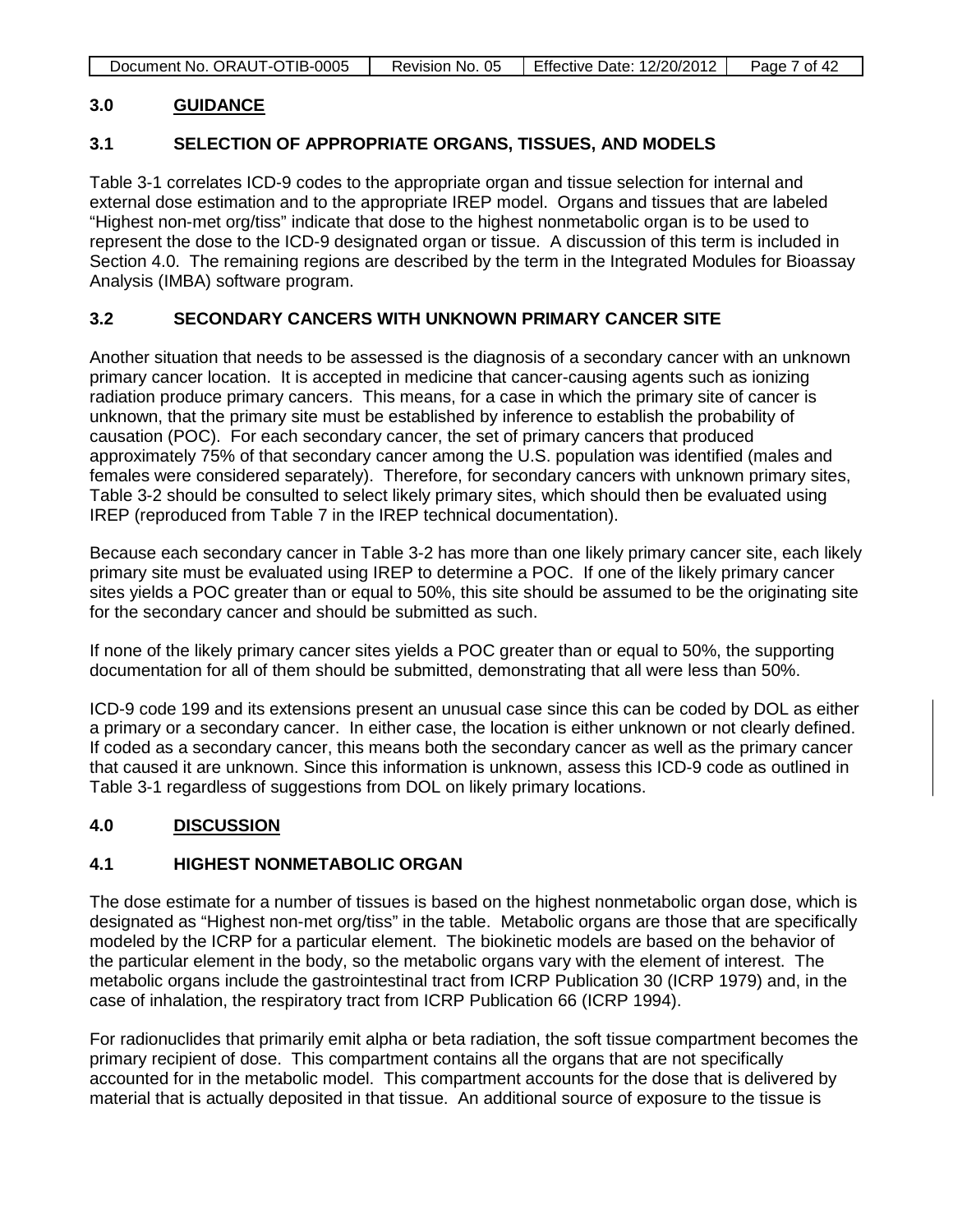| Document No. ORAUT-OTIB-0005 | Revision No. 05 | Effective Date: 12/20/2012 | Page 8 of 42 |
|------------------------------|-----------------|----------------------------|--------------|

known as photon cross-irradiation. Cross-irradiation is the exposure to a tissue from photons that originate in other tissues.

When the energy that is emitted by a radionuclide is primarily alpha or beta radiation, the soft tissue compartment becomes the primary source of dose. Under this scenario most of the nonmetabolic organs receive the same dose. For radionuclides for which photon emissions are a major source of energy emitted, the nonmetabolic organ doses can vary due to their relative proximity to the metabolic organs in which the radionuclides concentrate. IMBA calculates the dose from both sources of irradiation and sums them. For many radionuclides (predominately alpha and beta emitters), this causes only minor differences in doses to nonmetabolic organs, so choosing the highest is a realistic assumption with only minor (if any) overestimation.

It is conceivable that a situation could arise in which a photon-emitting radionuclide causes a large difference in doses that are delivered to nonmetabolic organs. In accordance with OCAS-IG-002, *Internal Dose Reconstruction Implementation Guideline* (NIOSH 2002), it is acceptable in these situations to base the dose on an organ that is not the highest nonmetabolic organ. The choice in these cases should be based on the proximity of the model organ to the actual organ of interest.

#### **4.2 MEDICAL REVIEW**

Due to the complexity of determining the appropriate organs and tissues for some ICD-9 code cancers, a medical review by an Oak Ridge Associated Universities (ORAU) Team physician is required to determine the organs and tissues to use in IMBA for those cancers. These cancers have been designated in Table 3-1 as "Medical review." The ORAU Team physician will recommend to the dose reconstructor the appropriate organs and tissues for dose estimation purposes.

### **4.3 THYROID OR REMAINDER SELECTION FOR EXTERNAL DOSE**

For cancer sites for which Table 3-1 lists "Thyroid/Remainder" for the external organ selection, there is no external dose model for the organ of interest and the organ is in proximity to the thyroid. The thyroid has higher organ dose conversion factors than the remainder selection, which maximizes the dose. If a more realistic dose assessment is required rather than a maximizing dose assessment, the remainder organ should be selected to calculate dose.

#### **4.4 REMAINDER SELECTION FOR EXTERNAL DOSE**

If there are cancers of multiple organs or the cancer site is unknown, the remainder organ should be selected as the model to apply dose. However, if the organ location can be determined through the medical records or a medical review, an organ in physical proximity should be selected. The remainder selection provides an estimate of dose that is favorable to the claimant.

#### **4.5 BLADDER**

If Table 3-1 lists "Bladder" with no modifier, this represents the urinary bladder. If the organ of interest is the gallbladder, "Gallbladder" is specified clearly.

#### **4.6 MULTIPLE IREP MODELS**

If Table 3-1 lists multiple IREP models for a given cancer type, the IREP model(s) to be run is determined based on the use of the words "OR" and "AND" in the IREP Model column.

For multiple IREP models that are connected by "OR", only the model that best fits the actual cancer type should be selected and run in IREP. For example, ICD-9 code 173.0 is listed as "Non-melanoma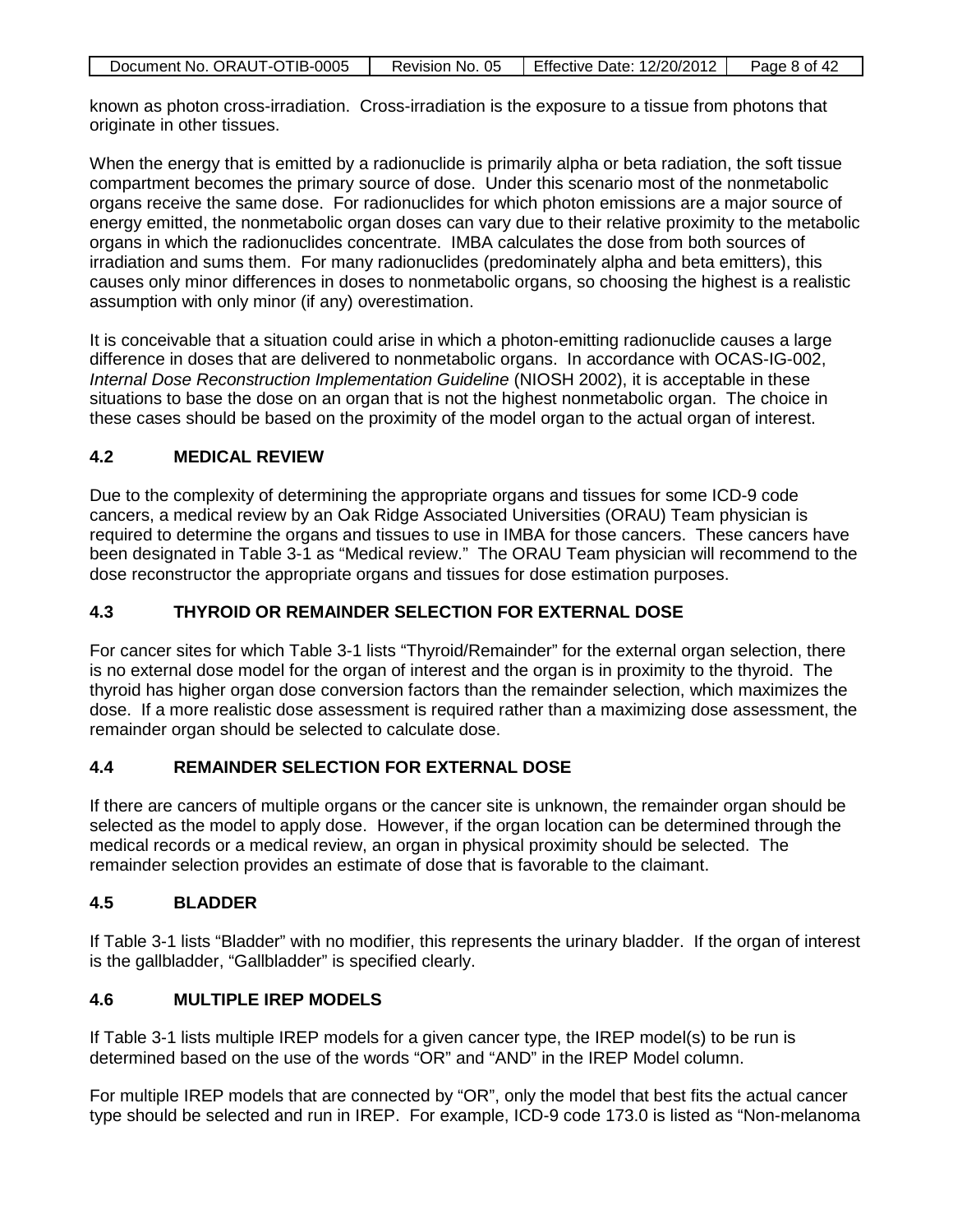| Document No. ORAUT-OTIB-0005 | Revision No. 05 | <b>Effective Date: 12/20/2012</b> | Page 9 of 42 |
|------------------------------|-----------------|-----------------------------------|--------------|
|                              |                 |                                   |              |

skin-Basal cell OR Non-melanoma skin-Squamous cell" in the IREP Model column. The appropriate IREP model would be selected and run based on the type of skin cancer (basal cell or squamous cell) that is listed in the claim's NIOSH Referral Summary Document.

For multiple IREP models that are connected by the word "AND", separate IREP runs should be made for each listed model, and compensability is determined based on the model that results in the highest POC, which is favorable to the claimant. For example, ICD-9 code 233.3 is listed as "Female genitalia less ovary AND Ovary" in the IREP Model column. Separate IREP runs should be made using each model, and compensability would be based on the model that results in the highest POC.

### **4.7 SKIN CANCER MODEL CLARIFICATION**

If the IREP Model column lists "Non-melanoma skin-basal cell OR Non-melanoma skin-squamous cell", and the skin cancer is named but not clearly as squamous or basal, the non-melanoma squamous cell model is to be used. This model was developed with all named, non-melanoma, nonbasal cell carcinomas included.

 $\mathsf{I}$ 

For example, for ICD-9 code 173, if the named cancer is fibrosarcoma of skin, this is not clearly either squamous cell or basal cell carcinoma. It is a specific, named cancer, however, so the nonmelanoma squamous cell model should be used (rather than using both models and selecting the higher POC).

The only exceptions to this rule are the named cancers basalsquamous cell carcinoma and squamobasal cell carcinoma. Because these are transitional forms, both IREP models should be run and the one that yields the larger POC should be selected.

In 2011, the ICD-9 code information for 173 (skin cancers) was updated to reflect a  $5<sup>th</sup>$  digit (NCHS 2011). The  $5<sup>th</sup>$  digit now clarifies the type of skin cancer, if known. The  $5<sup>th</sup>$  digits represent the following:

- 0 = Unspecified type of cancer compare BCC and SCC
- 1 = Basal cell Use BCC
- 2 = Squamous cell use SCC
- 9 = Other specified use SCC unless specified as basalsquamous cell carcinoma or squamobasal cell carcinoma (see direction above)

## **4.8 ADENOCARCINOMA OF THE DISTAL (LOWER THIRD) ESOPHAGUS**

If adenocarcinoma is indicated in the distal esophagus (also known as the lower third, abdominal, lower thoracic esophagus, gastroesophageal, cardioesophageal junction, or esophageal cardia), the appropriate IMBA, external, and IREP organ model is the stomach. To use the stomach model, both conditions must be met (adenocarcinoma AND correct location). If either condition is not met, the use of the esophagus for the IMBA, external, and IREP organ model is appropriate.

Although applicable to other ICD-9 codes as well, a brief discussion of the abbreviations "nec" and "nos" is given here with application to ICD-9 code 150.

**NEC:** Not Elsewhere Classified - This designation is used to indicate that there is no separate specific code available to represent the condition documented. In this case, the diagnostic statement is specific, but the coding system is not specific enough.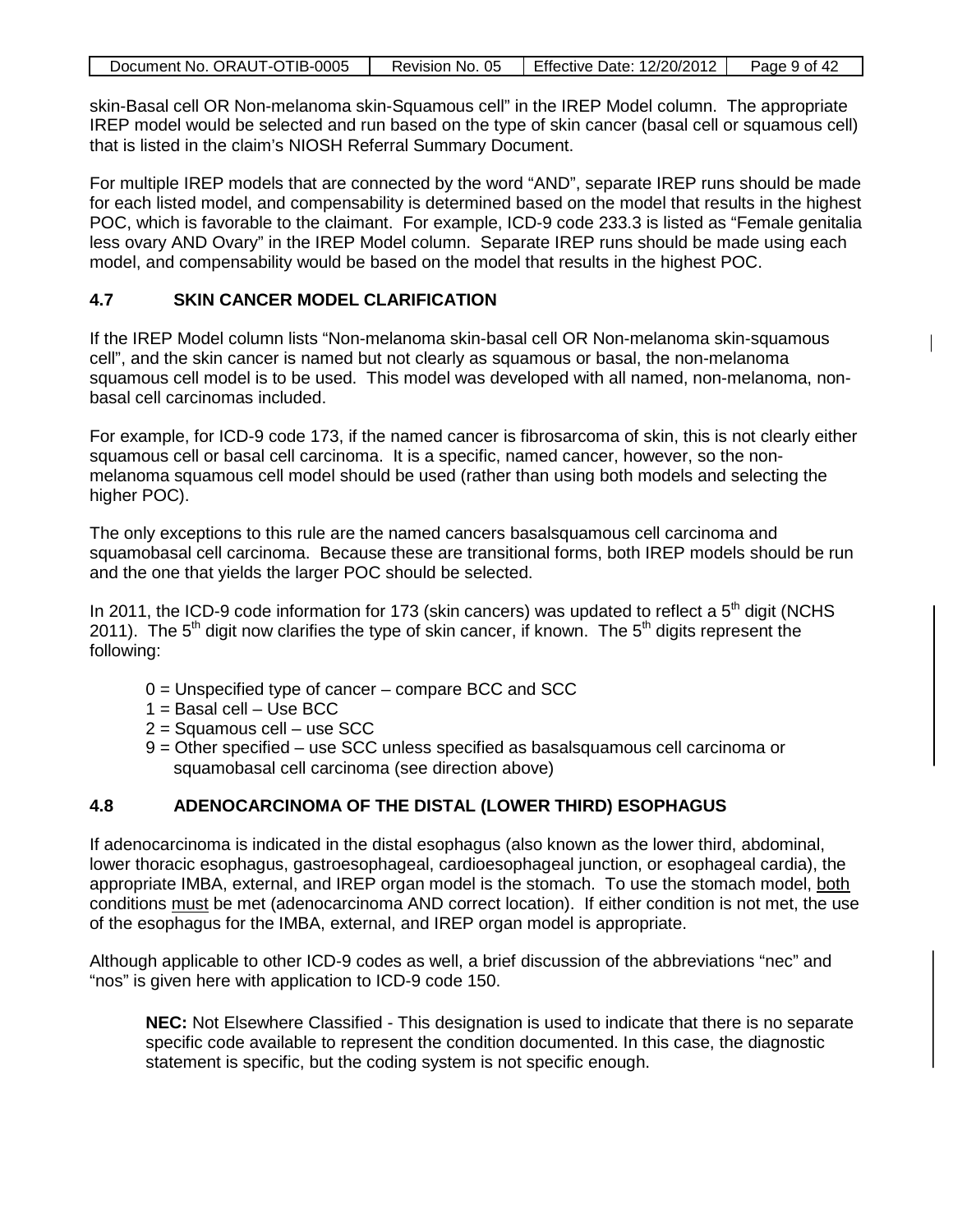| Document No. ORAUT-OTIB-0005 | Revision No. 05 | Effective Date: 12/20/2012 | Page 10 of 42 |
|------------------------------|-----------------|----------------------------|---------------|
|                              |                 |                            |               |

**NOS:** Not Otherwise Specified - This designation is equivalent to the word "unspecified" and indicates that the documentation does not provide enough information to assign a more specific code.

The general impact of these two terms is that "nec" is used when information is known but the coding cannot be specific enough and "nos" is used when there is not enough information about the cancer/cancer site. In the case of ICD-9 code 150.8 (Malig neo esophagus nec) this means that the site appears to be known but is not classified by the other extensions. This is taken to mean that it may overlap locations, so both esophagus and stomach are viable options and both models should be run unless there is clear information in the file of a single location. In the case of 150.9 (Malig neo esophagus nos), the site is not known, thus the conditions discussed above (adenocarcinoma AND correct location) cannot be met.

#### **4.9 SECONDARY CANCERS – LIKELY PRIMARY CANCER SITES WITH MULTIPLE IMBA, EXTERNAL, AND IREP ORGAN MODEL OPTIONS**

For secondary cancers with unknown primary cancer sites, the likely primary cancer sites are listed in Table 3-2. Because the likely primary cancer sites are listed only by ICD-9 code (three-digit code with no extensions), it is possible for a single likely primary cancer site to have multiple options for IMBA, external, and IREP organ model selection. In this case, each possible option must be assessed, and the option that yields the largest POC should be submitted.

For example, secondary cancer code 196.2 has a likely primary cancer site of ICD-9 code 189. ICD-9 code 189 has an Internal Dosimetry Organ selection of kidney, highest nonmetabolic organ, and bladder, depending on the extension of the ICD-9 code. Because it is an unknown location, each of these organs must be run for internal dose purposes, and the one yielding the largest dose over the exposure period should be selected for use in the IREP run.

A special case of this also arises for secondary cancer code 196.2, which has another likely primary cancer site of ICD-9 code 153. ICD-9 code 153 has an Internal Dosimetry Organ selection of upper large intestine (ULI), lower large intestine (LLI), and colon, depending on the extension of the ICD-9 code. Normally, each of these organs would be run for internal dose purposes, and the one yielding the largest dose over the exposure period should be selected for use in the IREP run.

To facilitate the dose reconstruction process, a comparison of all nuclide/type combinations available in the CAD tool was made for ULI and LLI (Brackett, 2011). For the majority of nuclides, the LLI is more claimant favorable than the ULI. The exceptions are noted below.

| ULI yields a larger dose for: I-133 |           |
|-------------------------------------|-----------|
|                                     | $I - 134$ |
|                                     | l-135     |
|                                     | Mn-56     |
|                                     | Na-24     |
|                                     | Pa-234    |
|                                     | Se-75     |
|                                     | Te-131    |
|                                     |           |

The comparison of ULI and LLI was inconclusive for the following radionuclides, so both need to be run and compared: Eu-152 Eu-154

Ac-227 (Type F only) Ag-100m (Type F only)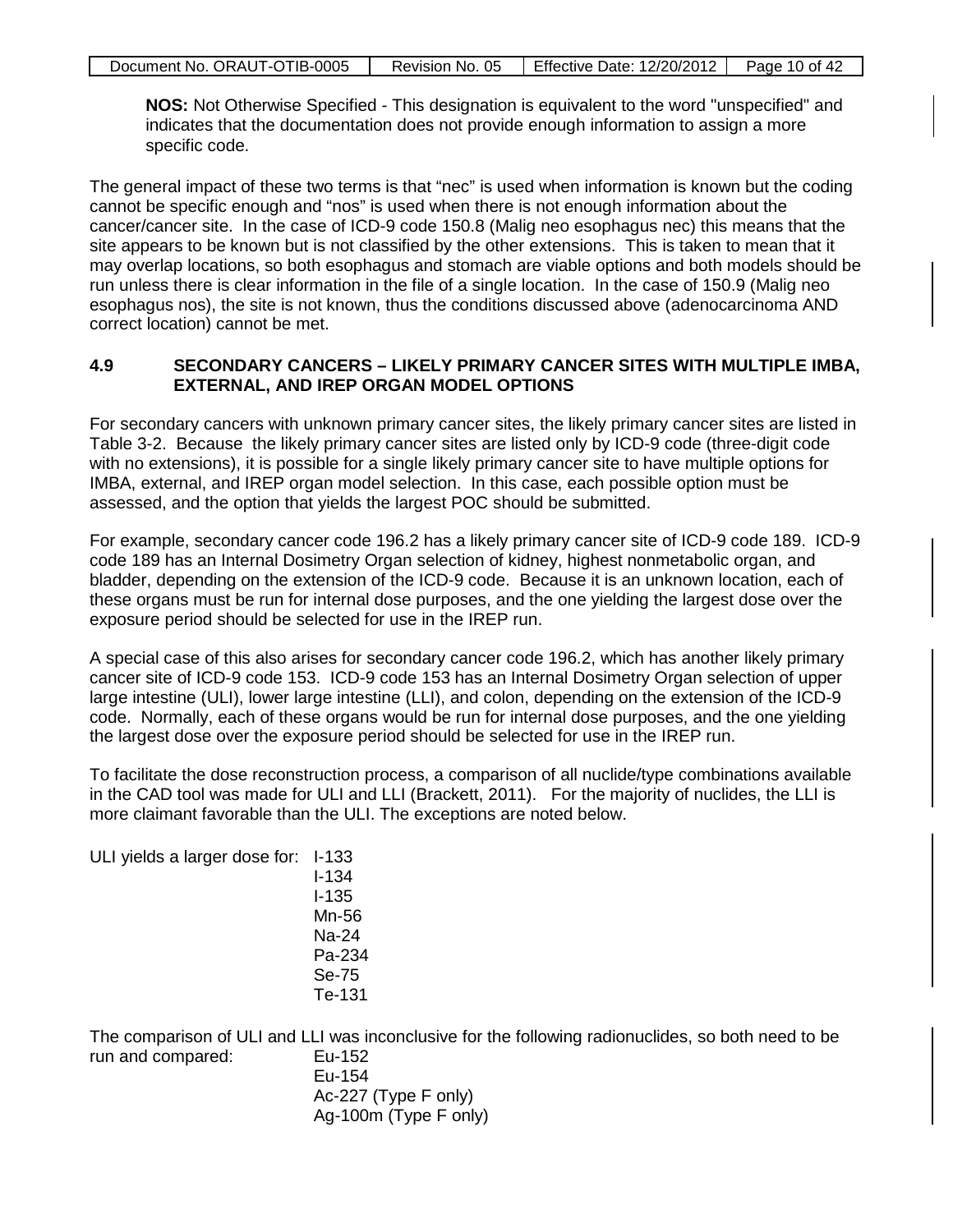| Document No. ORAUT-OTIB-0005 | Revision No. 05 | <b>Effective Date: 12/20/2012</b> | Page 11 of 42 |
|------------------------------|-----------------|-----------------------------------|---------------|
|                              |                 |                                   |               |

For all remaining individual nuclide/type combinations in the CAD tool, the lower large intestine (LLI) yields an equal or larger dose than the ULI. Therefore, ULI calculations do not need to be run for them.

Additionally, since the colon is a weighted average of the ULI and LLI, the colon does not need to be run at all for comparison since the ULI or LLI will always be greater than an average of the two.

#### **4.10 MULTIPLE SECONDARY CANCERS WITH UNKNOWN PRIMARY CANCER SITE OR MULTIPLE PRIMARY AND SECONDARY CANCERS**

In some claims, multiple secondary cancers with unknown primary cancer locations might be indicated. In such cases, unless DOL specifically states differently, each likely primary cancer site from each secondary cancer is to be treated separately, with individual IREP POC determinations, and combined as separate primary cancers.

For example, consider a claim that has indicated separate secondary cancers of 196.0 (Lymph nodes of head, face, and neck) and 197.7 (Liver, specified as secondary), with no indication of the cancers being metastasized from a single unknown primary cancer site. When each of the likely primary cancer sites is assessed, ICD-9 code 162 (Lung) yields the largest POC for each at 38% (for this example only). Because it is possible that each secondary cancer came from a separate likely primary lung cancer, the POC results for each likely primary lung cancer should be combined to yield a final POC of 61.56% (per multiple cancer calculation in IREP).

The same type of situation might occur when primary and secondary cancers are both indicated by DOL. The same logic applies that, unless specifically directed otherwise by DOL, each cancer should be treated as a separate cancer for the determination of POC and for combining them for the final POC. It should not be assumed by the dose reconstructor that any listed secondary cancer has metastasized from another listed primary cancer.

#### **4.11 CHRONIC LYMPHOCYTIC LEUKEMIA**

Chronic lymphocytic leukemia (CLL) originates in the B lymphocytes rather than in a well-defined organ as with other cancers. These lymphocytes are distributed throughout the lymph system and can travel throughout the body with their inventories in various compartments of the body changing significantly with age, gender, health status and other factors. Estimation of dose to the cancer site for CLL cases requires the calculation of the radiation dose to this population of CLL precursor cells. This is more complex than dose assessment to other cancer sites because CLL precursor cells can be present in different compartments of the lymphatic system throughout the body, and these compartments can receive substantially different doses.

Due to the complicated modeling needed for CLL, a specific organ is not defined in Table 3-1. The methodology of assessing internal and external doses to various organs in the model is given in ORAUT-OTIB-0082 (ORAUT, 2012). When referring to the organ of interest in the dose reconstruction, the term "B lymphocytes" should be used.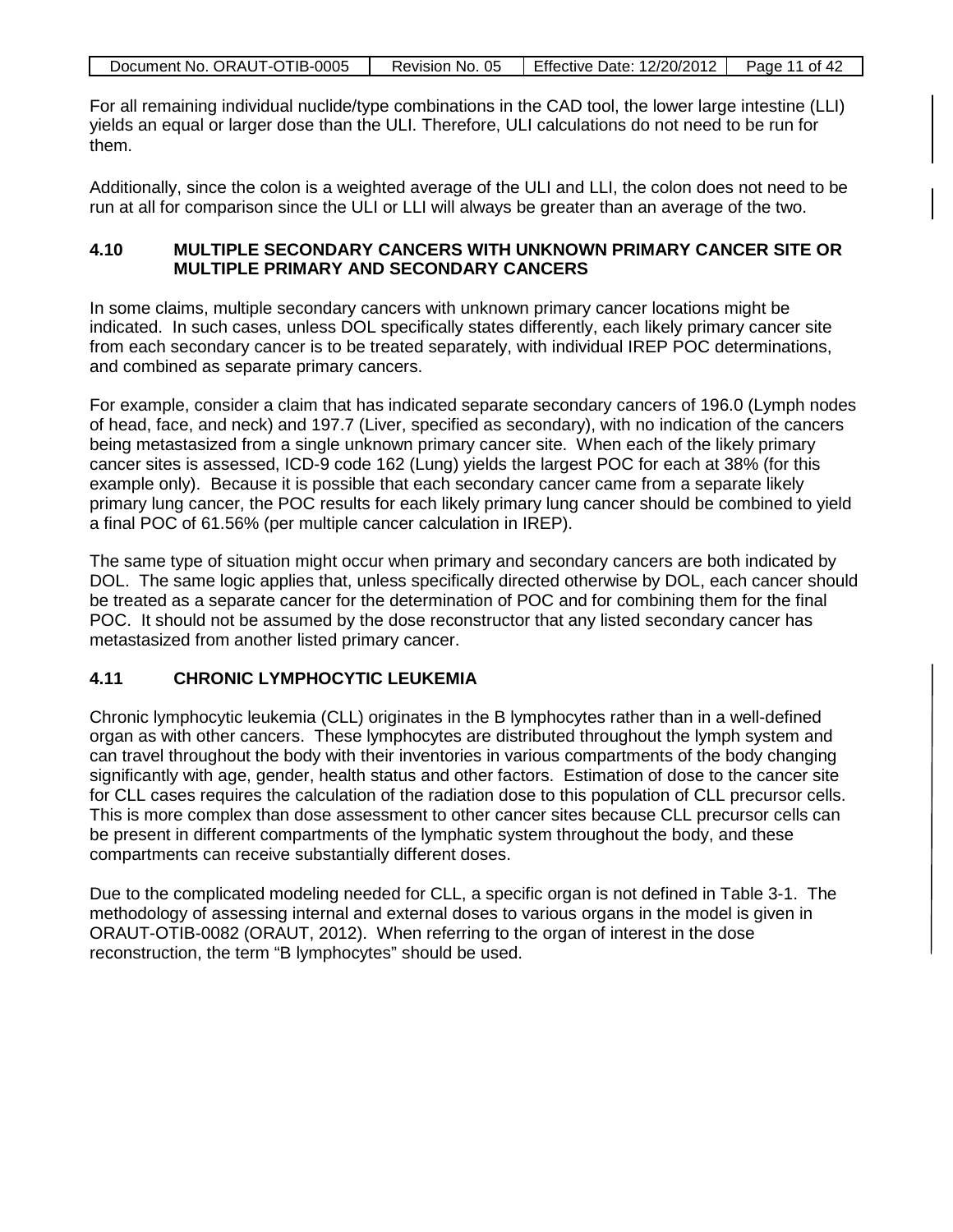| $ICD-9$ | rabio o T. Ociochorroi organo, hoodoo, and mei Thodoio for internal and external dood reconstruction based on food o code. |                                                           |                                |                      |
|---------|----------------------------------------------------------------------------------------------------------------------------|-----------------------------------------------------------|--------------------------------|----------------------|
| code    | <b>Cancer code explanation</b>                                                                                             | Internal organ                                            | <b>External organ</b>          | <b>IREP</b> model    |
| 140     | Malig neoplasm lip                                                                                                         |                                                           |                                |                      |
| 140.0   | Malig neo upper vermilion                                                                                                  | Highest non-met org/tiss                                  | Skin                           | Oral cav and pharynx |
| 140.1   | Malig neo lower vermilion                                                                                                  | Highest non-met org/tiss                                  | Skin                           | Oral cav and pharynx |
| 140.3   | Malig neo upper lip, inner                                                                                                 | Highest non-met org/tiss                                  | Skin                           | Oral cav and pharynx |
| 140.4   | Malig neo lower lip, inner                                                                                                 | Highest non-met org/tiss                                  | Skin                           | Oral cav and pharynx |
| 140.5   | Malig neo lip, inner nos                                                                                                   | Highest non-met org/tiss                                  | Skin                           | Oral cav and pharynx |
| 140.6   | Malig neo lip, commissure                                                                                                  | Highest non-met org/tiss                                  | Skin                           | Oral cav and pharynx |
| 140.8   | Malig neo lip nec                                                                                                          | Highest non-met org/tiss                                  | Skin                           | Oral cav and pharynx |
| 140.9   | Malig neo lip/vermil nos                                                                                                   | Highest non-met org/tiss                                  | Skin                           | Oral cav and pharynx |
| 141     | Malig neo tongue                                                                                                           |                                                           |                                |                      |
| 141.0   | Malig neo tongue base                                                                                                      | Highest non-met org/tiss   Thyroid/remainder <sup>a</sup> |                                | Oral cav and pharynx |
| 141.1   | Malig neo dorsal tongue                                                                                                    | Highest non-met org/tiss   Thyroid/remainder <sup>a</sup> |                                | Oral cav and pharynx |
| 141.2   | Malig neo tip/lat tongue                                                                                                   | Highest non-met org/tiss                                  | Thyroid/remainder <sup>a</sup> | Oral cav and pharynx |
| 141.3   | Malig neo ventral tongue                                                                                                   | Highest non-met org/tiss                                  | Thyroid/remainder <sup>a</sup> | Oral cav and pharynx |
| 141.4   | Malig neo ant 2/3 tongue                                                                                                   | Highest non-met org/tiss   Thyroid/remainder <sup>a</sup> |                                | Oral cav and pharynx |
| 141.5   | Malig neo tongue junction                                                                                                  | Highest non-met org/tiss   Thyroid/remainder <sup>a</sup> |                                | Oral cav and pharynx |
| 141.6   | Malig neo lingual tonsil                                                                                                   | <b>LNET</b>                                               | Thyroid/remainder <sup>a</sup> | Oral cav and pharynx |
| 141.8   | Malig neo tongue nec                                                                                                       | Highest non-met org/tiss   Thyroid/remainder <sup>a</sup> |                                | Oral cav and pharynx |
| 141.9   | Malig neo tongue nos                                                                                                       | Highest non-met org/tiss   Thyroid/remainder <sup>a</sup> |                                | Oral cav and pharynx |
| 142     | Malig neo major salivary                                                                                                   |                                                           |                                |                      |
| 142.0   | Malig neo parotid                                                                                                          | Highest non-met org/tiss   Thyroid/remainder <sup>a</sup> |                                | Oral cav and pharynx |
| 142.1   | Malig neo submandibular                                                                                                    | Highest non-met org/tiss   Thyroid/remainder <sup>a</sup> |                                | Oral cav and pharynx |
| 142.2   | Malig neo sublingual                                                                                                       | Highest non-met org/tiss   Thyroid/remainder <sup>a</sup> |                                | Oral cav and pharynx |
| 142.8   | Malig neo maj salivary nec                                                                                                 | Highest non-met org/tiss   Thyroid/remainder <sup>a</sup> |                                | Oral cav and pharynx |
| 142.9   | Malig neo salivary nos                                                                                                     | Highest non-met org/tiss   Thyroid/remainder <sup>a</sup> |                                | Oral cav and pharynx |
| 143     | Malignant neoplasm gum                                                                                                     |                                                           |                                |                      |
| 143.0   | Malig neo upper gum                                                                                                        | Highest non-met org/tiss   Thyroid/remainder <sup>a</sup> |                                | Oral cav and pharynx |
| 143.1   | Malig neo lower gum                                                                                                        | Highest non-met org/tiss   Thyroid/remainder <sup>a</sup> |                                | Oral cav and pharynx |
| 143.8   | Malig neo gum nec                                                                                                          | Highest non-met org/tiss   Thyroid/remainder <sup>a</sup> |                                | Oral cav and pharynx |
| 143.9   | Malig neo gum nos                                                                                                          | Highest non-met org/tiss   Thyroid/remainder <sup>a</sup> |                                | Oral cav and pharynx |
| 144     | Malig neo mouth floor                                                                                                      |                                                           |                                |                      |
| 144.0   | Malig neo ant floor mouth                                                                                                  | Highest non-met org/tiss   Thyroid/remainder <sup>a</sup> |                                | Oral cav and pharynx |
| 144.1   | Malig neo lat floor mouth                                                                                                  | Highest non-met org/tiss   Thyroid/remainder <sup>a</sup> |                                | Oral cav and pharynx |
| 144.8   | Malig neo mouth floor nec                                                                                                  | Highest non-met org/tiss   Thyroid/remainder <sup>a</sup> |                                | Oral cav and pharynx |
| 144.9   | Malig neo mouth floor nos                                                                                                  | Highest non-met org/tiss   Thyroid/remainder <sup>a</sup> |                                | Oral cav and pharynx |
| 145     | Malig neo mouth nec/nos                                                                                                    |                                                           |                                |                      |
| 145.0   | Malig neo cheek mucosa                                                                                                     | Highest non-met org/tiss   Thyroid/remainder <sup>a</sup> |                                | Oral cav and pharynx |
| 145.1   | Malig neo mouth vestibule                                                                                                  | Highest non-met org/tiss   Thyroid/remainder <sup>a</sup> |                                | Oral cav and pharynx |

Table 3-1. Selection of organs, tissues, and IREP models for internal and external dose reconstruction based on ICD-9 code.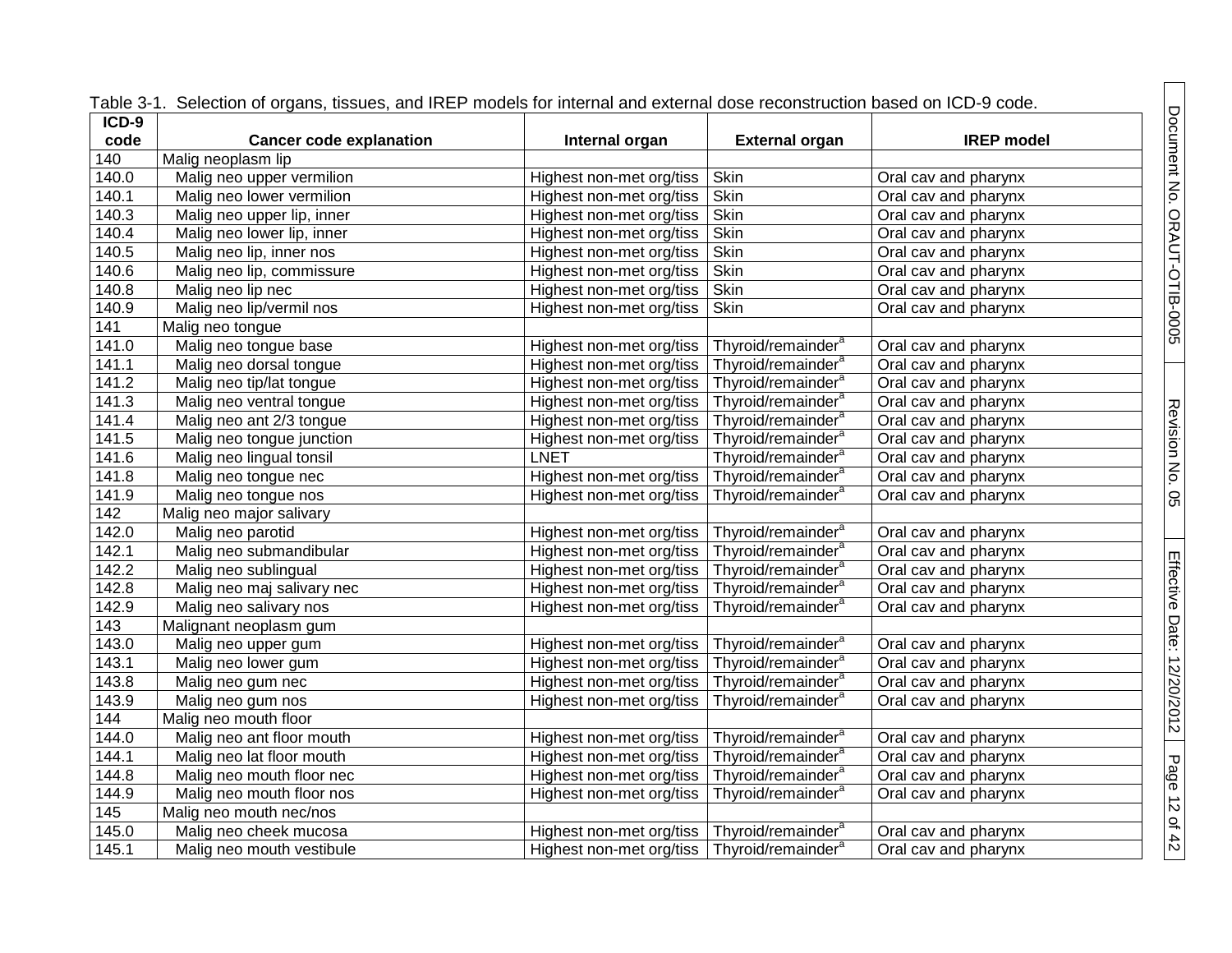| ICD-9 |                                |                          |                                |                      |
|-------|--------------------------------|--------------------------|--------------------------------|----------------------|
| code  | <b>Cancer code explanation</b> | Internal organ           | <b>External organ</b>          | <b>IREP</b> model    |
| 145.2 | Malig neo hard palate          | Highest non-met org/tiss | Thyroid/remainder <sup>a</sup> | Oral cav and pharynx |
| 145.3 | Malig neo soft palate          | Highest non-met org/tiss | Thyroid/remainder <sup>a</sup> | Oral cav and pharynx |
| 145.4 | Malig neo uvula                | Highest non-met org/tiss | Thyroid/remainder <sup>a</sup> | Oral cav and pharynx |
| 145.5 | Malig neo palate nos           | Highest non-met org/tiss | Thyroid/remainder <sup>a</sup> | Oral cav and pharynx |
| 145.6 | Malig neo retromolar           | Highest non-met org/tiss | Thyroid/remainder <sup>a</sup> | Oral cav and pharynx |
| 145.8 | Malig neo mouth nec            | Highest non-met org/tiss | Thyroid/remainder <sup>a</sup> | Oral cav and pharynx |
| 145.9 | Malig neo mouth nos            | Highest non-met org/tiss | Thyroid/remainder <sup>a</sup> | Oral cav and pharynx |
| 146   | Malig neo oropharynx           |                          |                                |                      |
| 146.0 | Malig neo tonsil               | <b>LNET</b>              | Esophagus                      | Oral cav and pharynx |
| 146.1 | Malig neo tonsillar fossa      | <b>LNET</b>              | Esophagus                      | Oral cav and pharynx |
| 146.2 | Malig neo tonsil pillars       | <b>LNET</b>              | Esophagus                      | Oral cav and pharynx |
| 146.3 | Malig neo vallecula            | ET2                      | Esophagus                      | Oral cav and pharynx |
| 146.4 | Malig neo ant epiglottis       | ET <sub>2</sub>          | Esophagus                      | Oral cav and pharynx |
| 146.5 | Malig neo epiglottis junct     | ET <sub>2</sub>          | Esophagus                      | Oral cav and pharynx |
| 146.6 | Malig neo lat oropharynx       | ET <sub>2</sub>          | Esophagus                      | Oral cav and pharynx |
| 146.7 | Malig neo post oropharynx      | ET <sub>2</sub>          | Esophagus                      | Oral cav and pharynx |
| 146.8 | Malig neo oropharynx nec       | ET <sub>2</sub>          | Esophagus                      | Oral cav and pharynx |
| 146.9 | Malig neo oropharynx nos       | ET2                      | Esophagus                      | Oral cav and pharynx |
| 147   | Malig neo nasopharynx          |                          |                                |                      |
| 147.0 | Malig neo super nasopharyn     | ET <sub>2</sub>          | Esophagus                      | Oral cav and pharynx |
| 147.1 | Malig neo post nasopharynx     | ET2                      | Esophagus                      | Oral cav and pharynx |
| 147.2 | Malig neo lat nasopharynx      | ET <sub>2</sub>          | Esophagus                      | Oral cav and pharynx |
| 147.3 | Malig neo ant nasopharynx      | ET <sub>2</sub>          | Esophagus                      | Oral cav and pharynx |
| 147.8 | Malig neo nasopharynx nec      | ET2                      | Esophagus                      | Oral cav and pharynx |
| 147.9 | Malig neo nasopharynx nos      | ET <sub>2</sub>          | Esophagus                      | Oral cav and pharynx |
| 148   | Malig neo hypopharynx          |                          |                                |                      |
| 148.0 | Malig neo postcricoid          | ET <sub>2</sub>          | Esophagus                      | Oral cav and pharynx |
| 148.1 | Malig neo pyriform sinus       | ET2                      | Esophagus                      | Oral cav and pharynx |
| 148.2 | Malig neo aryepiglott fold     | ET2                      | Esophagus                      | Oral cav and pharynx |
| 148.3 | Malig neo post hypopharynx     | ET <sub>2</sub>          | Esophagus                      | Oral cav and pharynx |
| 148.8 | Malig neo hypopharynx nec      | ET <sub>2</sub>          | Esophagus                      | Oral cav and pharynx |
| 148.9 | Malig neo hypopharynx nos      | ET <sub>2</sub>          | Esophagus                      | Oral cav and pharynx |
| 149   | Other malig oropharynx         |                          |                                |                      |
| 149.0 | Malig neo pharynx nos          | ET <sub>2</sub>          | Esophagus                      | Oral cav and pharynx |
| 149.1 | Malig neo waldeyer's ring      | <b>LNET</b>              | Esophagus                      | Oral cav and pharynx |
| 149.8 | Malig neo oral/pharynx nec     | ET <sub>2</sub>          | Esophagus                      | Oral cav and pharynx |
| 149.9 | Malig neo orophryn ill-def     | ET <sub>2</sub>          | Esophagus                      | Oral cav and pharynx |
| 150   | Malig neo esophagus            |                          |                                |                      |
| 150.0 | Malig neo cervical esophag     | Esophagus                | Esophagus                      | Esophagus            |

Document No. ORAUT-OTIB-0005

Revision No. 05

Effective Date: 12/20/2012

Page 13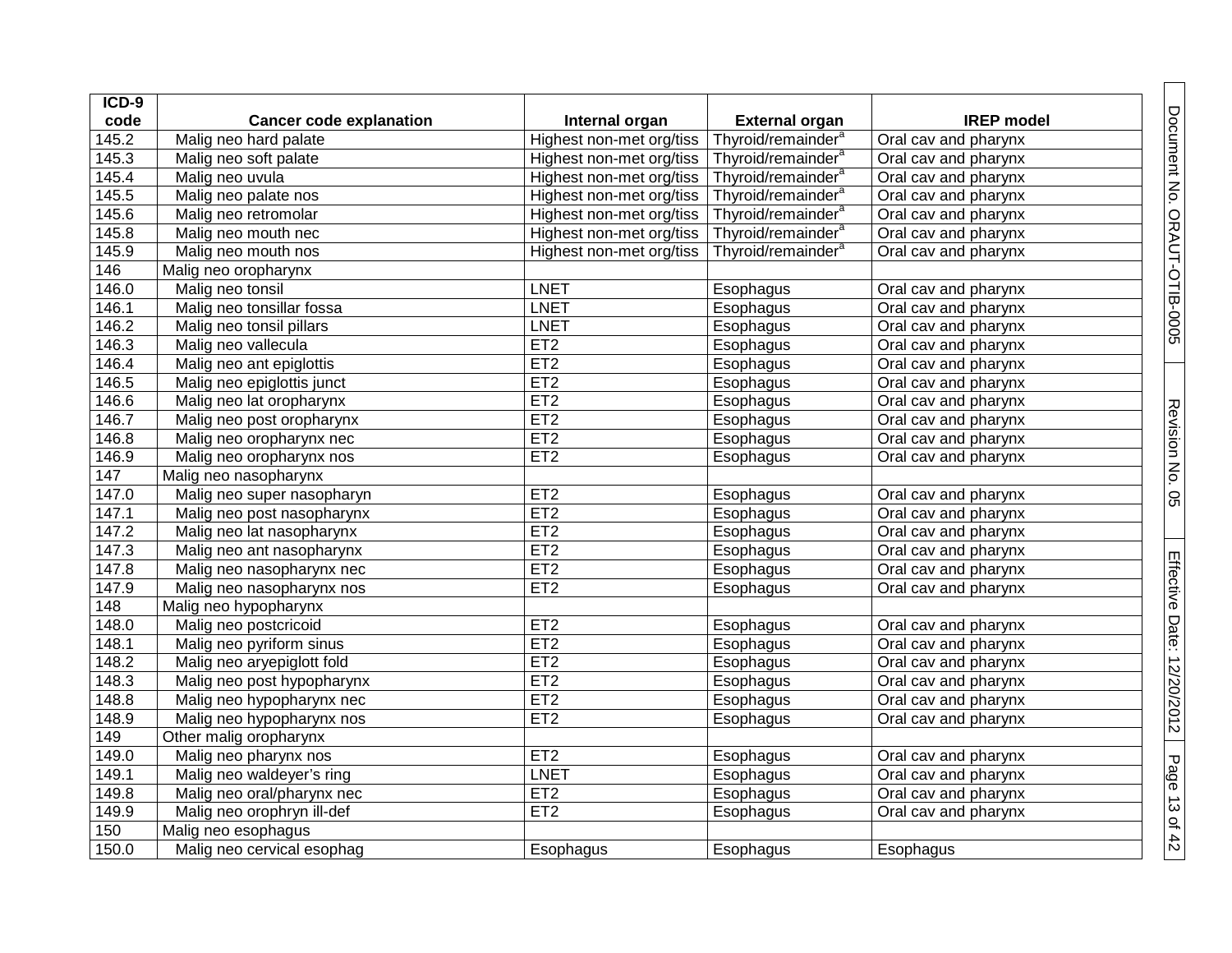| $ICD-9$ |                                |                         |                       |                   |  |
|---------|--------------------------------|-------------------------|-----------------------|-------------------|--|
| code    | <b>Cancer code explanation</b> | Internal organ          | <b>External organ</b> | <b>IREP</b> model |  |
| 150.1   | Malig neo thoracic esophag     | Esophagus               | Esophagus             | Esophagus         |  |
| 150.2   | Malig neo abdomin esophag      | Esophagus/stomach       | Esophagus/stomach     | Esophagus/stomach |  |
| 150.3   | Malig neo upper 3rd esoph      | Esophagus               | Esophagus             | Esophagus         |  |
| 150.4   | Malig neo middle 3rd esoph     | Esophagus               | Esophagus             | Esophagus         |  |
| 150.5   | Malig neo lower 3rd esoph      | Esophagus/stomach       | Esophagus/stomach     | Esophagus/stomach |  |
| 150.8   | Malig neo esophagus nec        | Esophagus/stomach       | Esophagus/stomach     | Esophagus/stomach |  |
| 150.9   | Malig neo esophagus nos        | Esophagus               | Esophagus             | Esophagus         |  |
| 151     | Malignant neo stomach          |                         |                       |                   |  |
| 151.0   | Malig neo stomach cardia       | Stomach                 | Stomach               | Stomach           |  |
| 151.1   | Malig neo pylorus              | Stomach                 | Stomach               | Stomach           |  |
| 151.2   | Malig neo pyloric antrum       | Stomach                 | Stomach               | Stomach           |  |
| 151.3   | Malig neo stomach fundus       | Stomach                 | Stomach               | Stomach           |  |
| 151.4   | Malig neo stomach body         | Stomach                 | Stomach               | Stomach           |  |
| 151.5   | Malig neo stom lesser curv     | Stomach                 | Stomach               | Stomach           |  |
| 151.6   | Malig neo stom great curv      | Stomach                 | Stomach               | Stomach           |  |
| 151.8   | Malig neo stomach nec          | Stomach                 | Stomach               | Stomach           |  |
| 151.9   | Malig neo stomach nos          | Stomach                 | Stomach               | Stomach           |  |
| 152     | Malig neo small bowel          |                         |                       |                   |  |
| 152.0   | Malig neo duodenum             | SI                      | Stomach               | All digestive     |  |
| 152.1   | Malig neo jejunum              | SI                      | Stomach               | All digestive     |  |
| 152.2   | Malig neo ileum                | $\overline{\mathbf{s}}$ | Stomach               | All digestive     |  |
| 152.3   | Malig neo meckel's divert      | $\overline{\mathsf{S}}$ | Stomach               | All digestive     |  |
| 152.8   | Malig neo small bowel nec      | $\overline{\mathbf{s}}$ | Stomach               | All digestive     |  |
| 152.9   | Malig neo small bowel nos      | SI                      | Stomach               | All digestive     |  |
| 153     | Malignant neoplasm colon       |                         |                       |                   |  |
| 153.0   | Malig neo hepatic flexure      | ULI                     | Colon                 | Colon             |  |
| 153.1   | Malig neo transverse colon     | ULI                     | Colon                 | Colon             |  |
| 153.2   | Malig neo descend colon        | LLI                     | Colon                 | Colon             |  |
| 153.3   | Malig neo sigmoid colon        | L                       | Colon                 | Colon             |  |
| 153.4   | Malig neo cecum                | ULI                     | Colon                 | Colon             |  |
| 153.5   | Malig neo appendix             | ULI                     | Colon                 | Colon             |  |
| 153.6   | Malig neo ascend colon         | ULI                     | Colon                 | Colon             |  |
| 153.7   | Malig neo splenic flexure      | LLI                     | Colon                 | Colon             |  |
| 153.8   | Malig neo colon nec            | Colon                   | Colon                 | Colon             |  |
| 153.9   | Malig neo colon nos            | Colon                   | Colon                 | Colon             |  |
| 154     | Malig neo rectum/anus          |                         |                       |                   |  |
| 154.0   | Malig neo rectosigmoid jct     | LLI                     | Colon                 | Rectum            |  |
| 154.1   | Malig neo rectum               | LLI                     | Colon                 | Rectum            |  |
| 154.2   | Malig neo anal canal           | LLI                     | Colon                 | Rectum            |  |

Document No. ORAUT-OTIB-0005

Revision No. 05

Effective Date: 12/20/2012

Page 14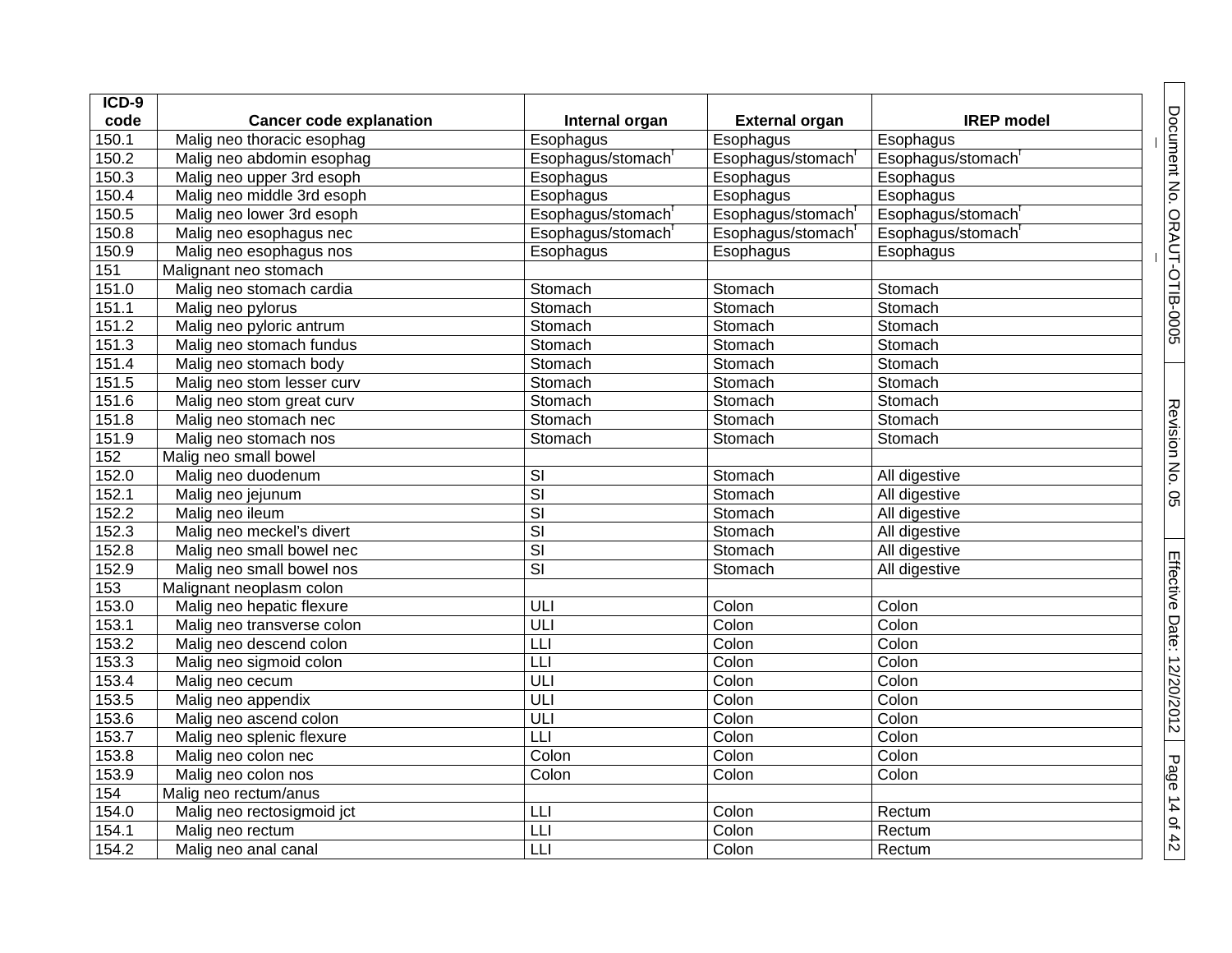| ICD-9 |                                |                                |                                |                   |
|-------|--------------------------------|--------------------------------|--------------------------------|-------------------|
| code  | <b>Cancer code explanation</b> | Internal organ                 | <b>External organ</b>          | <b>IREP</b> model |
| 154.3 | Malig neo anus nos             | LLI                            | Colon                          | Rectum            |
| 154.8 | Malig neo rectum/anus nec      | LLI                            | Colon                          | Rectum            |
| 155   | Malignant neoplasm liver       |                                |                                |                   |
| 155.0 | Malig neo liver, primary       | Liver                          | Liver                          | Liver             |
| 155.1 | Malig neo intrahepat ducts     | Liver/gallbladder <sup>h</sup> | Liver                          | Gallbladder       |
| 155.2 | Malig neo liver nos            | Liver                          | Liver                          | Liver             |
| 156   | Malig neo gb/extrahepatic      |                                |                                |                   |
| 156.0 | Malig neo gallbladder          | Gallbladder                    | Liver                          | Gallbladder       |
| 156.1 | Malig neo extrahepat ducts     | Gallbladder                    | Liver                          | Gallbladder       |
| 156.2 | Malig neo ampulla vater        | Gallbladder                    | Liver                          | Gallbladder       |
| 156.8 | Malig neo biliary nec          | Gallbladder                    | Liver                          | Gallbladder       |
| 156.9 | Malig neo biliary nos          | Gallbladder                    | Liver                          | Gallbladder       |
| 157   | Malignant neo pancreas         |                                |                                |                   |
| 157.0 | Malig neo pancreas head        | Pancreas                       | Stomach                        | Pancreas          |
| 157.1 | Malig neo pancreas body        | Pancreas                       | Stomach                        | Pancreas          |
| 157.2 | Malig neo pancreas tail        | Pancreas                       | Stomach                        | Pancreas          |
| 157.3 | Malig neo pancreatic duct      | Pancreas                       | Stomach                        | Pancreas          |
| 157.4 | Malig neo islet langerhans     | Pancreas                       | Stomach                        | Pancreas          |
| 157.8 | Malig neo pancreas nec         | Pancreas                       | Stomach                        | Pancreas          |
| 157.9 | Malig neo pancreas nos         | Pancreas                       | Stomach                        | Pancreas          |
| 158   | Malig neo peritoneum           |                                |                                |                   |
| 158.0 | Malig neo retroperitoneum      | Highest non-met org/tiss       | Stomach                        | All digestive     |
| 158.8 | Malig neo peritoneum nec       | Highest non-met org/tiss       | Stomach                        | All digestive     |
| 158.9 | Malig neo peritoneum nos       | Highest non-met org/tiss       | Stomach                        | All digestive     |
| 159   | Other malig neo gi/periton     |                                |                                |                   |
| 159.0 | Malig neo intestine nos        | Colon                          | Stomach                        | All digestive     |
| 159.1 | Malig neo spleen nec           | Spleen                         | Stomach                        | All digestive     |
| 159.8 | Malig neo gi/intra-abd nec     | Highest non-met org/tiss       | Stomach                        | All digestive     |
| 159.9 | Malig neo gi tract ill-def     | Highest non-met org/tiss       | Stomach                        | All digestive     |
| 160   | Malig neo nasal cav/sinus      |                                |                                |                   |
| 160.0 | Malig neo nasal cavities       | ET <sub>1</sub>                | Thyroid/remainder <sup>a</sup> | Other respiratory |
| 160.1 | Malig neo middle ear           | Highest non-met org/tiss       | Thyroid/remainder <sup>a</sup> | Other respiratory |
| 160.2 | Malig neo maxillary sinus      | Highest non-met org/tiss       | Thyroid/remainder <sup>a</sup> | Other respiratory |
| 160.3 | Malig neo ethmoidal sinus      | Highest non-met org/tiss       | Thyroid/remainder <sup>a</sup> | Other respiratory |
| 160.4 | Malig neo frontal sinus        | Highest non-met org/tiss       | Thyroid/remainder <sup>a</sup> | Other respiratory |
| 160.5 | Malig neo sphenoid sinus       | Highest non-met org/tiss       | Thyroid/remainder <sup>a</sup> | Other respiratory |
| 160.8 | Malig neo access sinus nec     | Highest non-met org/tiss       | Thyroid/remainder <sup>a</sup> | Other respiratory |
| 160.9 | Malig neo access sinus nos     | Highest non-met org/tiss       | Thyroid/remainder <sup>a</sup> | Other respiratory |
| 161   | Malignant neo larynx           |                                |                                |                   |

Document No. ORAUT-OTIB-0005

Revision No. 05

Effective Date: 12/20/2012

Page 15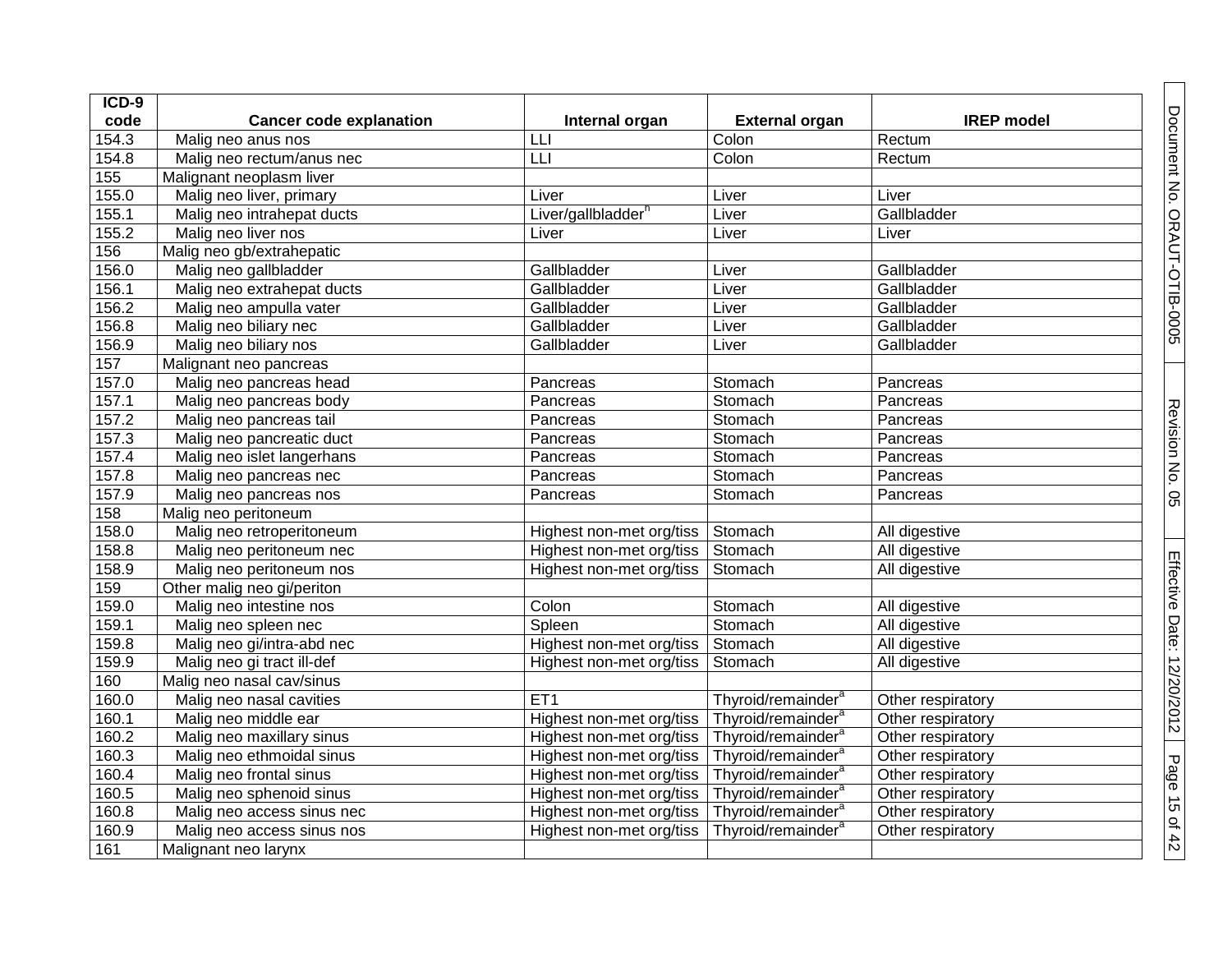| ICD-9 |                                |                          |                       |                   |
|-------|--------------------------------|--------------------------|-----------------------|-------------------|
| code  | <b>Cancer code explanation</b> | Internal organ           | <b>External organ</b> | <b>IREP</b> model |
| 161.0 | Malig neo glottis              | ET2                      | Esophagus             | Other respiratory |
| 161.1 | Malig neo supraglottis         | ET2                      | Esophagus             | Other respiratory |
| 161.2 | Malig neo subglottis           | ET2                      | Esophagus             | Other respiratory |
| 161.3 | Malig neo cartilage larynx     | ET2                      | Esophagus             | Other respiratory |
| 161.8 | Malig neo larynx nec           | ET2                      | Esophagus             | Other respiratory |
| 161.9 | Malig neo larynx nos           | ET2                      | Esophagus             | Other respiratory |
| 162   | Malig neo trachea/lung         |                          |                       |                   |
| 162.0 | Malig neo trachea              | Lung                     | Lung                  | Lung              |
| 162.2 | Malig neo main bronchus        | Lung                     | Lung                  | Lung              |
| 162.3 | Malig neo upper lobe lung      | Lung                     | Lung                  | Lung              |
| 162.4 | Malig neo middle lobe lung     | Lung                     | Lung                  | Lung              |
| 162.5 | Malig neo lower lobe lung      | Lung                     | Lung                  | Lung              |
| 162.8 | Malig neo bronch/lung nec      | Lung                     | Lung                  | Lung              |
| 162.9 | Malig neo bronch/lung nos      | Lung                     | Lung                  | Lung              |
| 163   | Malignant neopl pleura         |                          |                       |                   |
| 163.0 | Malig neo parietal pleura      | Highest non-met org/tiss | Lung                  | Other respiratory |
| 163.1 | Malig neo visceral pleura      | Highest non-met org/tiss | Lung                  | Other respiratory |
| 163.8 | Malig neo pleura nec           | Highest non-met org/tiss | Lung                  | Other respiratory |
| 163.9 | Malig neo pleura nos           | Highest non-met org/tiss | Lung                  | Other respiratory |
| 164   | Malig neo thymus/mediastin     |                          |                       |                   |
| 164.0 | Malig neo thymus               | Thymus                   | Thymus                | Other respiratory |
| 164.1 | Malig neo heart                | <b>Heart Wall</b>        | Thymus                | Other respiratory |
| 164.2 | Malig neo ant mediastinum      | Highest non-met org/tiss | Thymus                | Other respiratory |
| 164.3 | Malig neo post mediastinum     | Highest non-met org/tiss | Thymus                | Other respiratory |
| 164.8 | Malig neo mediastinum nec      | Highest non-met org/tiss | Thymus                | Other respiratory |
| 164.9 | Malig neo mediastinum nos      | Highest non-met org/tiss | Thymus                | Other respiratory |
| 165   | Oth/ill-def mal neo resp       |                          |                       |                   |
| 165.0 | Malig neo upper resp nos       | Lung                     | Lung                  | Other respiratory |
| 165.8 | Malig neo thorax/resp nec      | Lung                     | Lung                  | Other respiratory |
| 165.9 | Malig neo resp system nos      | Lung                     | Lung                  | Other respiratory |
| 170   | Malig neo bone/artic cart      |                          |                       |                   |
| 170.0 | Malig neo skull/face bone      | Bone surface             | Bone surface          | <b>Bone</b>       |
| 170.1 | Malig neo mandible             | Bone surface             | Bone surface          | <b>Bone</b>       |
| 170.2 | Malig neo vertebrae            | Bone surface             | Bone surface          | <b>Bone</b>       |
| 170.3 | Malig neo ribs/stern/clav      | Medical review           | Bone surface          | <b>Bone</b>       |
| 170.4 | Malig neo long bones arm       | Bone surface             | Bone surface          | <b>Bone</b>       |
| 170.5 | Malig neo bones wrist/hand     | Bone surface             | Bone surface          | <b>Bone</b>       |
| 170.6 | Malig neo pelvic girdle        | Medical review           | Bone surface          | <b>Bone</b>       |
| 170.7 | Malig neo long bones leg       | Medical review           | Bone surface          | Bone              |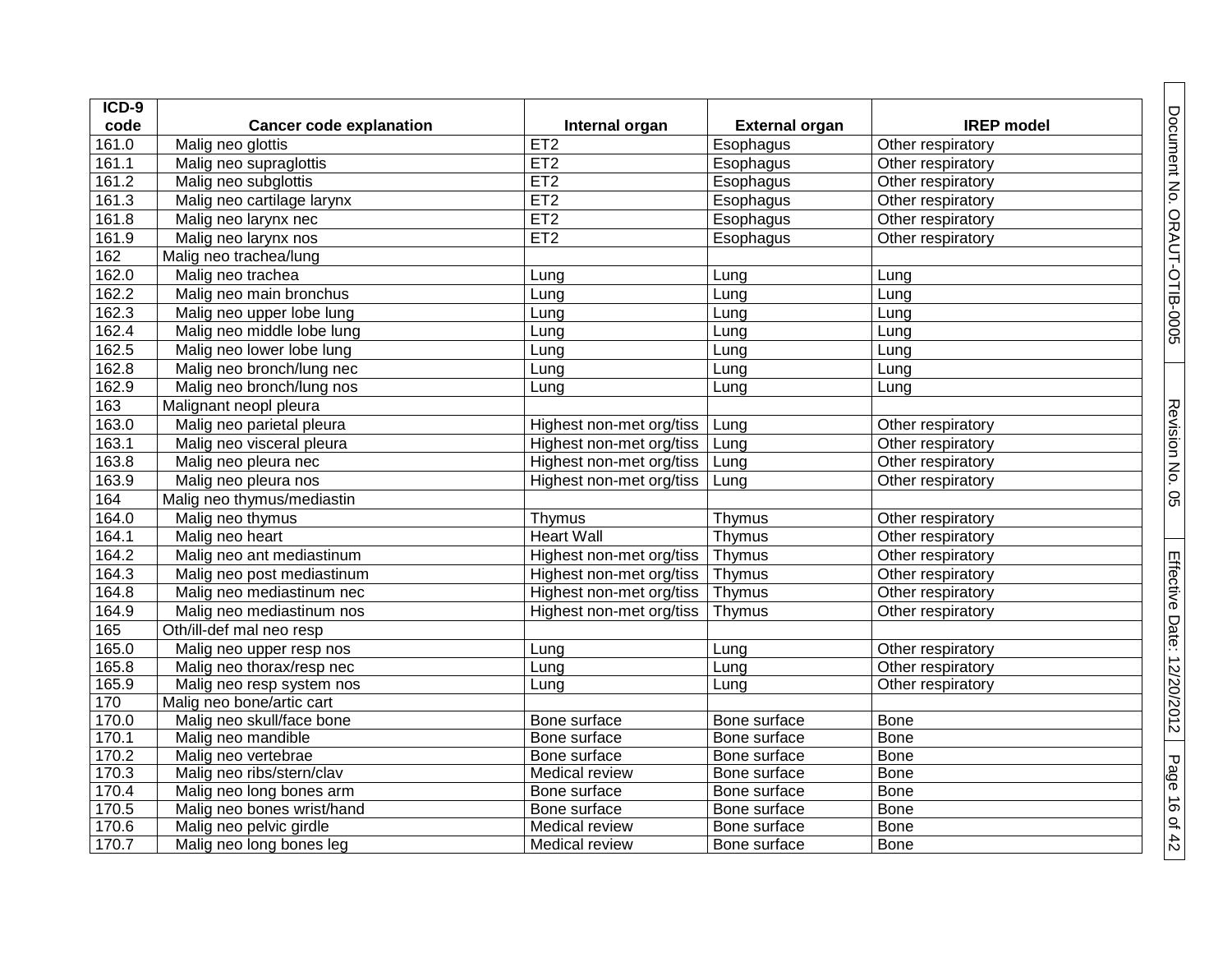| $ICD-9$ |                                    |                          |                                |                                  |
|---------|------------------------------------|--------------------------|--------------------------------|----------------------------------|
| code    | <b>Cancer code explanation</b>     | Internal organ           | <b>External organ</b>          | <b>IREP</b> model                |
| 170.8   | Malig neo bones ankle/foot         | Bone surface             | Bone surface                   | <b>Bone</b>                      |
| 170.9   | Malig neo bone nos                 | <b>Medical review</b>    | Bone surface                   | <b>Bone</b>                      |
| 171     | Malig neo soft tissue              |                          |                                |                                  |
| 171.0   | Malig neo soft tissue head         | Highest non-met org/tiss | Thyroid/remainder <sup>a</sup> | Connective tissue                |
| 171.2   | Malig neo soft tissue arm          | Highest non-met org/tiss | Remainder <sup>b</sup>         | Connective tissue                |
| 171.3   | Malig neo soft tissue leg          | Highest non-met org/tiss | Remainder <sup>b</sup>         | Connective tissue                |
| 171.4   | Malig neo soft tis thorax          | Highest non-met org/tiss | Remainder <sup>b</sup>         | Connective tissue                |
| 171.5   | Malig neo soft tis abdomen         | Highest non-met org/tiss | Remainder <sup>b</sup>         | Connective tissue                |
| 171.6   | Malig neo soft tis pelvis          | Highest non-met org/tiss | Remainder <sup>b</sup>         | Connective tissue                |
| 171.7   | Malig neo trunk nos                | Highest non-met org/tiss | Remainder <sup>b</sup>         | Connective tissue                |
| 171.8   | Malig neo soft tissue nec          | Highest non-met org/tiss | Remainder <sup>b</sup>         | Connective tissue                |
| 171.9   | Malig neo soft tissue nos          | Highest non-met org/tiss | Remainder <sup>b</sup>         | Connective tissue                |
| 172     | Malignant melanoma skin            |                          |                                |                                  |
| 172.0   | Malig melanoma lip                 | <b>Skin</b>              | <b>Skin</b>                    | Malignant melanoma               |
| 172.1   | Malig melanoma eyelid              | <b>Skin</b>              | <b>Skin</b>                    | Malignant melanoma               |
| 172.2   | Malig melanoma ear                 | <b>Skin</b>              | <b>Skin</b>                    | Malignant melanoma               |
| 172.3   | Malig melanoma face nec/nos        | Skin                     | <b>Skin</b>                    | Malignant melanoma               |
| 172.4   | Malig melanoma scalp/neck          | <b>Skin</b>              | <b>Skin</b>                    | Malignant melanoma               |
| 172.5   | Malig melanoma trunk               | Skin                     | <b>Skin</b>                    | Malignant melanoma               |
| 172.6   | Malig melanoma arm                 | <b>Skin</b>              | Skin                           | Malignant melanoma               |
| 172.7   | Malig melanoma leg                 | Skin                     | <b>Skin</b>                    | Malignant melanoma               |
| 172.8   | Malig melanoma skin nec            | <b>Skin</b>              | <b>Skin</b>                    | Malignant melanoma               |
| 172.9   | Malig melanoma skin nos            | Skin                     | <b>Skin</b>                    | Malignant melanoma               |
| 173     | Other malig neopl skin             |                          |                                |                                  |
| 173.0   | Malig neo skin lip                 | <b>Skin</b>              | <b>Skin</b>                    | Non-melanoma skin-basal cell OR  |
|         |                                    |                          |                                | Non-melanoma skin-squamous cell' |
| 173.00  | Unspecified malig neo skin lip     | <b>Skin</b>              | <b>Skin</b>                    | Non-melanoma skin-basal cell OR  |
|         |                                    |                          |                                | Non-melanoma skin-squamous cell' |
| 173.01  | <b>BCC</b> skin lip                | <b>Skin</b>              | <b>Skin</b>                    | Non-melanoma skin-basal cell     |
| 173.02  | SCC skin lip                       | <b>Skin</b>              | Skin                           | Non-melanoma skin-squamous       |
| 173.09  | Other specified malig neo skin lip | Skin                     | <b>Skin</b>                    | Non-melanoma skin-squamous cell  |
| 173.1   | Malig neo eyelid                   | <b>Skin</b>              | <b>Skin</b>                    | Non-melanoma skin-basal cell OR  |
|         |                                    |                          |                                | Non-melanoma skin-squamous cell' |
| 173.10  | Unspecified malig neo eyelid       | Skin                     | Skin                           | Non-melanoma skin-basal cell OR  |
|         |                                    |                          |                                | Non-melanoma skin-squamous cell  |
| 173.11  | <b>BCC</b> skin eyelid             | Skin                     | <b>Skin</b>                    | Non-melanoma skin-basal cell     |
| 173.12  | <b>SCC skin eyelid</b>             | <b>Skin</b>              | <b>Skin</b>                    | Non-melanoma skin-squamous       |
| 173.19  | Other specified malig neo eyelid   | <b>Skin</b>              | <b>Skin</b>                    | Non-melanoma skin-squamous cell  |
| 173.2   | Malig neo skin ear                 | Skin                     | <b>Skin</b>                    | Non-melanoma skin-basal cell OR  |
|         |                                    |                          |                                | Non-melanoma skin-squamous cell  |

Document No. ORAUT-OTIB-0005

Revision No. 0

ပာ

Effective Date: 12/20/2012

Page 17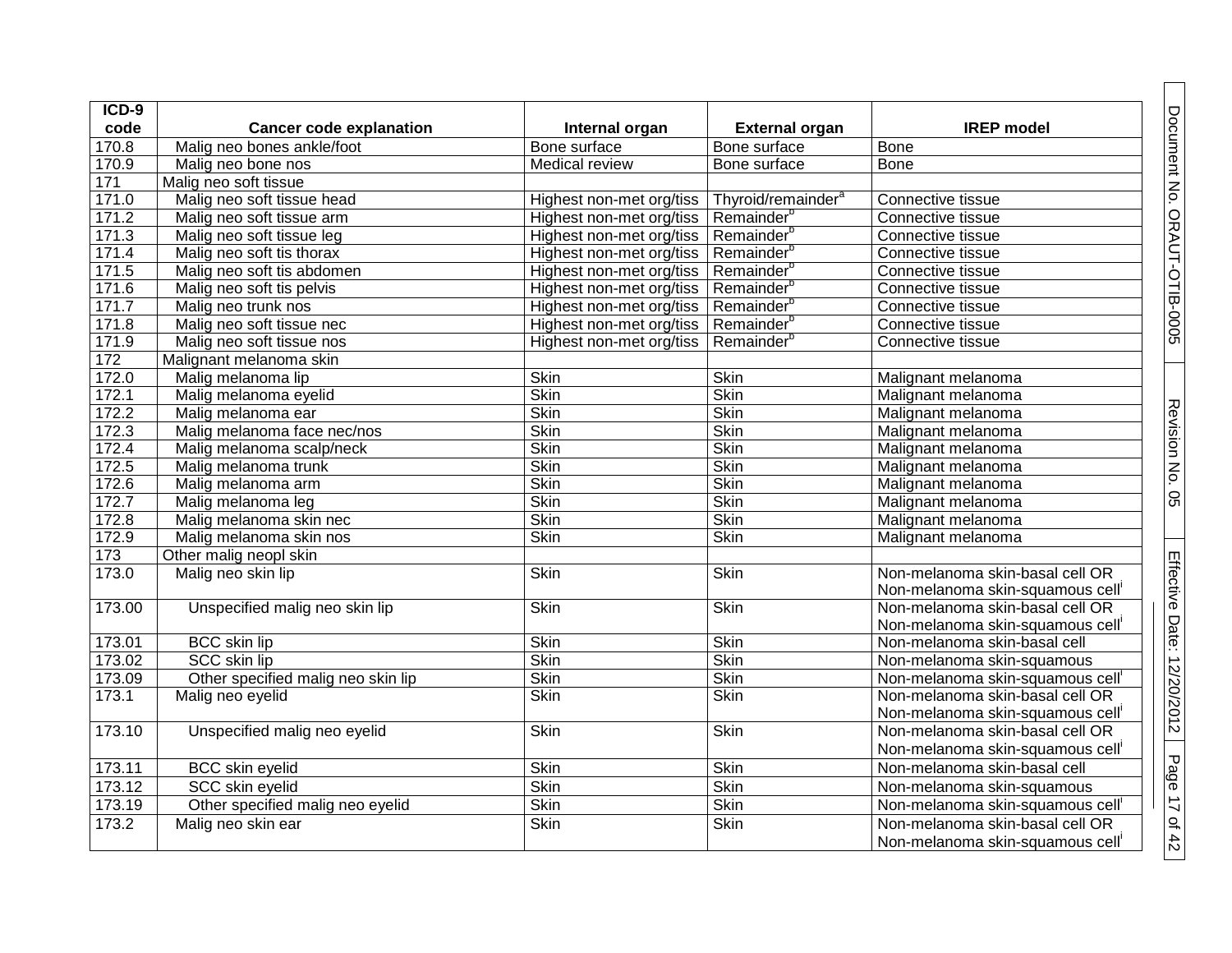| ICD-9  |                                                             |                |                       |                                                                                 |
|--------|-------------------------------------------------------------|----------------|-----------------------|---------------------------------------------------------------------------------|
| code   | <b>Cancer code explanation</b>                              | Internal organ | <b>External organ</b> | <b>IREP</b> model                                                               |
| 173.20 | Unspecified malig neo skin ear                              | Skin           | Skin                  | Non-melanoma skin-basal cell OR                                                 |
|        |                                                             |                |                       | Non-melanoma skin-squamous cell <sup>i</sup>                                    |
| 173.21 | <b>BCC</b> skin ear                                         | Skin           | Skin                  | Non-melanoma skin-basal cell                                                    |
| 173.22 | SCC skin ear                                                | Skin           | <b>Skin</b>           | Non-melanoma skin-squamous                                                      |
| 173.29 | Other specified malig neo skin ear                          | <b>Skin</b>    | Skin                  | Non-melanoma skin-squamous cell <sup>i</sup>                                    |
| 173.3  | Malig neo skin face nec                                     | <b>Skin</b>    | <b>Skin</b>           | Non-melanoma skin-basal cell OR<br>Non-melanoma skin-squamous cell'             |
| 173.30 | Unspecified malig neo skin face nec                         | <b>Skin</b>    | <b>Skin</b>           | Non-melanoma skin-basal cell OR<br>Non-melanoma skin-squamous cell'             |
| 173.31 | BCC skin face nec                                           | Skin           | Skin                  | Non-melanoma skin-basal cell                                                    |
| 173.32 | SCC skin face nec                                           | Skin           | Skin                  | Non-melanoma skin-squamous                                                      |
| 173.39 | Other specified malig neo skin face nec                     | Skin           | Skin                  | Non-melanoma skin-squamous cell'                                                |
| 173.4  | Malig neo scalp/skin neck                                   | <b>Skin</b>    | Skin                  | Non-melanoma skin-basal cell OR<br>Non-melanoma skin-squamous cell'             |
| 173.40 | Unspecified malig neo scalp/skin neck                       | Skin           | Skin                  | Non-melanoma skin-basal cell OR<br>Non-melanoma skin-squamous cell'             |
| 173.41 | BCC skin scalp/skin neck                                    | Skin           | Skin                  | Non-melanoma skin-basal cell                                                    |
| 173.42 | SCC skin scalp/skin neck                                    | <b>Skin</b>    | <b>Skin</b>           | Non-melanoma skin-squamous                                                      |
| 173.49 | Other specified malig neo scalp/skin neck                   | <b>Skin</b>    | Skin                  | Non-melanoma skin-squamous cell'                                                |
| 173.5  | Malig neo skin trunk                                        | <b>Skin</b>    | <b>Skin</b>           | Non-melanoma skin-basal cell OR<br>Non-melanoma skin-squamous cell'             |
| 173.50 | Unspecified malig neo skin trunk                            | <b>Skin</b>    | <b>Skin</b>           | Non-melanoma skin-basal cell OR<br>Non-melanoma skin-squamous cell'             |
| 173.51 | <b>BCC</b> skin trunk                                       | Skin           | <b>Skin</b>           | Non-melanoma skin-basal cell                                                    |
| 173.52 | <b>SCC skin trunk</b>                                       | <b>Skin</b>    | Skin                  | Non-melanoma skin-squamous                                                      |
| 173.59 | Other specified malig neo skin trunk                        | <b>Skin</b>    | Skin                  | Non-melanoma skin-squamous cell'                                                |
| 173.6  | Malig neo skin upper limb, incl shoulder                    | <b>Skin</b>    | <b>Skin</b>           | Non-melanoma skin-basal cell OR<br>Non-melanoma skin-squamous cell <sup>i</sup> |
| 173.60 | Unspecified malig neo skin upper limb, incl<br>shoulder     | Skin           | Skin                  | Non-melanoma skin-basal cell OR<br>Non-melanoma skin-squamous cell'             |
| 173.61 | BCC skin upper limb, incl shoulder                          | Skin           | Skin                  | Non-melanoma skin-basal cell                                                    |
| 173.62 | SCC skin upper limb, incl shoulder                          | Skin           | <b>Skin</b>           | Non-melanoma skin-squamous                                                      |
| 173.69 | Other specified malig neo skin upper limb, incl<br>shoulder | <b>Skin</b>    | <b>Skin</b>           | Non-melanoma skin-squamous cell <sup>i</sup>                                    |
| 173.7  | Malig neo skin lower limb, incl hip                         | <b>Skin</b>    | <b>Skin</b>           | Non-melanoma skin-basal cell OR<br>Non-melanoma skin-squamous cell'             |
| 173.70 | Unspecified malig neo skin lower limb, incl hip             | Skin           | <b>Skin</b>           | Non-melanoma skin-basal cell OR<br>Non-melanoma skin-squamous cell'             |
| 173.71 | BCC skin lower limb, incl hip                               | Skin           | <b>Skin</b>           | Non-melanoma skin-basal cell                                                    |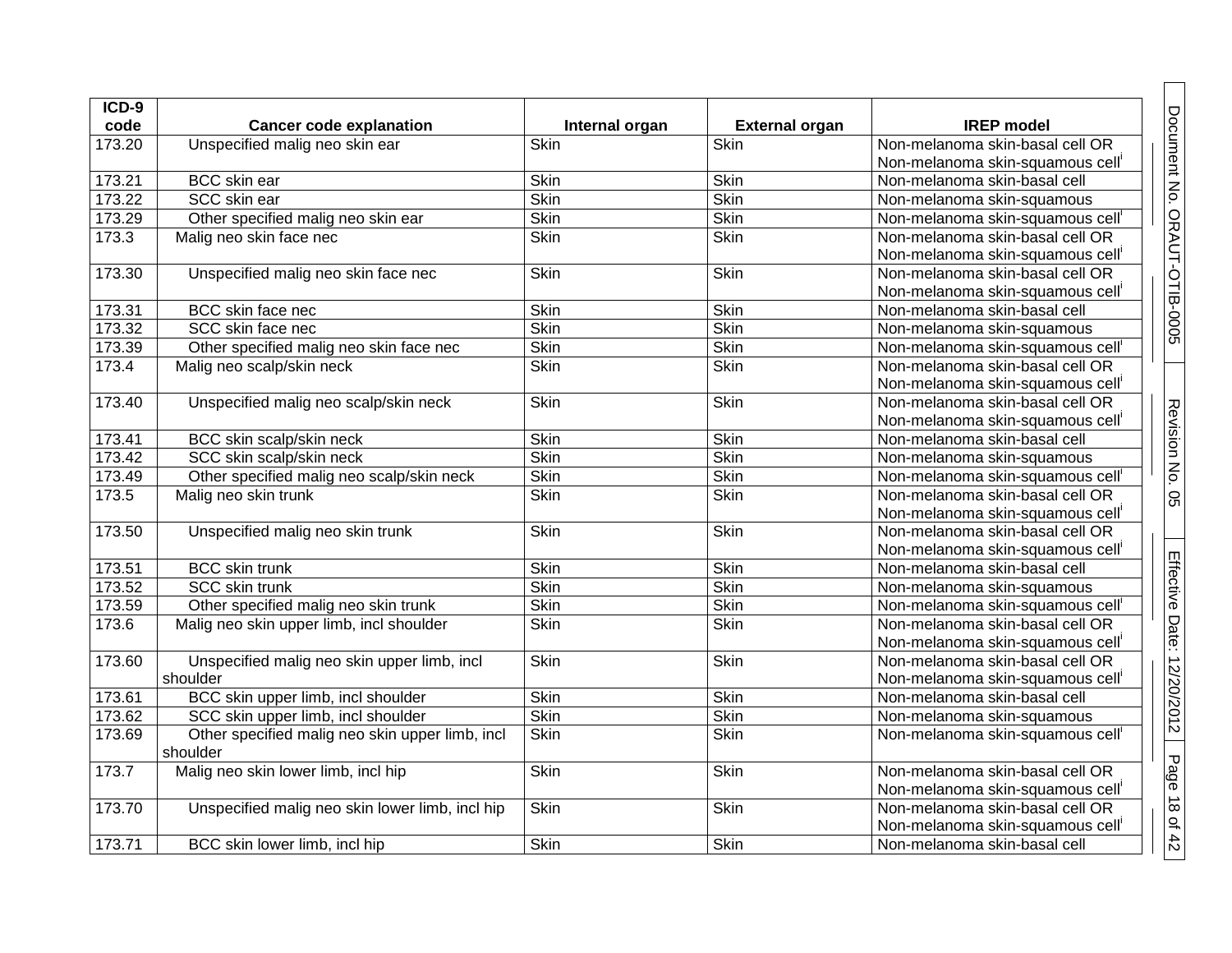| $ICD-9$ |                                                        |                          |                                       |                                                                                 |                              |
|---------|--------------------------------------------------------|--------------------------|---------------------------------------|---------------------------------------------------------------------------------|------------------------------|
| code    | <b>Cancer code explanation</b>                         | Internal organ           | <b>External organ</b>                 | <b>IREP</b> model                                                               |                              |
| 173.72  | SCC skin lower limb, incl hip                          | Skin                     | <b>Skin</b>                           | Non-melanoma skin-squamous                                                      |                              |
| 173.79  | Other specified malig neo skin lower limb, incl<br>hip | <b>Skin</b>              | <b>Skin</b>                           | Non-melanoma skin-squamous cell'                                                | Document No. ORAUT-OTIB-0005 |
| 173.8   | Malig neo skin nec                                     | Skin                     | <b>Skin</b>                           | Non-melanoma skin-basal cell OR<br>Non-melanoma skin-squamous cell <sup>i</sup> |                              |
| 173.80  | Unspecified malig neo skin nec                         | Skin                     | <b>Skin</b>                           | Non-melanoma skin-basal cell OR<br>Non-melanoma skin-squamous cell'             |                              |
| 173.81  | <b>BCC</b> skin nec                                    | Skin                     | <b>Skin</b>                           | Non-melanoma skin-basal cell                                                    |                              |
| 173.82  | SCC skin nec                                           | Skin                     | Skin                                  | Non-melanoma skin-squamous                                                      |                              |
| 173.89  | Other specified malig neo skin nec                     | Skin                     | Skin                                  | Non-melanoma skin-squamous cell'                                                |                              |
| 173.9   | Malig neo skin nos                                     | <b>Skin</b>              | <b>Skin</b>                           | Non-melanoma skin-basal cell OR<br>Non-melanoma skin-squamous cell'             |                              |
| 173.90  | Unspecified malig neo skin nos                         | Skin                     | <b>Skin</b>                           | Non-melanoma skin-basal cell OR<br>Non-melanoma skin-squamous cell'             |                              |
| 173.91  | <b>BCC</b> skin nos                                    | <b>Skin</b>              | <b>Skin</b>                           | Non-melanoma skin-basal cell                                                    |                              |
| 173.92  | <b>SCC skin nos</b>                                    | Skin                     | Skin                                  | Non-melanoma skin-squamous                                                      |                              |
| 173.99  | Other specified malig neo skin nos                     | <b>Skin</b>              | <b>Skin</b>                           | Non-melanoma skin-squamous cell'                                                | Revision No. 05              |
| 174     | Malig neo female breast                                |                          |                                       |                                                                                 |                              |
| 174.0   | Malig neo nipple                                       | <b>Breast</b>            | <b>Breast</b>                         | <b>Breast</b>                                                                   |                              |
| 174.1   | Malig neo breast-central                               | <b>Breast</b>            | <b>Breast</b>                         | <b>Breast</b>                                                                   |                              |
| 174.2   | Malig neo breast up-inner                              | <b>Breast</b>            | <b>Breast</b>                         | <b>Breast</b>                                                                   |                              |
| 174.3   | Malig neo breast low-inner                             | <b>Breast</b>            | <b>Breast</b>                         | <b>Breast</b>                                                                   |                              |
| 174.4   | Malig neo breast up-outer                              | <b>Breast</b>            | <b>Breast</b>                         | <b>Breast</b>                                                                   |                              |
| 174.5   | Malig neo breast low-outer                             | <b>Breast</b>            | <b>Breast</b>                         | <b>Breast</b>                                                                   |                              |
| 174.6   | Malig neo breast-axillary                              | <b>Breast</b>            | <b>Breast</b>                         | <b>Breast</b>                                                                   |                              |
| 174.8   | Malig neo breast nec                                   | <b>Breast</b>            | <b>Breast</b>                         | <b>Breast</b>                                                                   |                              |
| 174.9   | Malig neo breast nos                                   | <b>Breast</b>            | <b>Breast</b>                         | <b>Breast</b>                                                                   |                              |
| 175     | Malig neo male breast                                  |                          |                                       |                                                                                 |                              |
| 175.0   | Malig neo male nipple                                  | <b>Breast</b>            | <b>Breast</b>                         | <b>Breast</b>                                                                   |                              |
| 175.9   | Malig neo male breast nec                              | <b>Breast</b>            | <b>Breast</b>                         | <b>Breast</b>                                                                   |                              |
| 176     | Kaposi's sarcoma                                       |                          |                                       |                                                                                 |                              |
| 176.0   | Skin-kaposi's sarcoma                                  | <b>Skin</b>              | <b>Skin</b>                           | Connective tissue AND<br>non-melanoma skin-squamous cell                        | Effective Date: 12/20/2012   |
| 176.1   | Soft tissue-kaposi's sarcoma                           | Highest non-met org/tiss | Remainder <sup>b</sup>                | Connective tissue AND<br>non-melanoma skin-squamous cell                        |                              |
| 176.2   | Palate-kaposi's sarcoma                                | Highest non-met org/tiss | Thyroid/remainder <sup>a</sup>        | Connective tissue AND<br>non-melanoma skin-squamous cell                        |                              |
| 176.3   | Gi sites-kaposi's sarcoma                              | Colon                    | Stomach/colon<br>(location dependant) | Connective tissue AND<br>non-melanoma skin-squamous cell                        | Page 19 of 42                |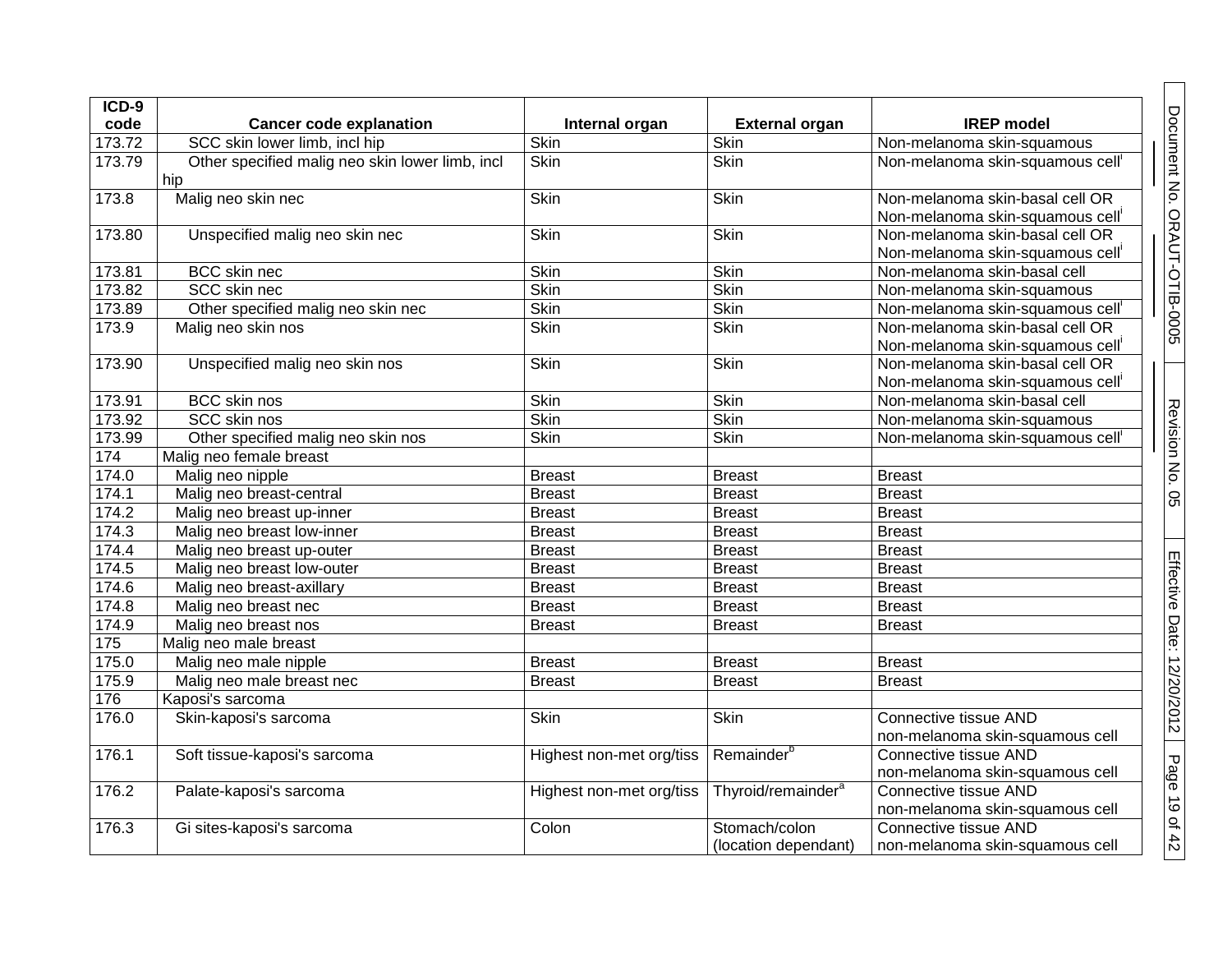| $ICD-9$ |                                |                          |                        |                                 |
|---------|--------------------------------|--------------------------|------------------------|---------------------------------|
| code    | <b>Cancer code explanation</b> | Internal organ           | <b>External organ</b>  | <b>IREP</b> model               |
| 176.4   | Lung-kaposi's sarcoma          | Lung                     | Lung                   | Connective tissue AND           |
|         |                                |                          |                        | non-melanoma skin-squamous cell |
| 176.5   | Lymph nodes-kaposi's sarcoma   | Highest non-met org/tiss | Remainder <sup>b</sup> | Connective tissue AND           |
|         |                                |                          |                        | non-melanoma skin-squamous cell |
| 176.8   | Spf sts-kaposi's sarcoma       | Highest non-met org/tiss | Remainder <sup>b</sup> | Connective tissue AND           |
|         |                                |                          |                        | non-melanoma skin-squamous cell |
| 176.9   | Kaposi's sarcoma nos           | Highest non-met org/tiss | Remainder <sup>b</sup> | Connective tissue AND           |
|         |                                |                          |                        | non-melanoma skin-squamous cell |
| 179     | Malig neo uterus nos           | <b>Uterus</b>            | <b>Uterus</b>          | Female genitalia less ovary     |
| 180     | Malig neo cervix uteri         |                          |                        |                                 |
| 180.0   | Malig neo endocervix           | <b>Uterus</b>            | <b>Uterus</b>          | Female genitalia less ovary     |
| 180.1   | Malig neo exocervix            | <b>Uterus</b>            | <b>Uterus</b>          | Female genitalia less ovary     |
| 180.8   | Malig neo cervix nec           | <b>Uterus</b>            | <b>Uterus</b>          | Female genitalia less ovary     |
| 180.9   | Malig neo cervix uteri nos     | <b>Uterus</b>            | <b>Uterus</b>          | Female genitalia less ovary     |
| 181     | Malig neo placenta             | <b>Uterus</b>            | <b>Uterus</b>          | Female genitalia less ovary     |
| 182     | Malig neo uterus body          |                          |                        |                                 |
| 182.0   | Malig neo corpus uteri         | <b>Uterus</b>            | <b>Uterus</b>          | Female genitalia less ovary     |
| 182.1   | Malig neo uterine isthmus      | <b>Uterus</b>            | <b>Uterus</b>          | Female genitalia less ovary     |
| 182.8   | Malig neo body uterus nec      | <b>Uterus</b>            | <b>Uterus</b>          | Female genitalia less ovary     |
| 183     | Malig neo uterine adnexa       |                          |                        |                                 |
| 183.0   | Malig neo ovary                | Ovaries                  | Ovaries                | Ovary                           |
| 183.2   | Malig neo fallopian tube       | Ovaries                  | Ovaries                | Ovary                           |
| 183.3   | Malig neo broad ligament       | Ovaries                  | Ovaries                | Ovary                           |
| 183.4   | Malig neo parametrium          | <b>Uterus</b>            | Ovaries                | Ovary                           |
| 183.5   | Malig neo round ligament       | <b>Uterus</b>            | Ovaries                | Ovary                           |
| 183.8   | Malig neo adnexa nec           | Ovaries                  | Ovaries                | Ovary                           |
| 183.9   | Malig neo adnexa nos           | Ovaries                  | Ovaries                | Ovary                           |
| 184     | Malig neo fem gen nec/nos      |                          |                        |                                 |
| 184.0   | Malig neo vagina               | Muscle                   | <b>Uterus</b>          | Female genitalia less ovary     |
| 184.1   | Malig neo labia majora         | Skin                     | <b>Uterus</b>          | Female genitalia less ovary     |
| 184.2   | Malig neo labia minora         | Skin                     | <b>Uterus</b>          | Female genitalia less ovary     |
| 184.3   | Malig neo clitoris             | Skin                     | Uterus                 | Female genitalia less ovary     |
| 184.4   | Malig neo vulva nos            | Skin                     | <b>Uterus</b>          | Female genitalia less ovary     |
| 184.8   | Malig neo female genit nec     | <b>Uterus</b>            | <b>Uterus</b>          | Female genitalia less ovary     |
| 184.9   | Malig neo female genit nos     | <b>Uterus</b>            | <b>Uterus</b>          | Female genitalia less ovary     |
| 185     | Malig neo prostate             | Highest non-met org/tiss | <b>Bladder</b>         | All male genitalia              |
| 186     | Malig neo testis               |                          |                        |                                 |
| 186.0   | Malig neo undescend testis     | <b>Testes</b>            | <b>Testes</b>          | All male genitalia              |
| 186.9   | Malig neo testis nec           | <b>Testes</b>            | <b>Testes</b>          | All male genitalia              |

Document No. ORAUT-OTIB-0005

Revision No. 05

Effective Date: 12/20/2012

Page 20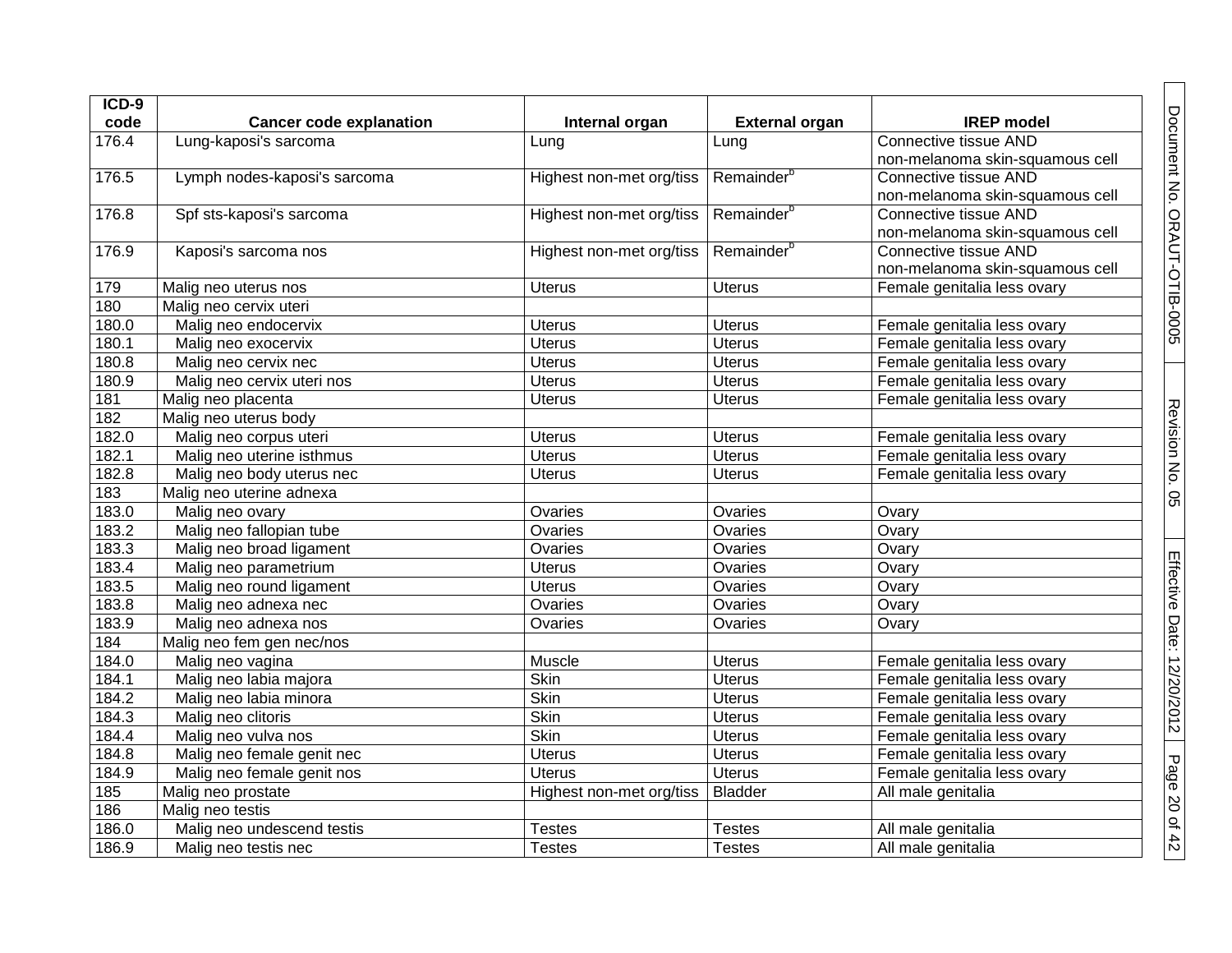| ICD-9 |                                |                          |                       |                             |
|-------|--------------------------------|--------------------------|-----------------------|-----------------------------|
| code  | <b>Cancer code explanation</b> | Internal organ           | <b>External organ</b> | <b>IREP</b> model           |
| 187   | Malig neo male genital nec     |                          |                       |                             |
| 187.1 | Malig neo prepuce              | Skin                     | <b>Testes</b>         | All male genitalia          |
| 187.2 | Malig neo glans penis          | Skin                     | <b>Testes</b>         | All male genitalia          |
| 187.3 | Malig neo penis body           | <b>Testes</b>            | <b>Testes</b>         | All male genitalia          |
| 187.4 | Malig neo penis nos            | <b>Testes</b>            | <b>Testes</b>         | All male genitalia          |
| 187.5 | Malig neo epididymis           | <b>Testes</b>            | <b>Testes</b>         | All male genitalia          |
| 187.6 | Malig neo spermatic cord       | <b>Testes</b>            | <b>Testes</b>         | All male genitalia          |
| 187.7 | Malig neo scrotum              | <b>Testes</b>            | <b>Testes</b>         | All male genitalia          |
| 187.8 | Malig neo male genital nec     | <b>Testes</b>            | <b>Testes</b>         | All male genitalia          |
| 187.9 | Malig neo male genital nos     | <b>Testes</b>            | <b>Testes</b>         | All male genitalia          |
| 188   | Malig neo bladder              |                          |                       |                             |
| 188.0 | Malig neo bladder-trigone      | <b>Bladder</b>           | <b>Bladder</b>        | <b>Bladder</b>              |
| 188.1 | Malig neo bladder-dome         | <b>Bladder</b>           | <b>Bladder</b>        | <b>Bladder</b>              |
| 188.2 | Malig neo bladder-lateral      | <b>Bladder</b>           | <b>Bladder</b>        | <b>Bladder</b>              |
| 188.3 | Malig neo bladder-anterior     | <b>Bladder</b>           | <b>Bladder</b>        | <b>Bladder</b>              |
| 188.4 | Malig neo bladder-post         | <b>Bladder</b>           | <b>Bladder</b>        | <b>Bladder</b>              |
| 188.5 | Malig neo bladder neck         | <b>Bladder</b>           | <b>Bladder</b>        | <b>Bladder</b>              |
| 188.6 | Malig neo ureteric orifice     | <b>Bladder</b>           | <b>Bladder</b>        | <b>Bladder</b>              |
| 188.7 | Malig neo urachus              | <b>Bladder</b>           | <b>Bladder</b>        | <b>Bladder</b>              |
| 188.8 | Malig neo bladder nec          | <b>Bladder</b>           | <b>Bladder</b>        | <b>Bladder</b>              |
| 188.9 | Malig neo bladder nos          | <b>Bladder</b>           | <b>Bladder</b>        | <b>Bladder</b>              |
| 189   | Malig neo urinary nec/nos      |                          |                       |                             |
| 189.0 | Malig neo kidney               | Kidney                   | Liver                 | Urinary organs less bladder |
| 189.1 | Malig neo renal pelvis         | Kidney                   | Liver                 | Urinary organs less bladder |
| 189.2 | Malig neo ureter               | Highest non-met org/tiss | Liver                 | Urinary organs less bladder |
| 189.3 | Malig neo urethra              | Highest non-met org/tiss | Liver                 | Urinary organs less bladder |
| 189.4 | Malig neo paraurethral         | Highest non-met org/tiss | Liver                 | Urinary organs less bladder |
| 189.8 | Malig neo urinary nec          | <b>Bladder</b>           | Liver                 | Urinary organs less bladder |
| 189.9 | Malig neo urinary nos          | Medical review           | Liver                 | Urinary organs less bladder |
| 190   | Malig neoplasm eye             |                          |                       |                             |
| 190.0 | Malig neo eyeball              | <b>Brain</b>             | Eye lens              | Eye                         |
| 190.1 | Malig neo orbit                | <b>Brain</b>             | Eye lens              | Eye                         |
| 190.2 | Malig neo lacrimal gland       | Skin                     | Eye lens              | Eye                         |
| 190.3 | Malig neo conjunctiva          | Skin                     | Eye lens              | Eye                         |
| 190.4 | Malig neo cornea               | Skin                     | Eye lens              | Eye                         |
| 190.5 | Malig neo retina               | <b>Brain</b>             | Eye lens              | Eye                         |
| 190.6 | Malig neo choroid              | <b>Brain</b>             | Eye lens              | Eye                         |
| 190.7 | Malig neo lacrimal duct        | Skin                     | Eye lens              | Eye                         |
| 190.8 | Malig neo eye nec              | Skin                     | Eye lens              | Eye                         |

Document No. ORAUT-OTIB-0005

Revision No. 05

Effective Date: 12/20/2012

Page 21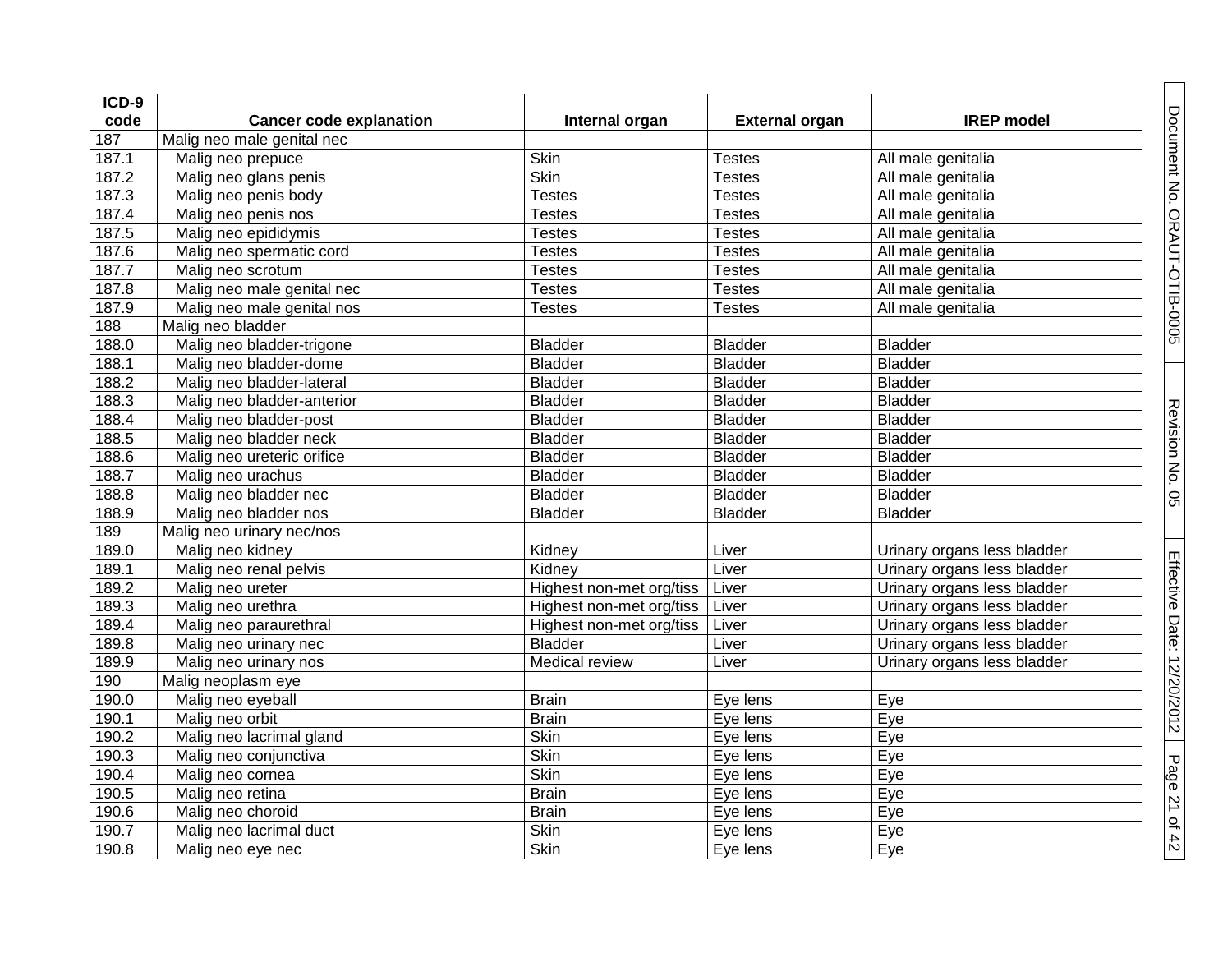| ICD-9 |                                |                                                   |                                |                             |
|-------|--------------------------------|---------------------------------------------------|--------------------------------|-----------------------------|
| code  | <b>Cancer code explanation</b> | Internal organ                                    | <b>External organ</b>          | <b>IREP</b> model           |
| 190.9 | Malig neo eye nos              | <b>Skin</b>                                       | Eye lens                       | Eye                         |
| 191   | Malig neoasm brain             |                                                   |                                |                             |
| 191.0 | Malig neo cerebrum             | <b>Brain</b>                                      | Thyroid/remainder <sup>a</sup> | Nervous system              |
| 191.1 | Malig neo frontal lobe         | <b>Brain</b>                                      | Thyroid/remainder <sup>a</sup> | Nervous system              |
| 191.2 | Malig neo temporal lobe        | <b>Brain</b>                                      | Thyroid/remainder <sup>a</sup> | Nervous system              |
| 191.3 | Malig neo parietal lobe        | <b>Brain</b>                                      | Thyroid/remainder <sup>a</sup> | Nervous system              |
| 191.4 | Malig neo occipital lobe       | <b>Brain</b>                                      | Thyroid/remainder <sup>a</sup> | Nervous system              |
| 191.5 | Malig neo cereb ventricle      | <b>Brain</b>                                      | Thyroid/remainder <sup>a</sup> | Nervous system              |
| 191.6 | Malig neo cerebellum nos       | <b>Brain</b>                                      | Thyroid/remainder <sup>a</sup> | Nervous system              |
| 191.7 | Malig neo brain stem           | <b>Brain</b>                                      | Thyroid/remainder <sup>a</sup> | Nervous system              |
| 191.8 | Malig neo brain nec            | <b>Brain</b>                                      | Thyroid/remainder <sup>a</sup> | Nervous system              |
| 191.9 | Malig neo brain nos            | <b>Brain</b>                                      | Thyroid/remainder <sup>a</sup> | Nervous system              |
| 192   | Malig neo nerve nec/nos        |                                                   |                                |                             |
| 192.0 | Malig neo cranial nerves       | <b>Brain</b>                                      | Thyroid/remainder <sup>a</sup> | Nervous system              |
| 192.1 | Malig neo cerebral mening      | <b>Brain</b>                                      | Thyroid/remainder <sup>a</sup> | Nervous system              |
| 192.2 | Malig neo spinal cord          | <b>Brain</b>                                      | Thyroid/remainder <sup>a</sup> | Nervous system              |
| 192.3 | Malig neo spinal meninges      | <b>Brain</b>                                      | Thyroid/remainder <sup>a</sup> | Nervous system              |
| 192.8 | Malig neo nervous syst nec     | <b>Brain</b>                                      | Thyroid/remainder <sup>a</sup> | Nervous system              |
| 192.9 | Malig neo nervous syst nos     | <b>Brain</b>                                      | Thyroid/remainder <sup>a</sup> | Nervous system              |
| 193   | Malig neo thyroid              | Thyroid                                           | Thyroid                        | Thyroid                     |
| 194   | Malig neo other endocrine      |                                                   |                                |                             |
| 194.0 | Malig neo adrenal              | Adrenals                                          | Thyroid/remainder <sup>a</sup> | Other endocrine glands      |
| 194.1 | Malig neo parathyroid          | Thyroid                                           | Thyroid                        | Other endocrine glands      |
| 194.3 | Malig neo pituitary            | <b>Brain</b>                                      | Thyroid/remainder <sup>a</sup> | Other endocrine glands      |
| 194.4 | Malig neo pineal gland         | <b>Brain</b>                                      | Thyroid/remainder <sup>a</sup> | Other endocrine glands      |
| 194.5 | Malig neo carotid body         | <b>Brain</b>                                      | Thyroid                        | Other endocrine glands      |
| 194.6 | Malig neo paraganglia nec      | <b>Brain</b>                                      | Thyroid/remainder <sup>a</sup> | Other endocrine glands      |
| 194.8 | Malig neo endocrine nec        | Medical review                                    | Remainder <sup>b</sup>         | Other endocrine glands      |
| 194.9 | Malig neo endocrine nos        | Medical review                                    | Remainder <sup>b</sup>         | Other endocrine glands      |
| 195   | Malig neo oth/ill-def site     |                                                   |                                |                             |
| 195.0 | Malig neo head/face/neck       | Highest non-met org/tiss                          | Thyroid/remainder <sup>a</sup> | Other and ill-defined sites |
| 195.1 | Malig neo thorax               | Highest non-met org/tiss                          | Remainder <sup>b</sup>         | Other and ill-defined sites |
| 195.2 | Malig neo abdomen              | Highest non-met org/tiss   Remainder <sup>b</sup> |                                | Other and ill-defined sites |
| 195.3 | Malig neo pelvis               | Highest non-met org/tiss                          | Remainder <sup>b</sup>         | Other and ill-defined sites |
| 195.4 | Malig neo arm                  | Highest non-met org/tiss                          | Remainder <sup>t</sup>         | Other and ill-defined sites |
| 195.5 | Malig neo leg                  | Highest non-met org/tiss                          | Remainder <sup>b</sup>         | Other and ill-defined sites |
| 195.8 | Malig neo site nec             | Highest non-met org/tiss                          | Remainder <sup>b</sup>         | Other and ill-defined sites |
| 196   | Malig neo lymph nodes          |                                                   |                                |                             |
| 196.0 | Malig neo lymph-head/neck      | NA <sup>c</sup>                                   | NA <sup>c</sup>                | NA <sup>c</sup>             |

Document No. ORAUT-OTIB-0005

Revision No. 05

Effective Date: 12/20/2012

Page 22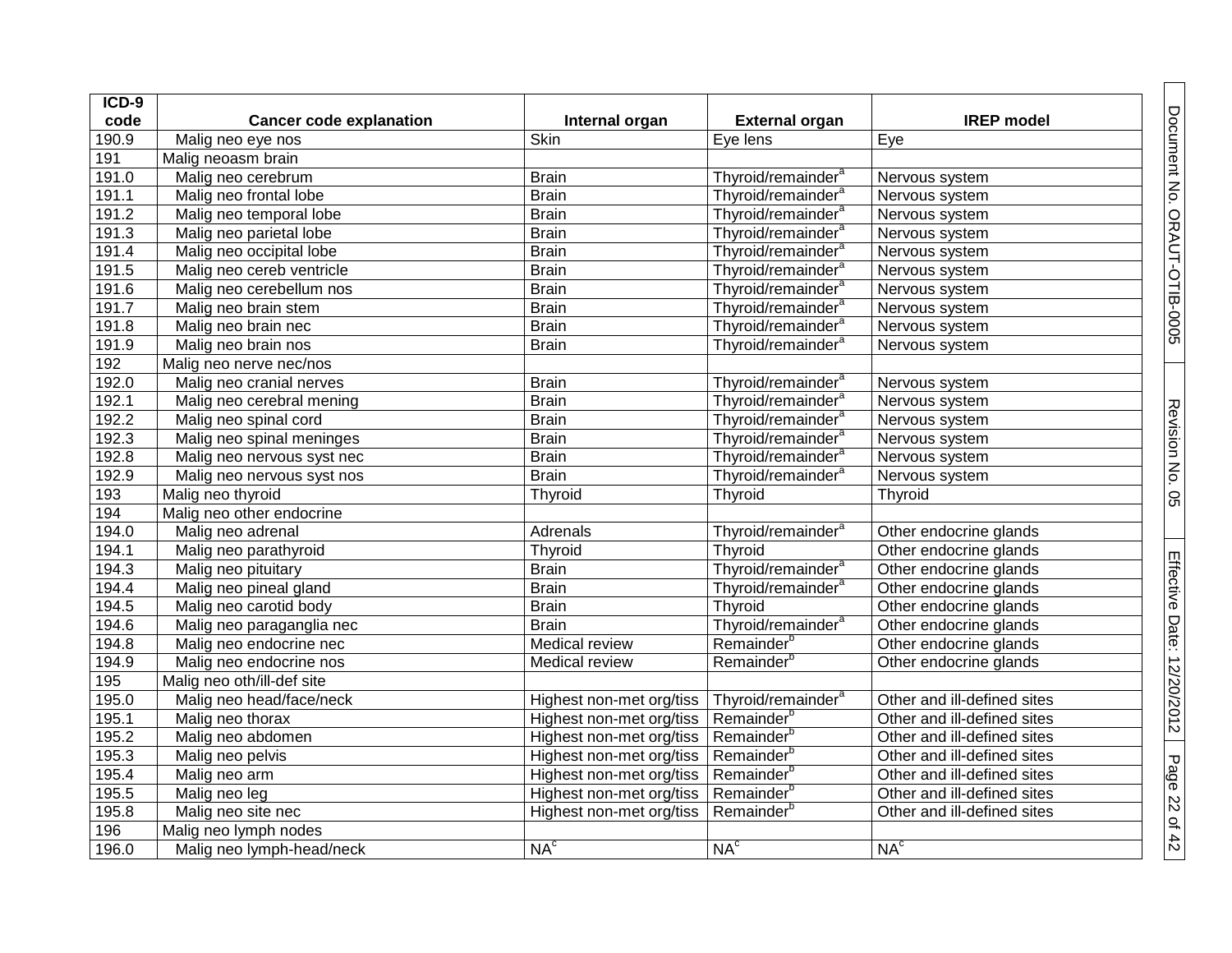| ICD-9       |                                |                          |                        |                               |
|-------------|--------------------------------|--------------------------|------------------------|-------------------------------|
| code        | <b>Cancer code explanation</b> | Internal organ           | <b>External organ</b>  | <b>IREP</b> model             |
| 196.1       | Malig neo lymph-intrathor      | NA <sup>c</sup>          | NA <sup>c</sup>        | NA <sup>c</sup>               |
| 196.2       | Malig neo lymph-intra-abd      | NA <sup>c</sup>          | NA <sup>c</sup>        | NA <sup>c</sup>               |
| 196.3       | Malig neo lymph-axilla/arm     | NA <sup>c</sup>          | NA <sup>c</sup>        | NA <sup>c</sup>               |
| 196.5       | Malig neo lymph-inguin/leg     | NA <sup>c</sup>          | NA <sup>c</sup>        | NA <sup>c</sup>               |
| 196.6       | Malig neo lymph-intrapelv      | NA <sup>c</sup>          | NA <sup>c</sup>        | NA <sup>c</sup>               |
| 196.8       | Malig neo lymph-mult           | NA <sup>c</sup>          | NA <sup>c</sup>        | NA <sup>c</sup>               |
| 196.9       | Malig neo lymph nos            | NA <sup>c</sup>          | NA <sup>c</sup>        | NA <sup>c</sup>               |
| 197         | Sec malig neo gi/resp          |                          |                        |                               |
| 197.0       | Sec malig neo lung             | NA <sup>c</sup>          | NA <sup>c</sup>        | NA <sup>c</sup>               |
| 197.1       | Sec malig neo mediastinum      | NA <sup>c</sup>          | NA <sup>c</sup>        | NA <sup>c</sup>               |
| 197.2       | Sec malig neo pleura           | NA <sup>c</sup>          | NA <sup>c</sup>        | NA <sup>c</sup>               |
| 197.3       | Sec malig neo resp nec         | NA <sup>c</sup>          | NA <sup>c</sup>        | NA <sup>c</sup>               |
| 197.4       | Sec malig neo sm bowel         | NA <sup>c</sup>          | NA <sup>c</sup>        | NA <sup>c</sup>               |
| 197.5       | Sec malig neo Ig bowel         | NA <sup>c</sup>          | NA <sup>c</sup>        | NA <sup>c</sup>               |
| 197.6       | Sec malig neo peritoneum       | NA <sup>c</sup>          | NA <sup>c</sup>        | NA <sup>c</sup>               |
| 197.7       | Sec malig neo liver            | NA <sup>c</sup>          | NA <sup>c</sup>        | NA <sup>c</sup>               |
| 197.8       | Sec malig neo gi nec           | NA <sup>c</sup>          | NA <sup>c</sup>        | NA <sup>c</sup>               |
| 198         | Sec malig neo other sites      |                          |                        |                               |
| 198.0       | Sec malig neo kidney           | NA <sup>c</sup>          | NA <sup>c</sup>        | NA <sup>c</sup>               |
| 198.1       | Sec malig neo urin nec         | NA <sup>c</sup>          | NA <sup>c</sup>        | NA <sup>c</sup>               |
| 198.2       | Sec malig neo skin             | NA <sup>c</sup>          | NA <sup>c</sup>        | NA <sup>c</sup>               |
| 198.3       | Sec malig neo brain/spine      | NA <sup>c</sup>          | NA <sup>c</sup>        | NA <sup>c</sup>               |
| 198.4       | Sec malig neo nerve nec        | NA <sup>c</sup>          | NA <sup>c</sup>        | NA <sup>c</sup>               |
| 198.5       | Sec malig neo bone             | NA <sup>c</sup>          | NA <sup>c</sup>        | NA <sup>c</sup>               |
| 198.6       | Sec malig neo ovary            | NA <sup>c</sup>          | NA <sup>c</sup>        | NA <sup>c</sup>               |
| 198.7       | Sec malig neo adrenal          | NA <sup>c</sup>          | NA <sup>c</sup>        | NA <sup>c</sup>               |
| 198.8       | Other secondary malig neo      |                          |                        |                               |
| 198.81      | Sec malig neo breast           | NA <sup>c</sup>          | NA <sup>c</sup>        | NA <sup>c</sup>               |
| 198.82      | Sec malig neo genital          | NA <sup>c</sup>          | NA <sup>c</sup>        | NA <sup>c</sup>               |
| 198.89      | Sec malig neo nec              | NA <sup>c</sup>          | NA <sup>c</sup>        | NA <sup>c</sup>               |
| 199         | Malig neoplasm nos             |                          |                        |                               |
| $199.0^{1}$ | Malig neo disseminated         | Highest non-met org/tiss | Remainder <sup>b</sup> | Other and ill-defined sites   |
| 199.1       | Malig neo nos                  | Highest non-met org/tiss | Remainder <sup>b</sup> | Other and ill-defined sites   |
| 200         | Lymphosarc/reticulosarc        | LN(TH)                   | Thyroid                | Lymphoma and multiple myeloma |
| 200.0       | Reticulosarcoma                | LN(TH)                   | Thyroid                | Lymphoma and multiple myeloma |
| 200.00      | Retclsrc unspec ext org        | LN(TH)                   | Thyroid                | Lymphoma and multiple myeloma |
| 200.01      | Reticulosarcoma head           | LN(ET)                   | Thyroid                | Lymphoma and multiple myeloma |
| 200.02      | Reticulosarcoma thorax         | LN(TH)                   | Lung                   | Lymphoma and multiple myeloma |
| 200.03      | Reticulosarcoma abdom          | Highest non-met org/tiss | Stomach                | Lymphoma and multiple myeloma |

Document No. ORAUT-OTIB-0005

Revision No. 05

Effective Date: 12/20/2012

Page 23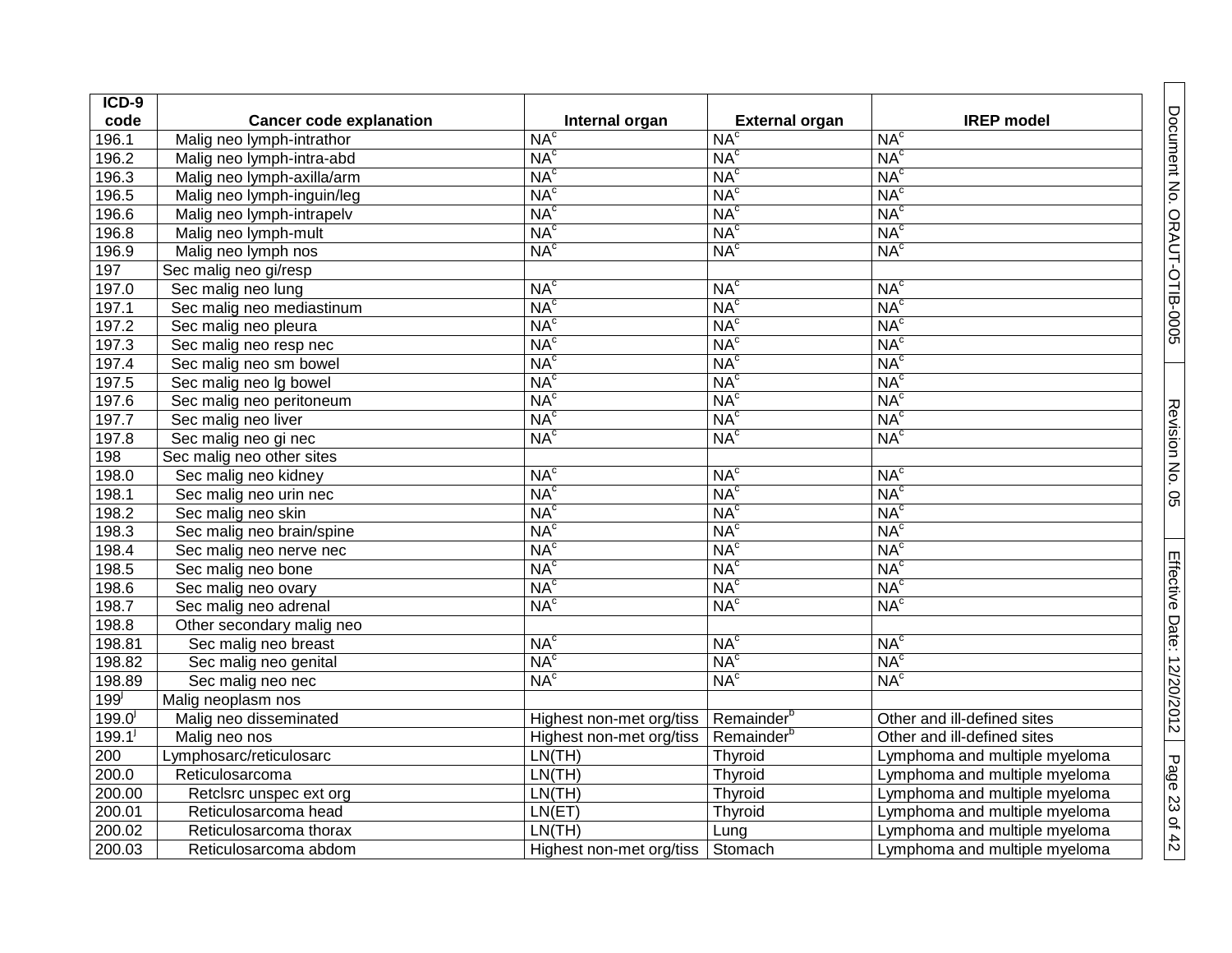| ICD-9               |                                |                          |                          |                               |
|---------------------|--------------------------------|--------------------------|--------------------------|-------------------------------|
| code                | <b>Cancer code explanation</b> | Internal organ           | <b>External organ</b>    | <b>IREP</b> model             |
| 200.04              | Reticulosarcoma axilla         | LN(TH)                   | Lung                     | Lymphoma and multiple myeloma |
| 200.05              | Reticulosarcoma inguin         | Highest non-met org/tiss | <b>Bladder</b>           | Lymphoma and multiple myeloma |
| 200.06              | Reticulosarcoma pelvic         | Highest non-met org/tiss | <b>Bladder</b>           | Lymphoma and multiple myeloma |
| 200.07              | Reticulosarcoma spleen         | Spleen                   | Stomach                  | Lymphoma and multiple myeloma |
| 200.08              | Reticulosarcoma mult           | LN(TH)                   | Thyroid                  | Lymphoma and multiple myeloma |
| 200.1               | Lymphosarcoma                  | LN(TH)                   | Thyroid                  | Lymphoma and multiple myeloma |
| 200.10              | Lymphsrc unspec ext org        | LN(TH)                   | Thyroid                  | Lymphoma and multiple myeloma |
| 200.11              | Lymphosarcoma head             | LN(ET)                   | Thyroid                  | Lymphoma and multiple myeloma |
| 200.12              | Lymphosarcoma thorax           | LN(TH)                   | Lung                     | Lymphoma and multiple myeloma |
| 200.13              | Lymphosarcoma abdom            | Highest non-met org/tiss | Stomach                  | Lymphoma and multiple myeloma |
| 200.14              | Lymphosarcoma axilla           | LN(TH)                   | Lung                     | Lymphoma and multiple myeloma |
| 200.15              | Lymphosarcoma inguin           | Highest non-met org/tiss | <b>Bladder</b>           | Lymphoma and multiple myeloma |
| 200.16              | Lymphosarcoma pelvic           | Highest non-met org/tiss | <b>Bladder</b>           | Lymphoma and multiple myeloma |
| 200.17              | Lymphosarcoma spleen           | Spleen                   | Stomach                  | Lymphoma and multiple myeloma |
| 200.18              | Lymphosarcoma mult             | LN(TH)                   | Thyroid                  | Lymphoma and multiple myeloma |
| 200.2               | Burkitt's tumor/lymphoma       | LN(TH)                   | Lung                     | Lymphoma and multiple myeloma |
| 200.20              | Burkitt's tumor unspec ext org | LN(TH)                   | Lung                     | Lymphoma and multiple myeloma |
| 200.21              | Burkitt's tumor head           | LN(TH)                   | Lung                     | Lymphoma and multiple myeloma |
| 200.22              | Burkitt's tumor thorax         | LN(TH)                   | Lung                     | Lymphoma and multiple myeloma |
| 200.23              | Burkitt's tumor abdom          | LN(TH)                   | Lung                     | Lymphoma and multiple myeloma |
| 200.24              | Burkitt's tumor axilla         | LN(TH)                   | Lung                     | Lymphoma and multiple myeloma |
| 200.25              | Burkitt's tumor inguin         | LN(TH)                   | Lung                     | Lymphoma and multiple myeloma |
| 200.26              | Burkitt's tumor pelvic         | LN(TH)                   | Lung                     | Lymphoma and multiple myeloma |
| 200.27              | Burkitt's tumor spleen         | LN(TH)                   | Lung                     | Lymphoma and multiple myeloma |
| 200.28              | Burkitt's tumor mult           | LN(TH)                   | Lung                     | Lymphoma and multiple myeloma |
| 200.30              | Marg zone lymphomas unspec     | LN(TH)                   | Thymus/lung <sup>9</sup> | Lymphoma and multiple myeloma |
| 200.31              | Marg zone lymphomas head       | LN(TH)                   | Thymus/lung <sup>9</sup> | Lymphoma and multiple myeloma |
| 200.32              | Marg zone lymphomas thorax     | LN(TH)                   | Thymus/lung <sup>9</sup> | Lymphoma and multiple myeloma |
| 200.33              | Marg zone lymphomas abdom      | LN(TH)                   | Thymus/lung <sup>9</sup> | Lymphoma and multiple myeloma |
| 200.34              | Marg zone lymphomas axilla     | LN(TH)                   | Thymus/lung <sup>9</sup> | Lymphoma and multiple myeloma |
| 200.35              | Marg zone lymphomas inguin     | LN(TH)                   | Thymus/lung <sup>9</sup> | Lymphoma and multiple myeloma |
| 200.36              | Marg zone lymphomas pelvic     | LN(TH)                   | Thymus/lung <sup>9</sup> | Lymphoma and multiple myeloma |
| 200.37              | Marg zone lymphomas spleen     | LN(TH)                   | Thymus/lung <sup>9</sup> | Lymphoma and multiple myeloma |
| 200.38              | Marg zone lymphomas mult       | LN(TH)                   | Thymus/lung <sup>9</sup> | Lymphoma and multiple myeloma |
| 200.40              | Mantle cell lymphomas unspec   | LN(TH)                   | Thymus/lung <sup>9</sup> | Lymphoma and multiple myeloma |
| 200.41              | Mantle cell lymphomas head     | LN(TH)                   | Thymus/lung <sup>9</sup> | Lymphoma and multiple myeloma |
| $\overline{200.42}$ | Mantle cell lymphomas thorax   | LN(TH)                   | Thymus/lung <sup>9</sup> | Lymphoma and multiple myeloma |
| 200.43              | Mantle cell lymphomas abdom    | LN(TH)                   | Thymus/lung <sup>9</sup> | Lymphoma and multiple myeloma |
| 200.44              | Mantle cell lymphomas axilla   | LN(TH)                   | Thymus/lung <sup>9</sup> | Lymphoma and multiple myeloma |

Document No. ORAUT-OTIB-0005

Revision No. 05

Revision No. 05

Effective Date: 12/20/2012

Page 24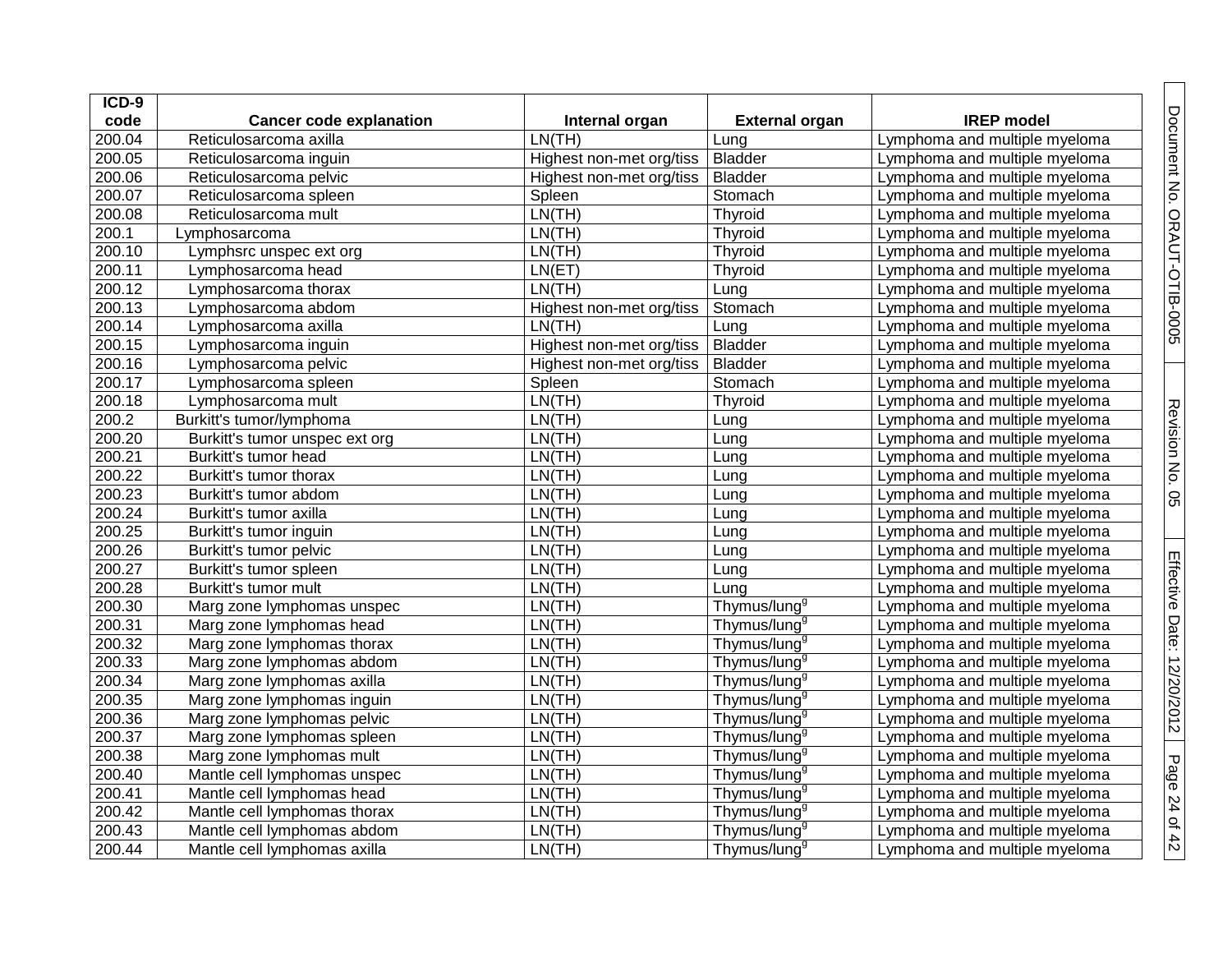| ICD-9  |                                  |                                    |                          |                               |
|--------|----------------------------------|------------------------------------|--------------------------|-------------------------------|
| code   | <b>Cancer code explanation</b>   | Internal organ                     | <b>External organ</b>    | <b>IREP</b> model             |
| 200.45 | Mantle cell lymphomas inguin     | LN(TH)                             | Thymus/lung <sup>9</sup> | Lymphoma and multiple myeloma |
| 200.46 | Mantle cell lymphomas pelvic     | LN(TH)                             | Thymus/lung <sup>9</sup> | Lymphoma and multiple myeloma |
| 200.47 | Mantle cell lymphomas spleen     | LN(TH)                             | Thymus/lung <sup>9</sup> | Lymphoma and multiple myeloma |
| 200.48 | Mantle cell lymphomas mult       | LN(TH)                             | Thymus/lung <sup>9</sup> | Lymphoma and multiple myeloma |
| 200.50 | Primary cns lymphomas unspec     | LN(TH)                             | Thymus/lung <sup>9</sup> | Lymphoma and multiple myeloma |
| 200.51 | Primary cns lymphomas head       | LN(TH)                             | Thymus/lung <sup>9</sup> | Lymphoma and multiple myeloma |
| 200.52 | Primary cns lymphomas thorax     | LN(TH)                             | Thymus/lung <sup>9</sup> | Lymphoma and multiple myeloma |
| 200.53 | Primary cns lymphomas abdom      | LN(TH)                             | Thymus/lung <sup>9</sup> | Lymphoma and multiple myeloma |
| 200.54 | Primary cns lymphomas axilla     | LN(TH)                             | Thymus/lung <sup>9</sup> | Lymphoma and multiple myeloma |
| 200.55 | Primary cns lymphomas inguin     | LN(TH)                             | Thymus/lung <sup>9</sup> | Lymphoma and multiple myeloma |
| 200.56 | Primary cns lymphomas pelvic     | LN(TH)                             | Thymus/lung <sup>9</sup> | Lymphoma and multiple myeloma |
| 200.57 | Primary cns lymphomas spleen     | LN(TH)                             | Thymus/lung <sup>9</sup> | Lymphoma and multiple myeloma |
| 200.58 | Primary cns lymphomas mult       | LN(TH)                             | Thymus/lung <sup>9</sup> | Lymphoma and multiple myeloma |
| 200.60 | Anaplas Ig cell lymphomas unspec | LN(TH)                             | Thyroid                  | Lymphoma and multiple myeloma |
| 200.61 | Anaplas Ig cell lymphomas head   | LN(ET)                             | Thyroid                  | Lymphoma and multiple myeloma |
| 200.62 | Anaplas Ig cell lymphomas thorax | LN(TH)                             | Lung                     | Lymphoma and multiple myeloma |
| 200.63 | Anaplas Ig cell lymphomas abdom  | Highest non-met org/tiss           | Stomach                  | Lymphoma and multiple myeloma |
| 200.64 | Anaplas Ig cell lymphomas axilla | LN(TH)                             | Lung                     | Lymphoma and multiple myeloma |
| 200.65 | Anaplas Ig cell lymphomas inguin | Highest non-met org/tiss           | <b>Bladder</b>           | Lymphoma and multiple myeloma |
| 200.66 | Anaplas Ig cell lymphomas pelvic | Highest non-met org/tiss           | <b>Bladder</b>           | Lymphoma and multiple myeloma |
| 200.67 | Anaplas Ig cell lymphomas spleen | Spleen                             | Stomach                  | Lymphoma and multiple myeloma |
| 200.68 | Anaplas Ig cell lymphomas mult   | LN(TH)                             | Thyroid                  | Lymphoma and multiple myeloma |
| 200.70 | Lg cell lymphomas unspec         | LN(TH)                             | Thyroid                  | Lymphoma and multiple myeloma |
| 200.71 | Lg cell lymphomas head           | LN(ET)                             | Thyroid                  | Lymphoma and multiple myeloma |
| 200.72 | Lg cell lymphomas thorax         | LN(TH)                             | Lung                     | Lymphoma and multiple myeloma |
| 200.73 | Lg cell lymphomas abdom          | Highest non-met org/tiss           | Stomach                  | Lymphoma and multiple myeloma |
| 200.74 | Lg cell lymphomas axilla         | LN(TH)                             | Lung                     | Lymphoma and multiple myeloma |
| 200.75 | Lg cell lymphomas inguin         | Highest non-met org/tiss           | <b>Bladder</b>           | Lymphoma and multiple myeloma |
| 200.76 | Lg cell lymphomas pelvic         | Highest non-met org/tiss           | <b>Bladder</b>           | Lymphoma and multiple myeloma |
| 200.77 | Lg cell lymphomas spleen         | Spleen                             | Stomach                  | Lymphoma and multiple myeloma |
| 200.78 | Lg cell lymphomas mult           | LN(TH)                             | Thyroid                  | Lymphoma and multiple myeloma |
| 200.8  | Mixed lymphosarcoma              | LN(TH)                             | Thyroid                  | Lymphoma and multiple myeloma |
| 200.80 | Other varn unspec ext org        | LN(TH)                             | Thyroid                  | Lymphoma and multiple myeloma |
| 200.81 | Mixed lymphosarc head            | LN(ET)                             | Thyroid                  | Lymphoma and multiple myeloma |
| 200.82 | Mixed lymphosarc thorax          | LN(TH)                             | Lung                     | Lymphoma and multiple myeloma |
| 200.83 | Mixed lymphosarc abdom           | Highest non-met org/tiss           | Stomach                  | Lymphoma and multiple myeloma |
| 200.84 | Mixed lymphosarc axilla          | LN(TH)                             | Lung                     | Lymphoma and multiple myeloma |
| 200.85 | Mixed lymphosarc inguin          | Highest non-met org/tiss           | Bladder                  | Lymphoma and multiple myeloma |
| 200.86 | Mixed lymphosarc pelvic          | Highest non-met org/tiss   Bladder |                          | Lymphoma and multiple myeloma |

Document No. ORAUT-OTIB-0005

Revision No. 05

Effective Date: 12/20/2012

Page 25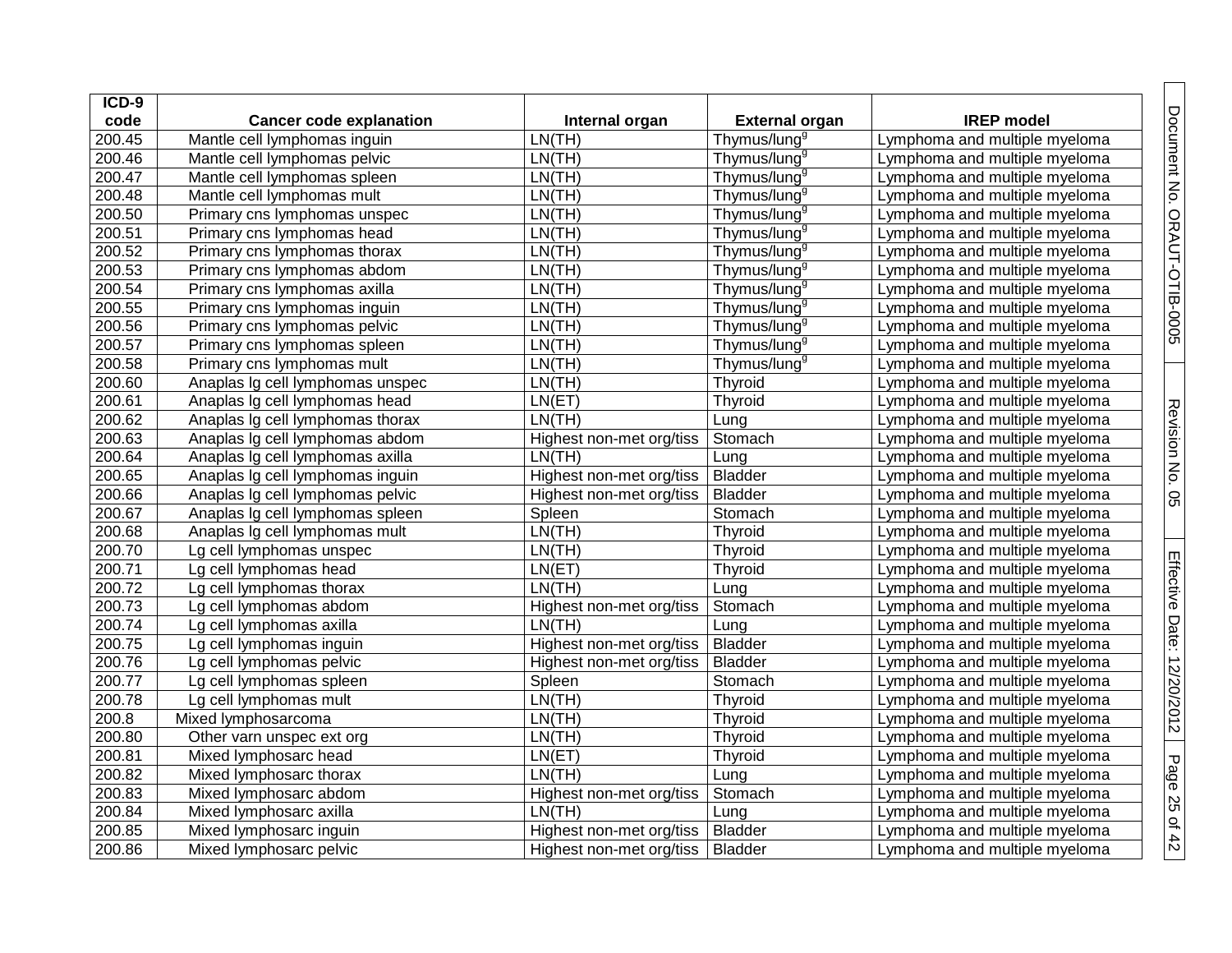| ICD-9  |                                       |                          |                       |                               |
|--------|---------------------------------------|--------------------------|-----------------------|-------------------------------|
| code   | <b>Cancer code explanation</b>        | Internal organ           | <b>External organ</b> | <b>IREP</b> model             |
| 200.87 | Mixed lymphosarc spleen               | Spleen                   | Stomach               | Lymphoma and multiple myeloma |
| 200.88 | Mixed lymphosarc mult                 | LN(TH)                   | Thyroid               | Lymphoma and multiple myeloma |
| 201    | Hodgkin's disease                     | LN(TH)                   | Thyroid               | Lymphoma and multiple myeloma |
| 201.0  | Hodgkin's paragranuloma               | LN(TH)                   | Thyroid               | Lymphoma and multiple myeloma |
| 201.00 | Hodgkins paragranuloma unspec ext org | LN(TH)                   | Thyroid               | Lymphoma and multiple myeloma |
| 201.01 | Hodgkins paragran head                | LN(ET)                   | Thyroid               | Lymphoma and multiple myeloma |
| 201.02 | Hodgkins paragran thorax              | LN(TH)                   | Lung                  | Lymphoma and multiple myeloma |
| 201.03 | Hodgkins paragran abdom               | Highest non-met org/tiss | Stomach               | Lymphoma and multiple myeloma |
| 201.04 | Hodgkins paragran axilla              | LN(TH)                   | Lung                  | Lymphoma and multiple myeloma |
| 201.05 | Hodgkins paragran inguin              | Highest non-met org/tiss | <b>Bladder</b>        | Lymphoma and multiple myeloma |
| 201.06 | Hodgkins paragran pelvic              | Highest non-met org/tiss | <b>Bladder</b>        | Lymphoma and multiple myeloma |
| 201.07 | Hodgkins paragran spleen              | Spleen                   | Stomach               | Lymphoma and multiple myeloma |
| 201.08 | Hodgkins paragran mult                | LN(TH)                   | Thyroid               | Lymphoma and multiple myeloma |
| 201.1  | Hodgkin's granuloma                   | LN(TH)                   | Thyroid               | Lymphoma and multiple myeloma |
| 201.10 | Hodgkins granulom unspec ext org      | LN(TH)                   | Thyroid               | Lymphoma and multiple myeloma |
| 201.11 | Hodgkins granulom head                | LN(ET)                   | Thyroid               | Lymphoma and multiple myeloma |
| 201.12 | Hodgkins granulom thorax              | LN(TH)                   | Lung                  | Lymphoma and multiple myeloma |
| 201.13 | Hodgkins granulom abdom               | Highest non-met org/tiss | Stomach               | Lymphoma and multiple myeloma |
| 201.14 | Hodgkins granulom axilla              | LN(TH)                   | Lung                  | Lymphoma and multiple myeloma |
| 201.15 | Hodgkins granulom inguin              | Highest non-met org/tiss | <b>Bladder</b>        | Lymphoma and multiple myeloma |
| 201.16 | Hodgkins granulom pelvic              | Highest non-met org/tiss | <b>Bladder</b>        | Lymphoma and multiple myeloma |
| 201.17 | Hodgkins granulom spleen              | Spleen                   | Stomach               | Lymphoma and multiple myeloma |
| 201.18 | Hodgkins granulom mult                | LN(TH)                   | Thyroid               | Lymphoma and multiple myeloma |
| 201.2  | Hodgkin's sarcoma                     | LN(TH)                   | Thyroid               | Lymphoma and multiple myeloma |
| 201.20 | Hodgkins src unspec ext org           | LN(TH)                   | Thyroid               | Lymphoma and multiple myeloma |
| 201.21 | Hodgkins sarcoma head                 | LN(ET)                   | Thyroid               | Lymphoma and multiple myeloma |
| 201.22 | Hodgkins sarcoma thorax               | LN(TH)                   | Lung                  | Lymphoma and multiple myeloma |
| 201.23 | Hodgkins sarcoma abdom                | Highest non-met org/tiss | Stomach               | Lymphoma and multiple myeloma |
| 201.24 | Hodgkins sarcoma axilla               | LN(TH)                   | Lung                  | Lymphoma and multiple myeloma |
| 201.25 | Hodgkins sarcoma inguin               | Highest non-met org/tiss | <b>Bladder</b>        | Lymphoma and multiple myeloma |
| 201.26 | Hodgkins sarcoma pelvic               | Highest non-met org/tiss | <b>Bladder</b>        | Lymphoma and multiple myeloma |
| 201.27 | Hodgkins sarcoma spleen               | Spleen                   | Stomach               | Lymphoma and multiple myeloma |
| 201.28 | Hodgkins sarcoma mult                 | LN(TH)                   | Thyroid               | Lymphoma and multiple myeloma |
| 201.4  | Hodgkins lymph-histiocyt              | LN(TH)                   | Thyroid               | Lymphoma and multiple myeloma |
| 201.40 | Lym-hst unspec ext orgn               | LN(TH)                   | Thyroid               | Lymphoma and multiple myeloma |
| 201.41 | Hodgkins lymph-histio head            | LN(ET)                   | Thyroid               | Lymphoma and multiple myeloma |
| 201.42 | Hodgkins lymph-histio thorax          | LN(TH)                   | Lung                  | Lymphoma and multiple myeloma |
| 201.43 | Hodgkins lymph-histio abdom           | Highest non-met org/tiss | Stomach               | Lymphoma and multiple myeloma |
| 201.44 | Hodgkins lymph-histio axilla          | LN(TH)                   | Lung                  | Lymphoma and multiple myeloma |

Document No. ORAUT-OTIB-0005

Revision No. 0

ပာ

Effective Date: 12/20/2012

Page 26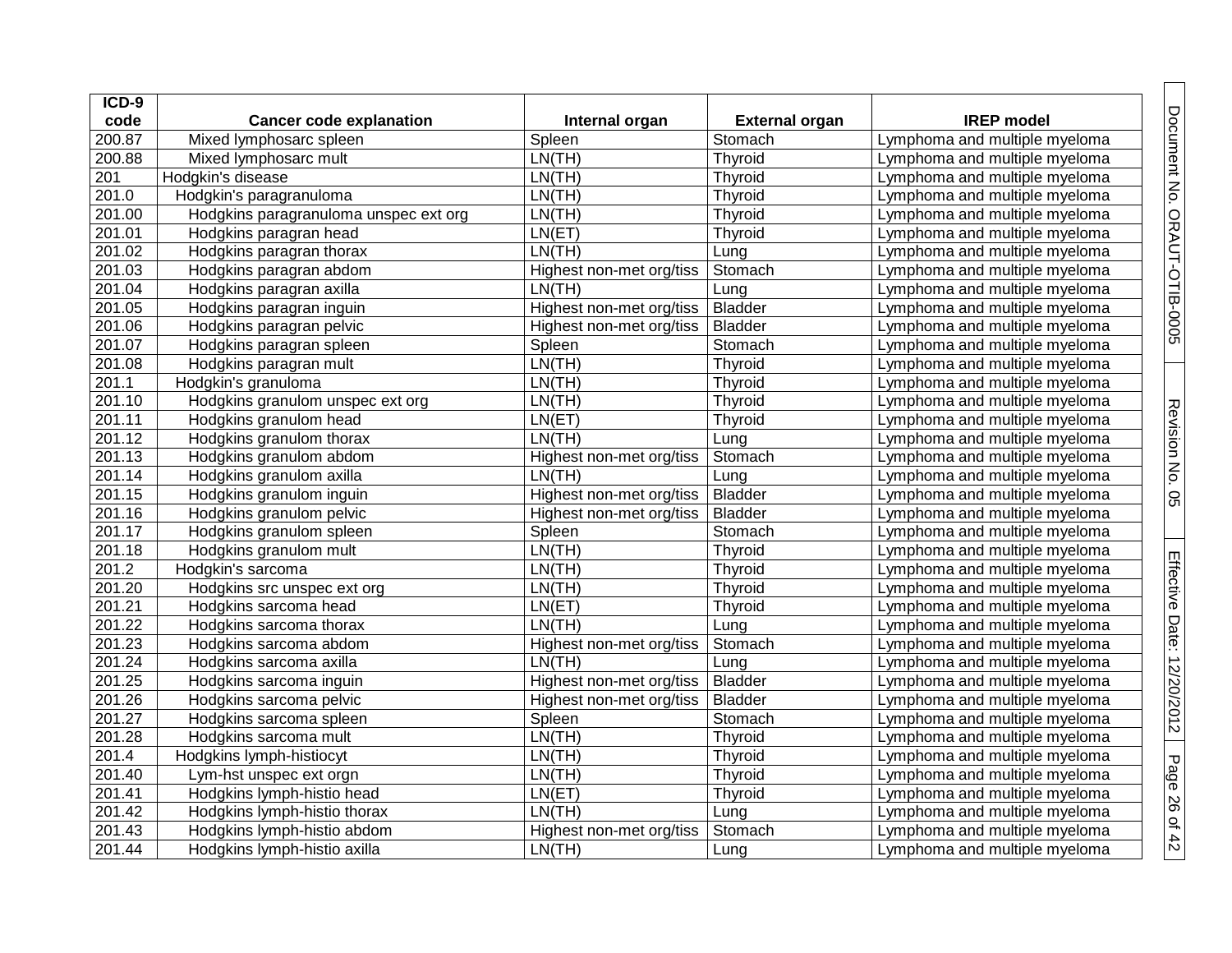| ICD-9  |                                |                          |                       |                               |
|--------|--------------------------------|--------------------------|-----------------------|-------------------------------|
| code   | <b>Cancer code explanation</b> | Internal organ           | <b>External organ</b> | <b>IREP</b> model             |
| 201.45 | Hodgkins lymph-histio inguin   | Highest non-met org/tiss | <b>Bladder</b>        | Lymphoma and multiple myeloma |
| 201.46 | Hodgkins lymph-histio pelvic   | Highest non-met org/tiss | <b>Bladder</b>        | Lymphoma and multiple myeloma |
| 201.47 | Hodgkins lymph-histio spleen   | Spleen                   | Stomach               | Lymphoma and multiple myeloma |
| 201.48 | Hodgkins lymph-histio mult     | LN(TH)                   | Thyroid               | Lymphoma and multiple myeloma |
| 201.5  | Hodgkins nodular scleros       | LN(TH)                   | Thyroid               | Lymphoma and multiple myeloma |
| 201.50 | Nodular scleros unspec ext org | LN(TH)                   | Thyroid               | Lymphoma and multiple myeloma |
| 201.51 | Hodgkins nodul sclero head     | LN(ET)                   | Thyroid               | Lymphoma and multiple myeloma |
| 201.52 | Hodgkins nodul sclero thorax   | LN(TH)                   | Lung                  | Lymphoma and multiple myeloma |
| 201.53 | Hodgkins nodul sclero abdom    | Highest non-met org/tiss | Stomach               | Lymphoma and multiple myeloma |
| 201.54 | Hodgkins nodul sclero axilla   | LN(TH)                   | Lung                  | Lymphoma and multiple myeloma |
| 201.55 | Hodgkins nodul sclero inguin   | Highest non-met org/tiss | <b>Bladder</b>        | Lymphoma and multiple myeloma |
| 201.56 | Hodgkins nodul sclero pelvic   | Highest non-met org/tiss | <b>Bladder</b>        | Lymphoma and multiple myeloma |
| 201.57 | Hodgkins nodul sclero spleen   | Spleen                   | Stomach               | Lymphoma and multiple myeloma |
| 201.58 | Hodgkins nodul sclero mult     | LN(TH)                   | Thyroid               | Lymphoma and multiple myeloma |
| 201.6  | Hodgkins mix cellularity       | LN(TH)                   | Thyroid               | Lymphoma and multiple myeloma |
| 201.60 | Mxd celr unspec ext org        | LN(TH)                   | Thyroid               | Lymphoma and multiple myeloma |
| 201.61 | Hodgkins mix cell head         | LN(ET)                   | Thyroid               | Lymphoma and multiple myeloma |
| 201.62 | Hodgkins mix cell thorax       | LN(TH)                   | Lung                  | Lymphoma and multiple myeloma |
| 201.63 | Hodgkins mix cell abdom        | Highest non-met org/tiss | Stomach               | Lymphoma and multiple myeloma |
| 201.64 | Hodgkins mix cell axilla       | LN(TH)                   | Lung                  | Lymphoma and multiple myeloma |
| 201.65 | Hodgkins mix cell inguin       | Highest non-met org/tiss | Bladder               | Lymphoma and multiple myeloma |
| 201.66 | Hodgkins mix cell pelvic       | Highest non-met org/tiss | <b>Bladder</b>        | Lymphoma and multiple myeloma |
| 201.67 | Hodgkins mix cell spleen       | Spleen                   | Stomach               | Lymphoma and multiple myeloma |
| 201.68 | Hodgkins mix cell mult         | LN(TH)                   | Thyroid               | Lymphoma and multiple myeloma |
| 201.7  | Hodg lymphocytic deplet        | Highest non-met org/tiss | Thyroid               | Lymphoma and multiple myeloma |
| 201.70 | Lym dplt unspec ext org        | LN(TH)                   | Thyroid               | Lymphoma and multiple myeloma |
| 201.71 | Hodgkins lymph deplet head     | LN(ET)                   | Thyroid               | Lymphoma and multiple myeloma |
| 201.72 | Hodgkins lymph deplet thorax   | LN(TH)                   | Lung                  | Lymphoma and multiple myeloma |
| 201.73 | Hodgkins lymph deplet abdom    | Highest non-met org/tiss | Stomach               | Lymphoma and multiple myeloma |
| 201.74 | Hodgkins lymph deplet axilla   | LN(TH)                   | Lung                  | Lymphoma and multiple myeloma |
| 201.75 | Hodgkins lymph deplet inguin   | Highest non-met org/tiss | <b>Bladder</b>        | Lymphoma and multiple myeloma |
| 201.76 | Hodgkins lymph deplet pelvic   | Highest non-met org/tiss | <b>Bladder</b>        | Lymphoma and multiple myeloma |
| 201.77 | Hodgkins lymph deplet spleen   | Spleen                   | Stomach               | Lymphoma and multiple myeloma |
| 201.78 | Hodgkins lymph deplet mult     | LN(TH)                   | Thyroid               | Lymphoma and multiple myeloma |
| 201.9  | Hodgkins disease nos           | LN(TH)                   | Thyroid               | Lymphoma and multiple myeloma |
| 201.90 | Hdgk disease unspec ext org    | LN(TH)                   | Thyroid               | Lymphoma and multiple myeloma |
| 201.91 | Hodgkins disease nos head      | LN(ET)                   | Thyroid               | Lymphoma and multiple myeloma |
| 201.92 | Hodgkins disease nos thorax    | LN(TH)                   | Lung                  | Lymphoma and multiple myeloma |
| 201.93 | Hodgkins disease nos abdom     | Highest non-met org/tiss | Stomach               | Lymphoma and multiple myeloma |

Document No. ORAUT-OTIB-0005

Revision No. 05

Revision No. 05

Effective Date: 12/20/2012

Page 27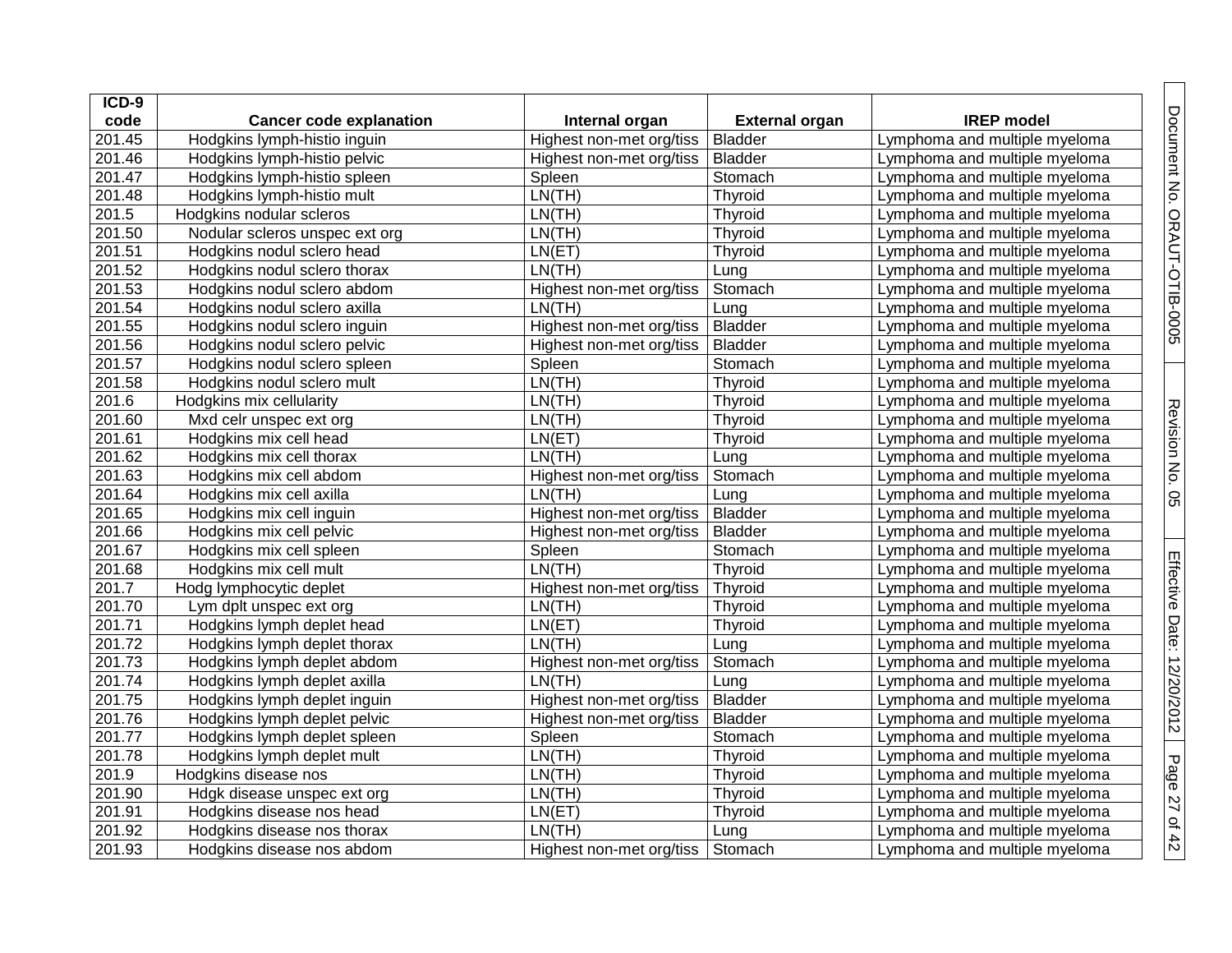| ICD-9  |                                |                          |                          |                               |
|--------|--------------------------------|--------------------------|--------------------------|-------------------------------|
| code   | <b>Cancer code explanation</b> | Internal organ           | <b>External organ</b>    | <b>IREP</b> model             |
| 201.94 | Hodgkins disease nos axilla    | LN(TH)                   | Lung                     | Lymphoma and multiple myeloma |
| 201.95 | Hodgkins disease nos inguin    | Highest non-met org/tiss | <b>Bladder</b>           | Lymphoma and multiple myeloma |
| 201.96 | Hodgkins disease nos pelvic    | Highest non-met org/tiss | <b>Bladder</b>           | Lymphoma and multiple myeloma |
| 201.97 | Hodgkins disease nos spleen    | Spleen                   | Stomach                  | Lymphoma and multiple myeloma |
| 201.98 | Hodgkins disease nos mult      | LN(TH)                   | Thyroid                  | Lymphoma and multiple myeloma |
| 202    | Other malig neo lymph/histio   | LN(TH)                   | Thymus/lung <sup>9</sup> | Lymphoma and multiple myeloma |
| 202.0  | Nodular lymphoma               | LN(TH)                   | Thymus/lung <sup>9</sup> | Lymphoma and multiple myeloma |
| 202.00 | Ndlr lym unspec ext org        | LN(TH)                   | Thymus/lung <sup>9</sup> | Lymphoma and multiple myeloma |
| 202.01 | Nodular lymphoma head          | LN(TH)                   | Thymus/lung <sup>9</sup> | Lymphoma and multiple myeloma |
| 202.02 | Nodular lymphoma thorax        | LN(TH)                   | Thymus/lung <sup>9</sup> | Lymphoma and multiple myeloma |
| 202.03 | Nodular lymphoma abdom         | LN(TH)                   | Thymus/lung <sup>9</sup> | Lymphoma and multiple myeloma |
| 202.04 | Nodular lymphoma axilla        | LN(TH)                   | Thymus/lung <sup>9</sup> | Lymphoma and multiple myeloma |
| 202.05 | Nodular lymphoma inguin        | LN(TH)                   | Thymus/lung <sup>9</sup> | Lymphoma and multiple myeloma |
| 202.06 | Nodular lymphoma pelvic        | LN(TH)                   | Thymus/lung <sup>9</sup> | Lymphoma and multiple myeloma |
| 202.07 | Nodular lymphoma spleen        | LN(TH)                   | Thymus/lung <sup>9</sup> | Lymphoma and multiple myeloma |
| 202.08 | Nodular lymphoma mult          | LN(TH)                   | Thymus/lung <sup>9</sup> | Lymphoma and multiple myeloma |
| 202.1  | Mycosis fungoides              | Skin                     | Skin                     | Lymphoma and multiple myeloma |
| 202.10 | Mycs fng unspec ext org        | Skin                     | Skin                     | Lymphoma and multiple myeloma |
| 202.11 | Mycosis fungoides head         | Skin                     | Skin                     | Lymphoma and multiple myeloma |
| 202.12 | Mycosis fungoides thorax       | Skin                     | Skin                     | Lymphoma and multiple myeloma |
| 202.13 | Mycosis fungoides abdom        | Skin                     | Skin                     | Lymphoma and multiple myeloma |
| 202.14 | Mycosis fungoides axilla       | Skin                     | Skin                     | Lymphoma and multiple myeloma |
| 202.15 | Mycosis fungoides inguin       | Skin                     | Skin                     | Lymphoma and multiple myeloma |
| 202.16 | Mycosis fungoides pelvic       | Skin                     | Skin                     | Lymphoma and multiple myeloma |
| 202.17 | Mycosis fungoides spleen       | Skin                     | Skin                     | Lymphoma and multiple myeloma |
| 202.18 | Mycosis fungoides mult         | Skin                     | Skin                     | Lymphoma and multiple myeloma |
| 202.2  | Sezary's disease               | Skin                     | Skin                     | Lymphoma and multiple myeloma |
| 202.20 | Szry disease unspec ext org    | Skin                     | Skin                     | Lymphoma and multiple myeloma |
| 202.21 | Sezary's disease head          | Skin                     | Skin                     | Lymphoma and multiple myeloma |
| 202.22 | Sezary's disease thorax        | Skin                     | Skin                     | Lymphoma and multiple myeloma |
| 202.23 | Sezary's disease abdom         | Skin                     | Skin                     | Lymphoma and multiple myeloma |
| 202.24 | Sezary's disease axilla        | Skin                     | Skin                     | Lymphoma and multiple myeloma |
| 202.25 | Sezary's disease inguin        | Skin                     | Skin                     | Lymphoma and multiple myeloma |
| 202.26 | Sezary's disease pelvic        | Skin                     | Skin                     | Lymphoma and multiple myeloma |
| 202.27 | Sezary's disease spleen        | Skin                     | <b>Skin</b>              | Lymphoma and multiple myeloma |
| 202.28 | Sezary's disease mult          | Skin                     | <b>Skin</b>              | Lymphoma and multiple myeloma |
| 202.3  | Malig histiocytosis            | LN(TH)                   | Thyroid                  | Lymphoma and multiple myeloma |
| 202.30 | Mig hist unspec ext org        | LN(TH)                   | Thyroid                  | Lymphoma and multiple myeloma |
| 202.31 | Malig histiocytosis head       | LN(ET)                   | Thyroid                  | Lymphoma and multiple myeloma |

Document No. ORAUT-OTIB-0005

Revision No. 05

Revision No. 05

Effective Date: 12/20/2012

Page 28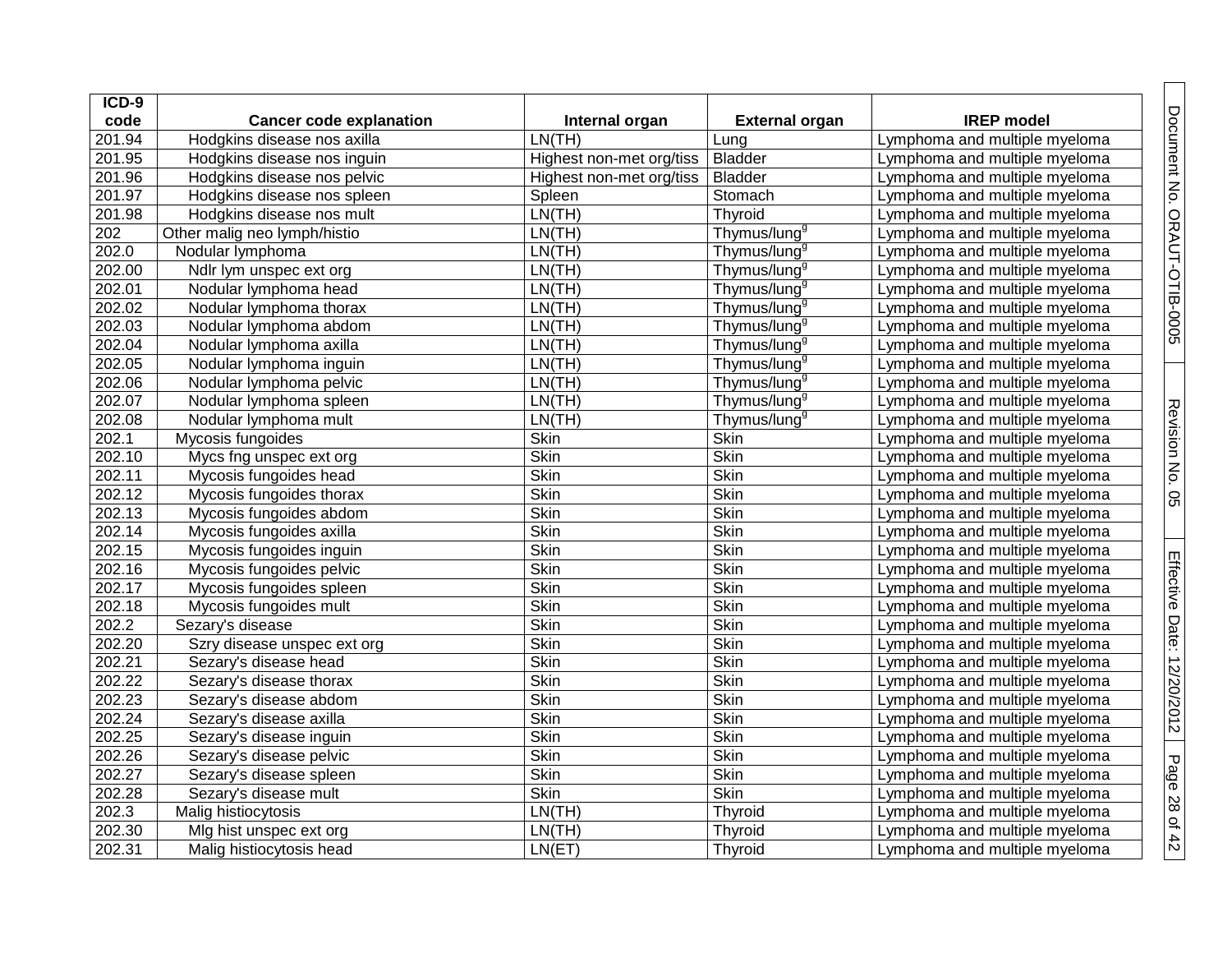| ICD-9               |                                               |                          |                       |                               |
|---------------------|-----------------------------------------------|--------------------------|-----------------------|-------------------------------|
| code                | <b>Cancer code explanation</b>                | Internal organ           | <b>External organ</b> | <b>IREP</b> model             |
| 202.32              | Malig histiocytosis thorax                    | LN(TH)                   | Lung                  | Lymphoma and multiple myeloma |
| 202.33              | Malig histiocytosis abdom                     | Highest non-met org/tiss | Stomach               | Lymphoma and multiple myeloma |
| 202.34              | Malig histiocytosis axilla                    | LN(TH)                   | Lung                  | Lymphoma and multiple myeloma |
| 202.35              | Malig histiocytosis inguin                    | Highest non-met org/tiss | <b>Bladder</b>        | Lymphoma and multiple myeloma |
| 202.36              | Malig histiocytosis pelvic                    | Highest non-met org/tiss | <b>Bladder</b>        | Lymphoma and multiple myeloma |
| 202.37              | Malig histiocytosis spleen                    | Spleen                   | Stomach               | Lymphoma and multiple myeloma |
| 202.38              | Malig histiocytosis mult                      | LN(TH)                   | Thyroid               | Lymphoma and multiple myeloma |
| 202.4               | Leukem reticuloendothel                       | Red bone marrow          | Red bone marrow       | Lymphoma and multiple myeloma |
| 202.40              | Lk rtctl unspec ext org                       | Red bone marrow          | Red bone marrow       | Lymphoma and multiple myeloma |
| 202.41              | Hairy-cell leukem head                        | Red bone marrow          | Red bone marrow       | Lymphoma and multiple myeloma |
| 202.42              | Hairy-cell leukem thorax                      | Red bone marrow          | Red bone marrow       | Lymphoma and multiple myeloma |
| 202.43              | Hairy-cell leukem abdom                       | Red bone marrow          | Red bone marrow       | Lymphoma and multiple myeloma |
| 202.44              | Hairy-cell leukem axilla                      | Red bone marrow          | Red bone marrow       | Lymphoma and multiple myeloma |
| $\overline{202.45}$ | Hairy-cell leukem inguin                      | Red bone marrow          | Red bone marrow       | Lymphoma and multiple myeloma |
| 202.46              | Hairy-cell leukem pelvic                      | Red bone marrow          | Red bone marrow       | Lymphoma and multiple myeloma |
| 202.47              | Hairy-cell leukem spleen                      | Red bone marrow          | Red bone marrow       | Lymphoma and multiple myeloma |
| 202.48              | Hairy-cell leukem mult                        | Red bone marrow          | Red bone marrow       | Lymphoma and multiple myeloma |
| 202.5               | Letterer-siwe disease                         | LN(TH)                   | Skin                  | Lymphoma and multiple myeloma |
| 202.50              | Ltr-siwe unspec ext org                       | LN(TH)                   | Skin                  | Lymphoma and multiple myeloma |
| 202.51              | Letterer-siwe disease head                    | LN(TH)                   | Skin                  | Lymphoma and multiple myeloma |
| 202.52              | Letterer-siwe disease thorax                  | LN(TH)                   | Skin                  | Lymphoma and multiple myeloma |
| 202.53              | Letterer-siwe disease abdom                   | LN(TH)                   | Skin                  | Lymphoma and multiple myeloma |
| 202.54              | Letterer-siwe disease axilla                  | LN(TH)                   | Skin                  | Lymphoma and multiple myeloma |
| 202.55              | Letterer-siwe disease inguin                  | LN(TH)                   | Skin                  | Lymphoma and multiple myeloma |
| 202.56              | Letterer-siwe disease pelvic                  | LN(TH)                   | Skin                  | Lymphoma and multiple myeloma |
| 202.57              | Letterer-siwe disease spleen                  | LN(TH)                   | Skin                  | Lymphoma and multiple myeloma |
| 202.58              | Letterer-siwe disease mult                    | LN(TH)                   | Skin                  | Lymphoma and multiple myeloma |
| 202.6               | Malig mast cell tumors                        | LN(TH)                   | Thyroid               | Lymphoma and multiple myeloma |
| 202.60              | Malig mast unspec ext org                     | LN(TH)                   | Thyroid               | Lymphoma and multiple myeloma |
| 202.61              | Malig mastocytosis head                       | LN(ET)                   | Thyroid               | Lymphoma and multiple myeloma |
| 202.62              | Malig mastocytosis thorax                     | LN(TH)                   | Lung                  | Lymphoma and multiple myeloma |
| 202.63              | Malig mastocytosis abdom                      | Highest non-met org/tiss | Stomach               | Lymphoma and multiple myeloma |
| 202.64              | Malig mastocytosis axilla                     | LN(TH)                   | Lung                  | Lymphoma and multiple myeloma |
| 202.65              | Malig mastocytosis inguin                     | Highest non-met org/tiss | <b>Bladder</b>        | Lymphoma and multiple myeloma |
| 202.66              | Malig mastocytosis pelvic                     | Highest non-met org/tiss | <b>Bladder</b>        | Lymphoma and multiple myeloma |
| 202.67              | Malig mastocytosis spleen                     | Spleen                   | Stomach               | Lymphoma and multiple myeloma |
| 202.68              | Malig mastocytosis mult                       | LN(TH)                   | Thyroid               | Lymphoma and multiple myeloma |
| 202.7               | Peripheral t cell (cutaneous) lymphoma unspec |                          | Skin                  | Lymphoma and multiple myeloma |
|                     | ext org                                       | Skin                     |                       |                               |

Document No. ORAUT-OTIB-0005

Revision No. 0

ပာ

Effective Date: 12/20/2012

Page 29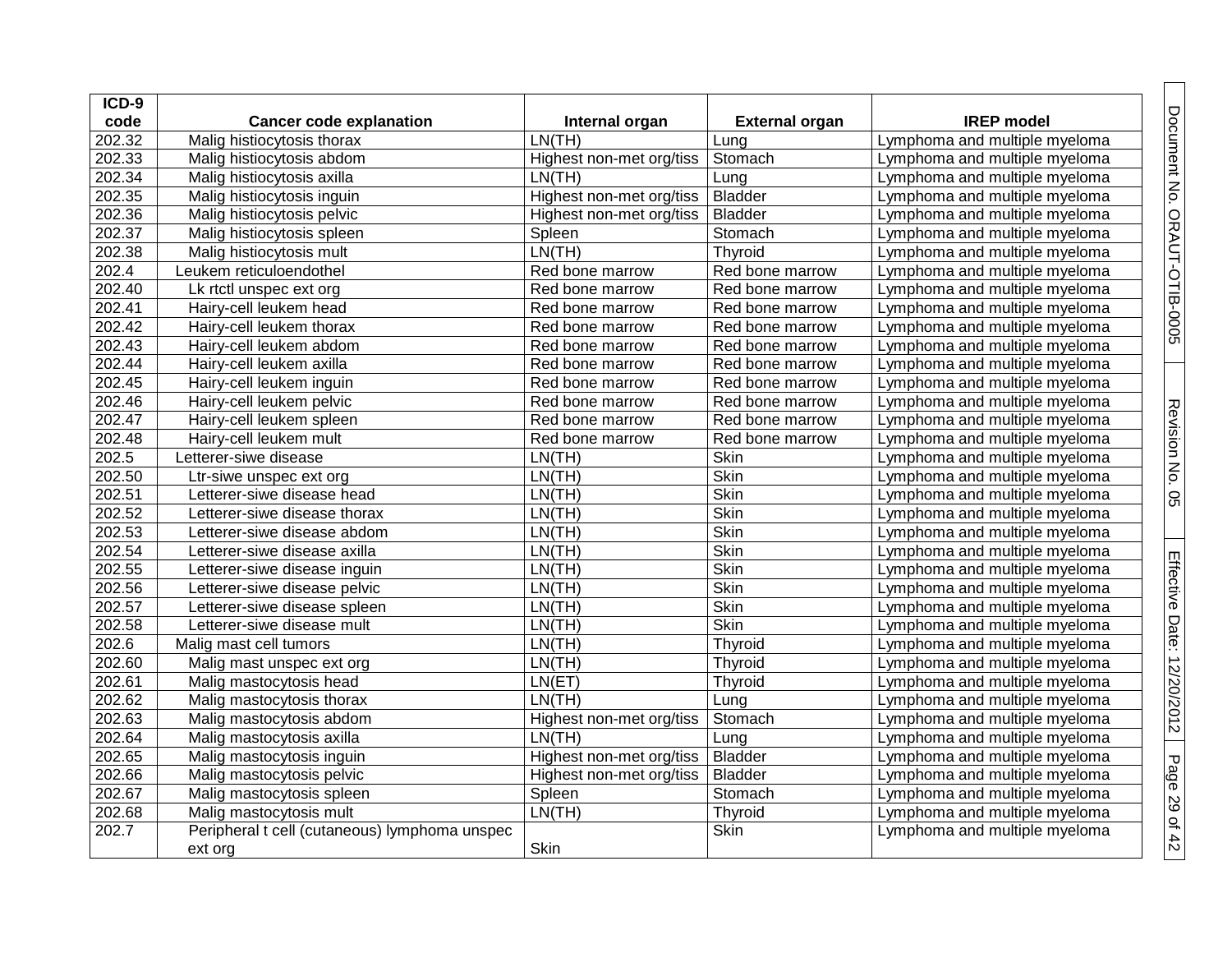| ICD-9  |                                               |                 |                          |                               |
|--------|-----------------------------------------------|-----------------|--------------------------|-------------------------------|
| code   | <b>Cancer code explanation</b>                | Internal organ  | <b>External organ</b>    | <b>IREP</b> model             |
| 202.70 | Peripheral t cell (cutaneous) lymphoma unspec |                 | Skin                     | Lymphoma and multiple myeloma |
|        | ext org                                       | Skin            |                          |                               |
| 202.71 | Peripheral t cell (cutaneous) lymphoma head   | Skin            | Skin                     | Lymphoma and multiple myeloma |
| 202.72 | Peripheral t cell (cutaneous) lymphoma thorax | Skin            | Skin                     | Lymphoma and multiple myeloma |
| 202.73 | Peripheral t cell (cutaneous) lymphoma abdom  | Skin            | <b>Skin</b>              | Lymphoma and multiple myeloma |
| 202.74 | Peripheral t cell (cutaneous) lymphoma axilla | Skin            | Skin                     | Lymphoma and multiple myeloma |
| 202.75 | Peripheral t cell (cutaneous) lymphoma inguin | <b>Skin</b>     | Skin                     | Lymphoma and multiple myeloma |
| 202.76 | Peripheral t cell (cutaneous) lymphoma pelvic | Skin            | Skin                     | Lymphoma and multiple myeloma |
| 202.77 | Peripheral t cell (cutaneous) lymphoma spleen | Skin            | Skin                     | Lymphoma and multiple myeloma |
| 202.78 | Peripheral t cell (cutaneous) lymphoma mult   | <b>Skin</b>     | Skin                     | Lymphoma and multiple myeloma |
| 202.8  | Lymphomas nec                                 | LN(TH)          | Thymus/lung <sup>9</sup> | Lymphoma and multiple myeloma |
| 202.80 | Other lymp unspec ext org                     | LN(TH)          | Thymus/lung <sup>9</sup> | Lymphoma and multiple myeloma |
| 202.81 | Lymphomas nec head                            | LN(TH)          | Thymus/lung <sup>9</sup> | Lymphoma and multiple myeloma |
| 202.82 | Lymphomas nec thorax                          | LN(TH)          | Thymus/lung <sup>9</sup> | Lymphoma and multiple myeloma |
| 202.83 | Lymphomas nec abdom                           | LN(TH)          | Thymus/lung <sup>9</sup> | Lymphoma and multiple myeloma |
| 202.84 | Lymphomas nec axilla                          | LN(TH)          | Thymus/lung <sup>9</sup> | Lymphoma and multiple myeloma |
| 202.85 | Lymphomas nec inguin                          | LN(TH)          | Thymus/lung <sup>9</sup> | Lymphoma and multiple myeloma |
| 202.86 | Lymphomas nec pelvic                          | LN(TH)          | Thymus/lung <sup>9</sup> | Lymphoma and multiple myeloma |
| 202.87 | Lymphomas nec spleen                          | LN(TH)          | Thymus/lung <sup>9</sup> | Lymphoma and multiple myeloma |
| 202.88 | Lymphomas nec mult                            | LN(TH)          | Thymus/lung <sup>9</sup> | Lymphoma and multiple myeloma |
| 202.9  | Malig neo lym/hist tis nec                    | LN(TH)          | Thymus/lung <sup>9</sup> | Lymphoma and multiple myeloma |
| 202.90 | Unspec lym unspec ext org                     | LN(TH)          | Thymus/lung <sup>9</sup> | Lymphoma and multiple myeloma |
| 202.91 | Lymphoid malig nec head                       | LN(TH)          | Thymus/lung <sup>9</sup> | Lymphoma and multiple myeloma |
| 202.92 | Lymphoid malig nec thorax                     | LN(TH)          | Thymus/lung <sup>9</sup> | Lymphoma and multiple myeloma |
| 202.93 | Lymphoid malig nec abdom                      | LN(TH)          | Thymus/lung <sup>9</sup> | Lymphoma and multiple myeloma |
| 202.94 | Lymphoid malig nec axilla                     | LN(TH)          | Thymus/lung <sup>9</sup> | Lymphoma and multiple myeloma |
| 202.95 | Lymphoid malig nec inguin                     | LN(TH)          | Thymus/lung <sup>9</sup> | Lymphoma and multiple myeloma |
| 202.96 | Lymphoid malig nec pelvic                     | LN(TH)          | Thymus/lung <sup>9</sup> | Lymphoma and multiple myeloma |
| 202.97 | Lymphoid malig nec spleen                     | LN(TH)          | Thymus/lung <sup>9</sup> | Lymphoma and multiple myeloma |
| 202.98 | Lymphoid malig nec mult                       | LN(TH)          | Thymus/lung <sup>9</sup> | Lymphoma and multiple myeloma |
| 203    | Multiple myeloma et al                        | Red bone marrow | Red bone marrow          | Lymphoma and multiple myeloma |
| 203.0  | Multiple myeloma                              | Red bone marrow | Red bone marrow          | Lymphoma and multiple myeloma |
| 203.00 | Mult myelm w/o remission                      | Red bone marrow | Red bone marrow          | Lymphoma and multiple myeloma |
| 203.01 | Mult myelm w/remission                        | Red bone marrow | Red bone marrow          | Lymphoma and multiple myeloma |
| 203.02 | Mult myelm in relapse                         | Red bone marrow | Red bone marrow          | Lymphoma and multiple myeloma |
| 203.1  | Plasma cell leukemia                          | Red bone marrow | Red bone marrow          | Lymphoma and multiple myeloma |
| 203.10 | Plsm cell leuk w/o remisson                   | Red bone marrow | Red bone marrow          | Lymphoma and multiple myeloma |
| 203.11 | Plsm cell leuk w/remiss                       | Red bone marrow | Red bone marrow          | Lymphoma and multiple myeloma |
| 203.12 | Plsm cell leuk in relapse                     | Red bone marrow | Red bone marrow          | Lymphoma and multiple myeloma |

Document No. ORAUT-OTIB-0005

Revision No. 0 Revision No. 05

Effective Date: 12/20/2012

Page 30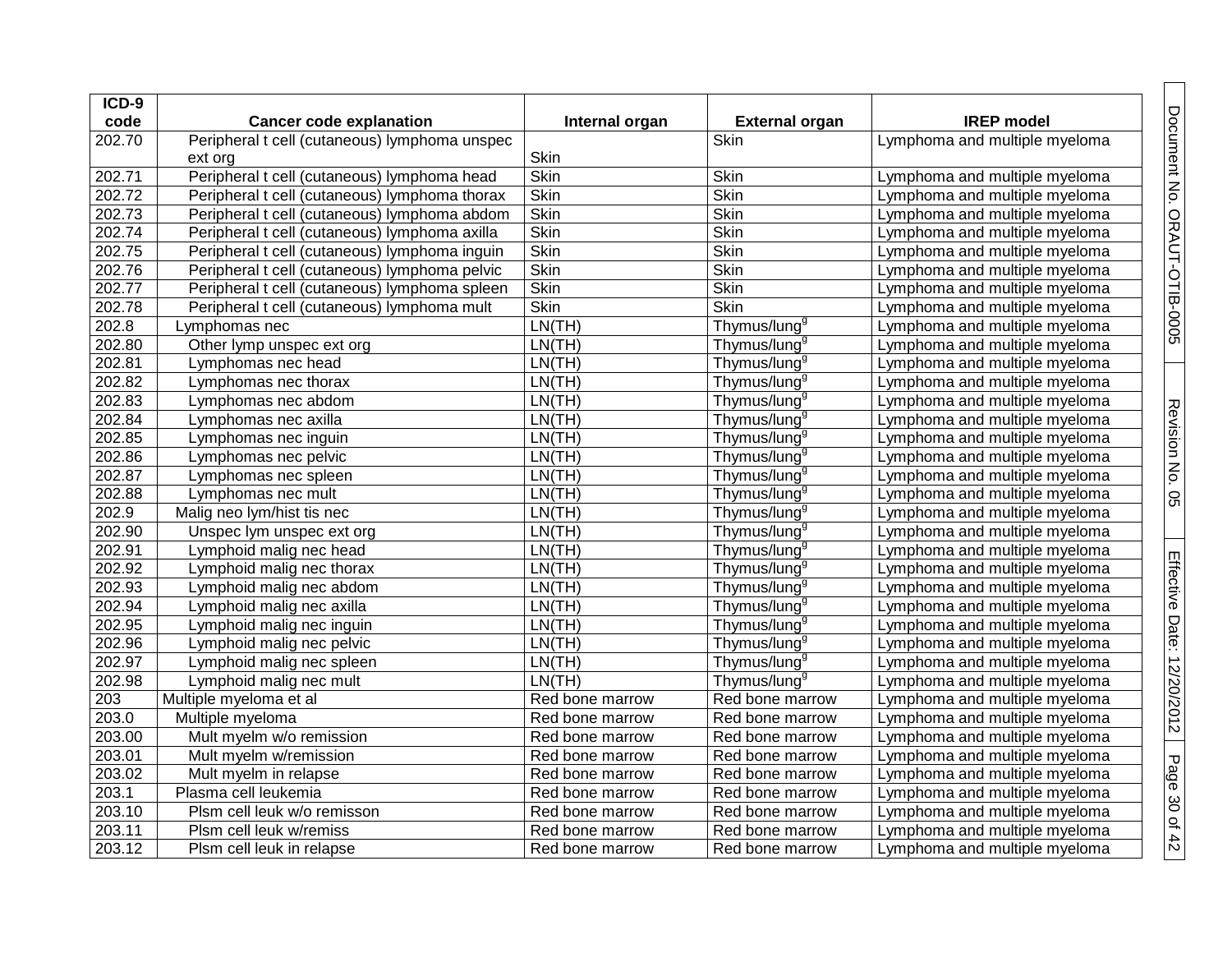| ICD-9              |                                |                      |                       |                               |
|--------------------|--------------------------------|----------------------|-----------------------|-------------------------------|
| code               | <b>Cancer code explanation</b> | Internal organ       | <b>External organ</b> | <b>IREP</b> model             |
| 203.8              | Immunoproliferat neoplasm nec  | Red bone marrow      | Red bone marrow       | Lymphoma and multiple myeloma |
| 203.80             | Other imnprfl npl w/o remiss   | Red bone marrow      | Red bone marrow       | Lymphoma and multiple myeloma |
| 203.81             | Other imnprfl npl w/remiss     | Red bone marrow      | Red bone marrow       | Lymphoma and multiple myeloma |
| 203.82             | Other imnprfl npl in relapse   | Red bone marrow      | Red bone marrow       | Lymphoma and multiple myeloma |
| 204                | Lymphoid leukemia              | Red bone marrow      | Red bone marrow       | Acute lymphoid leukemia       |
| 204.0              | Acute lymphoid leukemia        | Red bone marrow      | Red bone marrow       | Acute lymphoid leukemia       |
| 204.00             | Act lym leuk w/o remiss        | Red bone marrow      | Red bone marrow       | Acute lymphoid leukemia       |
| 204.01             | Act lym leuk w/remiss          | Red bone marrow      | Red bone marrow       | Acute lymphoid leukemia       |
| 204.02             | Act lym leuk in relapse        | Red bone marrow      | Red bone marrow       | Acute lymphoid leukemia       |
| 204.1              | Chronic lymphoid leukemia      | Special <sup>d</sup> | Special <sup>d</sup>  | Chronic lymphocytic leukemia  |
| 204.10             | Chronic lym leuk w/o remiss    | Special <sup>d</sup> | Special <sup>d</sup>  | Chronic lymphocytic leukemia  |
| 204.11             | Chronic lym leuk w/remiss      | Special <sup>d</sup> | Special <sup>d</sup>  | Chronic lymphocytic leukemia  |
| 204.12             | Chronic lym leuk in relapse    | Special <sup>d</sup> | Special <sup>d</sup>  | Chronic lymphocytic leukemia  |
| 204.2              | Subacute lymphoid leukemia     | Red bone marrow      | Red bone marrow       | Leukemia, excl. CLL           |
| 204.20             | Sbac lym leuk w/o remiss       | Red bone marrow      | Red bone marrow       | Leukemia, excl. CLL           |
| 204.21             | Sbac lym leuk w/remiss         | Red bone marrow      | Red bone marrow       | Leukemia, excl. CLL           |
| 204.22             | Sbac lym leuk in relapse       | Red bone marrow      | Red bone marrow       | Leukemia, excl. CLL           |
| 204.8              | Lymphoid leukemia nec          | Red bone marrow      | Red bone marrow       | Leukemia, excl. CLL           |
| 204.80             | Other lym leuk w/o remiss      | Red bone marrow      | Red bone marrow       | Leukemia, excl. CLL           |
| 204.81             | Other lym leuk w/remiss        | Red bone marrow      | Red bone marrow       | Leukemia, excl. CLL           |
| 204.82             | Other lym leuk in relapse      | Red bone marrow      | Red bone marrow       | Leukemia, excl. CLL           |
| 204.9              | Lymphoid leukemia nos          | Red bone marrow      | Red bone marrow       | Acute lymphoid leukemia       |
| 204.90             | Uns lym leuk w/o remiss        | Red bone marrow      | Red bone marrow       | Acute lymphoid leukemia       |
| 204.91             | Uns lym leuk w/remiss          | Red bone marrow      | Red bone marrow       | Acute lymphoid leukemia       |
| 204.92             | Uns lym leuk in relapse        | Red bone marrow      | Red bone marrow       | Acute lymphoid leukemia       |
| 205                | Myeloid leukemia               | Red bone marrow      | Red bone marrow       | Leukemia, excl. CLL AND       |
|                    |                                |                      |                       | acute myeloid leukemia        |
| 205.0              | Acute myeloid leukemia         | Red bone marrow      | Red bone marrow       | Leukemia, excl. CLL AND       |
|                    |                                |                      |                       | acute myeloid leukemia        |
| 205.00             | Act myl leuk w/o remiss        | Red bone marrow      | Red bone marrow       | Leukemia, excl. CLL AND       |
|                    |                                |                      |                       | acute myeloid leukemia        |
| 205.01             | Act myl leuk w/remiss          | Red bone marrow      | Red bone marrow       | Leukemia, excl. CLL AND       |
|                    |                                |                      |                       | acute myeloid leukemia        |
| 205.02             | Act myl leuk in relapse        | Red bone marrow      | Red bone marrow       | Leukemia, excl. CLL AND       |
|                    |                                |                      |                       | acute myeloid leukemia        |
| $\overline{2}05.1$ | Chronic myeloid leukemia       | Red bone marrow      | Red bone marrow       | Leukemia, excl. CLL AND       |
|                    |                                |                      |                       | chronic myeloid leukemia      |
| 205.10             | Chronic myl leuk w/o remiss    | Red bone marrow      | Red bone marrow       | Leukemia, excl. CLL AND       |
|                    |                                |                      |                       | chronic myeloid leukemia      |

Document No. ORAUT-OTIB-0005

Revision No. 05

Effective Date: 12/20/2012

Page 31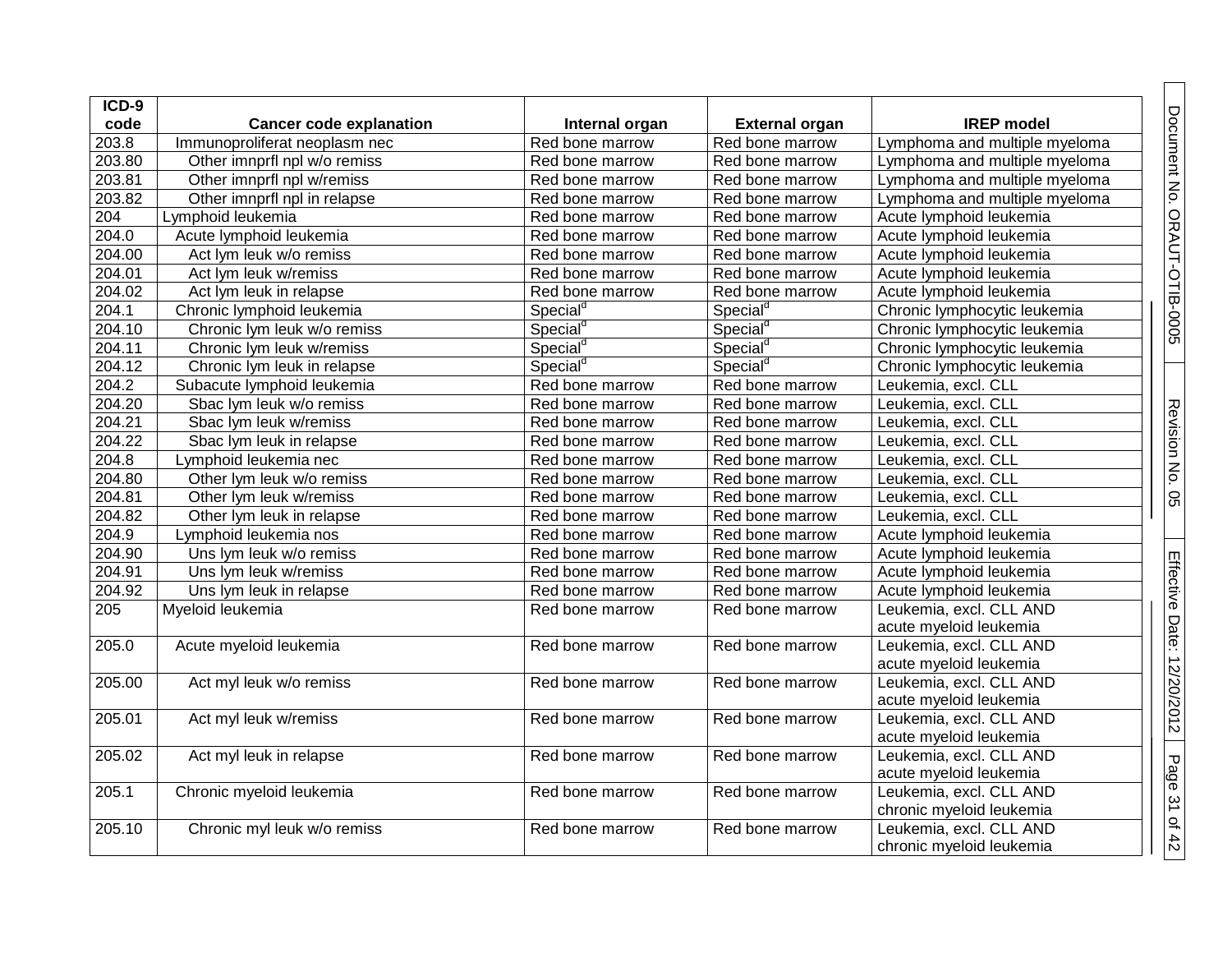| ICD-9  |                                |                 |                       |                          |  |
|--------|--------------------------------|-----------------|-----------------------|--------------------------|--|
| code   | <b>Cancer code explanation</b> | Internal organ  | <b>External organ</b> | <b>IREP</b> model        |  |
| 205.11 | Chronic myl leuk w/remiss      | Red bone marrow | Red bone marrow       | Leukemia, excl. CLL AND  |  |
|        |                                |                 |                       | chronic myeloid leukemia |  |
| 205.12 | Chronic myl leuk in relapse    | Red bone marrow | Red bone marrow       | Leukemia, excl. CLL AND  |  |
|        |                                |                 |                       | chronic myeloid leukemia |  |
| 205.2  | Subacut myeloid leukemia       | Red bone marrow | Red bone marrow       | Leukemia, excl. CLL      |  |
| 205.20 | Sbac myl leuk w/o remiss       | Red bone marrow | Red bone marrow       | Leukemia, excl. CLL      |  |
| 205.21 | Sbac myl leuk w/remiss         | Red bone marrow | Red bone marrow       | Leukemia, excl. CLL      |  |
| 205.22 | Sbac myl leuk in relapse       | Red bone marrow | Red bone marrow       | Leukemia, excl. CLL      |  |
| 205.3  | Myeloid sarcoma                | Red bone marrow | Red bone marrow       | Leukemia, excl. CLL      |  |
| 205.30 | Myl srcoma w/o remiss          | Red bone marrow | Red bone marrow       | Leukemia, excl. CLL      |  |
| 205.31 | Myl srcoma w/remiss            | Red bone marrow | Red bone marrow       | Leukemia, excl. CLL      |  |
| 205.32 | Myl srcoma in relapse          | Red bone marrow | Red bone marrow       | Leukemia, excl. CLL      |  |
| 205.8  | Myeloid leukemia nec           | Red bone marrow | Red bone marrow       | Leukemia, excl. CLL      |  |
| 205.80 | Other myl leuk w/o remiss      | Red bone marrow | Red bone marrow       | Leukemia, excl. CLL      |  |
| 205.81 | Other myl leuk w/remiss        | Red bone marrow | Red bone marrow       | Leukemia, excl. CLL      |  |
| 205.82 | Other myl leuk in relapse      | Red bone marrow | Red bone marrow       | Leukemia, excl. CLL      |  |
| 205.9  | Myeloid leukemia nos           | Red bone marrow | Red bone marrow       | Leukemia, excl. CLL AND  |  |
|        |                                |                 |                       | acute myeloid leukemia   |  |
| 205.90 | Uns myl leuk w/o remiss        | Red bone marrow | Red bone marrow       | Leukemia, excl. CLL AND  |  |
|        |                                |                 |                       | acute myeloid leukemia   |  |
| 205.91 | Uns myl leuk w/remiss          | Red bone marrow | Red bone marrow       | Leukemia, excl. CLL AND  |  |
|        |                                |                 |                       | acute myeloid leukemia   |  |
| 205.92 | Uns myl leuk in relapse        | Red bone marrow | Red bone marrow       | Leukemia, excl. CLL AND  |  |
|        |                                |                 |                       | acute myeloid leukemia   |  |
| 206    | Monocytic leukemia             | Red bone marrow | Red bone marrow       | Leukemia, excl. CLL      |  |
| 206.0  | Acute monocytic leukemia       | Red bone marrow | Red bone marrow       | Leukemia, excl. CLL      |  |
| 206.00 | Act mono leuk w/o remiss       | Red bone marrow | Red bone marrow       | Leukemia, excl. CLL      |  |
| 206.01 | Act mono leuk w/remiss         | Red bone marrow | Red bone marrow       | Leukemia, excl. CLL      |  |
| 206.02 | Act mono leuk in relapse       | Red bone marrow | Red bone marrow       | Leukemia, excl. CLL      |  |
| 206.1  | Chronic monocytic leukemia     | Red bone marrow | Red bone marrow       | Leukemia, excl. CLL      |  |
| 206.10 | Chronic mono leuk w/o remiss   | Red bone marrow | Red bone marrow       | Leukemia, excl. CLL      |  |
| 206.11 | Chronic mono leuk w/remiss     | Red bone marrow | Red bone marrow       | Leukemia, excl. CLL      |  |
| 206.12 | Chronic mono leuk in relapse   | Red bone marrow | Red bone marrow       | Leukemia, excl. CLL      |  |
| 206.2  | Subac monocytic leukemia       | Red bone marrow | Red bone marrow       | Leukemia, excl. CLL      |  |
| 206.20 | Sbacute mono leuk w/o remiss   | Red bone marrow | Red bone marrow       | Leukemia, excl. CLL      |  |
| 206.21 | Sbacute mono leuk w/remiss     | Red bone marrow | Red bone marrow       | Leukemia, excl. CLL      |  |
| 206.22 | Sbacute mono leuk in relapse   | Red bone marrow | Red bone marrow       | Leukemia, excl. CLL      |  |
| 206.8  | Monocytic leukemia nec         | Red bone marrow | Red bone marrow       | Leukemia, excl. CLL      |  |
| 206.80 | Other mono leuk w/o remiss     | Red bone marrow | Red bone marrow       | Leukemia, excl. CLL      |  |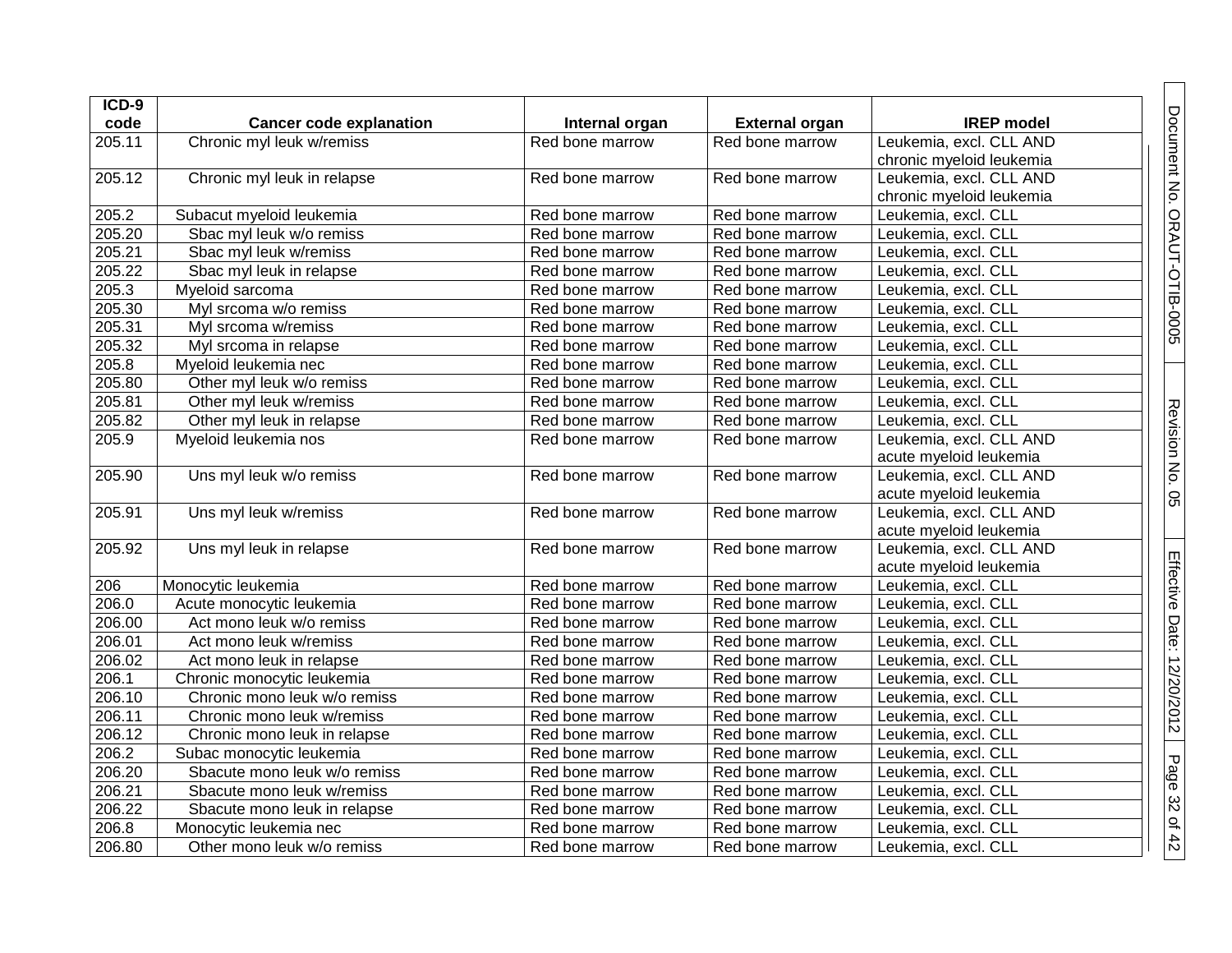| ICD-9            |                                |                 |                       |                             |
|------------------|--------------------------------|-----------------|-----------------------|-----------------------------|
| code             | <b>Cancer code explanation</b> | Internal organ  | <b>External organ</b> | <b>IREP</b> model           |
| 206.81           | Other mono leuk w/remiss       | Red bone marrow | Red bone marrow       | Leukemia, excl. CLL         |
| 206.82           | Other mono leuk in relapse     | Red bone marrow | Red bone marrow       | Leukemia, excl. CLL         |
| 206.9            | Monocytic leukemia nos         | Red bone marrow | Red bone marrow       | Leukemia, excl. CLL         |
| 206.90           | Uns mono leuk w/o remiss       | Red bone marrow | Red bone marrow       | Leukemia, excl. CLL         |
| 206.91           | Uns mono leuk w/remiss         | Red bone marrow | Red bone marrow       | Leukemia, excl. CLL         |
| 206.92           | Uns mono leuk in relapse       | Red bone marrow | Red bone marrow       | Leukemia, excl. CLL         |
| $\overline{207}$ | Other specified leukemia       | Red bone marrow | Red bone marrow       | Leukemia, excl. CLL         |
| 207.0            | Acute erythremia               | Red bone marrow | Red bone marrow       | Leukemia, excl. CLL         |
| 207.00           | Act erth/erylk w/o remiss      | Red bone marrow | Red bone marrow       | Leukemia, excl. CLL         |
| 207.01           | Act erth/erylk w/remiss        | Red bone marrow | Red bone marrow       | Leukemia, excl. CLL         |
| 207.02           | Act erth/erylk in relapse      | Red bone marrow | Red bone marrow       | Leukemia, excl. CLL         |
| 207.1            | Chronic erythremia             | Red bone marrow | Red bone marrow       | Leukemia, excl. CLL         |
| 207.10           | Chronic erythrm w/o remision   | Red bone marrow | Red bone marrow       | Leukemia, excl. CLL         |
| 207.11           | Chronic erythrm w/remision     | Red bone marrow | Red bone marrow       | Leukemia, excl. CLL         |
| 207.12           | Chronic erythrm in relapse     | Red bone marrow | Red bone marrow       | Leukemia, excl. CLL         |
| 207.2            | Megakaryocytic leukemia        | Red bone marrow | Red bone marrow       | Leukemia, excl. CLL         |
| 207.20           | Mgkrycyt leuk w/o remiss       | Red bone marrow | Red bone marrow       | Leukemia, excl. CLL         |
| 207.21           | Mgkrycyt leuk w/remiss         | Red bone marrow | Red bone marrow       | Leukemia, excl. CLL         |
| 207.22           | Mgkrycyt leuk in relapse       | Red bone marrow | Red bone marrow       | Leukemia, excl. CLL         |
| 207.8            | Specified leukemia nec         | Red bone marrow | Red bone marrow       | Leukemia, excl. CLL         |
| 207.80           | Other spf leuk w/o remiss      | Red bone marrow | Red bone marrow       | Leukemia, excl. CLL         |
| 207.81           | Other spf leuk w/remsion       | Red bone marrow | Red bone marrow       | Leukemia, excl. CLL         |
| 207.82           | Other spf leuk in relapse      | Red bone marrow | Red bone marrow       | Leukemia, excl. CLL         |
| 208              | Leukemia-unspecif cell         | Red bone marrow | Red bone marrow       | Leukemia, excl. CLL AND     |
|                  |                                |                 |                       | acute lymphoid leukemia AND |
|                  |                                |                 |                       | acute myeloid leukemia      |
| 208.0            | Act leuk uns cl w/o remiss     | Red bone marrow | Red bone marrow       | Leukemia, excl. CLL AND     |
|                  |                                |                 |                       | acute lymphoid leukemia AND |
|                  |                                |                 |                       | acute myeloid leukemia      |
| 208.00           | Act leuk uns cl w/o remiss     | Red bone marrow | Red bone marrow       | Leukemia, excl. CLL AND     |
|                  |                                |                 |                       | acute lymphoid leukemia AND |
|                  |                                |                 |                       | acute myeloid leukemia      |
| 208.01           | Act leuk uns cl w/remiss       | Red bone marrow | Red bone marrow       | Leukemia, excl. CLL AND     |
|                  |                                |                 |                       | acute lymphoid leukemia AND |
|                  |                                |                 |                       | acute myeloid leukemia      |
| 208.02           | Act leuk uns cl in relapse     | Red bone marrow | Red bone marrow       | Leukemia, excl. CLL AND     |
|                  |                                |                 |                       | acute lymphoid leukemia AND |
|                  |                                |                 |                       | acute myeloid leukemia      |

Document No. ORAUT-OTIB-0005

Revision No. 05

Effective Date: 12/20/2012

Page 33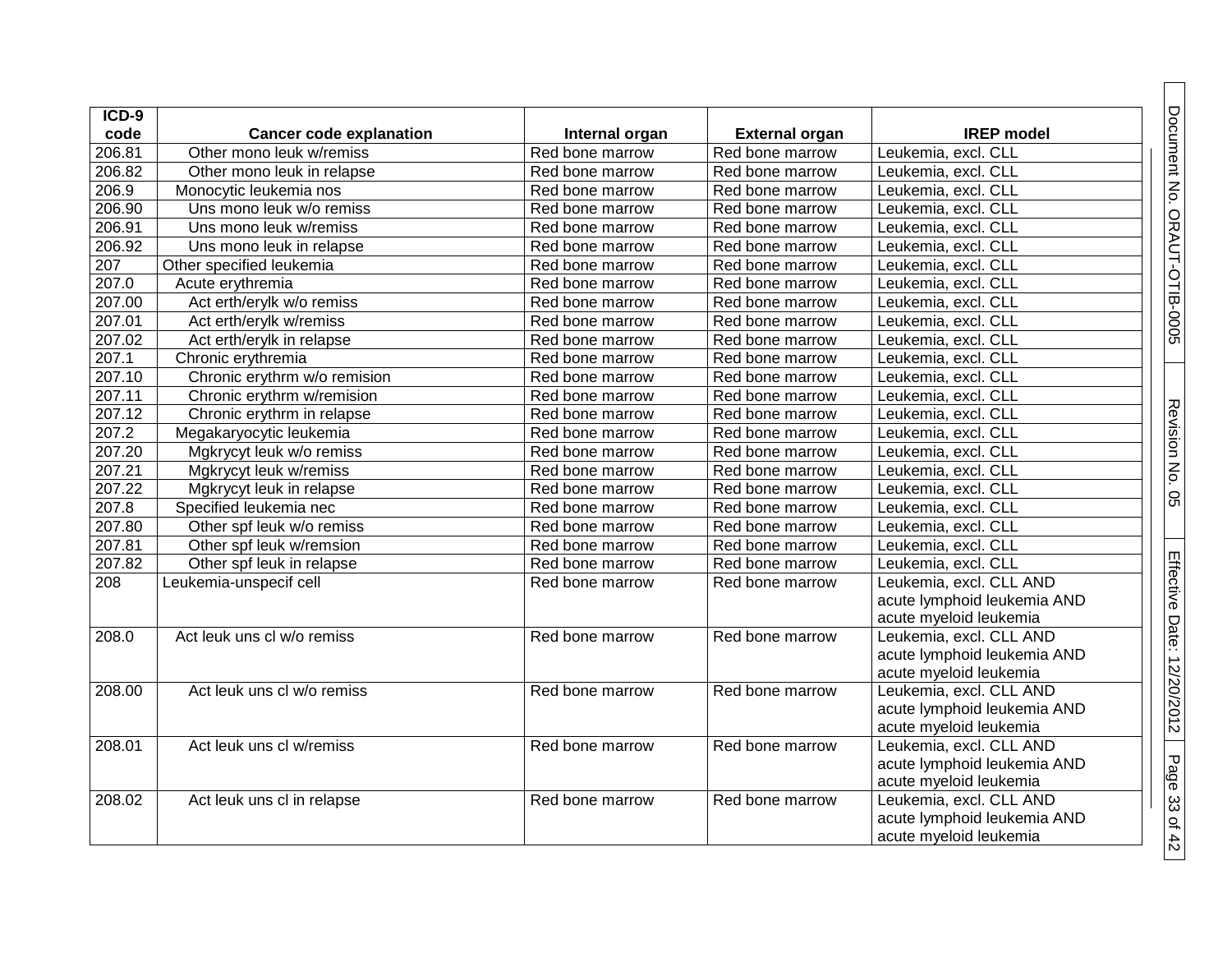| $ICD-9$ |                                        |                         |                       |                             |
|---------|----------------------------------------|-------------------------|-----------------------|-----------------------------|
| code    | <b>Cancer code explanation</b>         | Internal organ          | <b>External organ</b> | <b>IREP</b> model           |
| 208.1   | Chronic leukemia nos                   | Red bone marrow         | Red bone marrow       | Leukemia, excl. CLL AND     |
|         |                                        |                         |                       | chronic myeloid leukemia    |
| 208.10  | Chronic leuk uns cl w/o remiss         | Red bone marrow         | Red bone marrow       | Leukemia, excl. CLL AND     |
|         |                                        |                         |                       | Chronic myeloid leukemia    |
| 208.11  | Chronic leuk uns cl w/remiss           | Red bone marrow         | Red bone marrow       | Leukemia, excl. CLL AND     |
|         |                                        |                         |                       | chronic myeloid leukemia    |
| 208.12  | Chronic leuk uns cl in relapse         | Red bone marrow         | Red bone marrow       | Leukemia, excl. CLL AND     |
|         |                                        |                         |                       | chronic myeloid leukemia    |
| 208.2   | Subacute leukemia nos                  | Red bone marrow         | Red bone marrow       | Leukemia, excl. CLL         |
| 208.20  | Subacute leukemia uns cl w/o remission | Red bone marrow         | Red bone marrow       | Leukemia, excl. CLL         |
| 208.21  | Subacute leukemia uns cl w/remission   | Red bone marrow         | Red bone marrow       | Leukemia, excl. CLL         |
| 208.22  | Subacute leukemia uns cl in relapse    | Red bone marrow         | Red bone marrow       | Leukemia, excl. CLL         |
| 208.8   | Leukemia-unspec cell nec               | Red bone marrow         | Red bone marrow       | Leukemia, excl. CLL         |
| 208.80  | Other leuk uns cl w/o remission        | Red bone marrow         | Red bone marrow       | Leukemia, excl. CLL         |
| 208.81  | Other leuk uns cl w/remission          | Red bone marrow         | Red bone marrow       | Leukemia, excl. CLL         |
| 208.82  | Other leuk uns cl in relapse           | Red bone marrow         | Red bone marrow       | Leukemia, excl. CLL         |
| 208.9   | Leukemia-unspec cell nos               | Red bone marrow         | Red bone marrow       | Leukemia, excl. CLL AND     |
|         |                                        |                         |                       | acute lymphoid leukemia AND |
|         |                                        |                         |                       | acute myeloid leukemia AND  |
|         |                                        |                         |                       | chronic myeloid leukemia    |
| 208.90  | Other leuk nos w/o remission           | Red bone marrow         | Red bone marrow       | Leukemia, excl. CLL AND     |
|         |                                        |                         |                       | acute lymphoid leukemia AND |
|         |                                        |                         |                       | acute myeloid leukemia AND  |
|         |                                        |                         |                       | chronic myeloid leukemia    |
| 208.91  | Other leuk nos w/remission             | Red bone marrow         | Red bone marrow       | Leukemia, excl. CLL AND     |
|         |                                        |                         |                       | acute lymphoid leukemia AND |
|         |                                        |                         |                       | acute myeloid leukemia AND  |
|         |                                        |                         |                       | chronic myeloid leukemia    |
| 208.92  | Other leuk nos in relapse              | Red bone marrow         | Red bone marrow       | Leukemia, excl. CLL AND     |
|         |                                        |                         |                       | acute lymphoid leukemia AND |
|         |                                        |                         |                       | acute myeloid leukemia AND  |
|         |                                        |                         |                       | chronic myeloid leukemia    |
| 209.00  | Malig carc tumor si, unspec            | $\overline{\mathbf{s}}$ | Stomach               | All digestive               |
| 209.01  | Malig carc tumor duodenum              | $\overline{\mathsf{S}}$ | Stomach               | All digestive               |
| 209.02  | Malig carc tumor jejunum               | $\overline{\mathsf{S}}$ | Stomach               | All digestive               |
| 209.03  | Malig carc tumor ileum                 | $\overline{\mathbf{s}}$ | Stomach               | All digestive               |
| 209.10  | Malig carc tumor li, unspec            | Colon                   | Colon                 | Colon                       |
| 209.11  | Malig carc tumor appendix              | ULI                     | Colon                 | Colon                       |
| 209.12  | Malig carc tumor cecum                 | ULI                     | Colon                 | Colon                       |
| 209.13  | Malig carc tumor ascend colon          | ULI                     | Colon                 | Colon                       |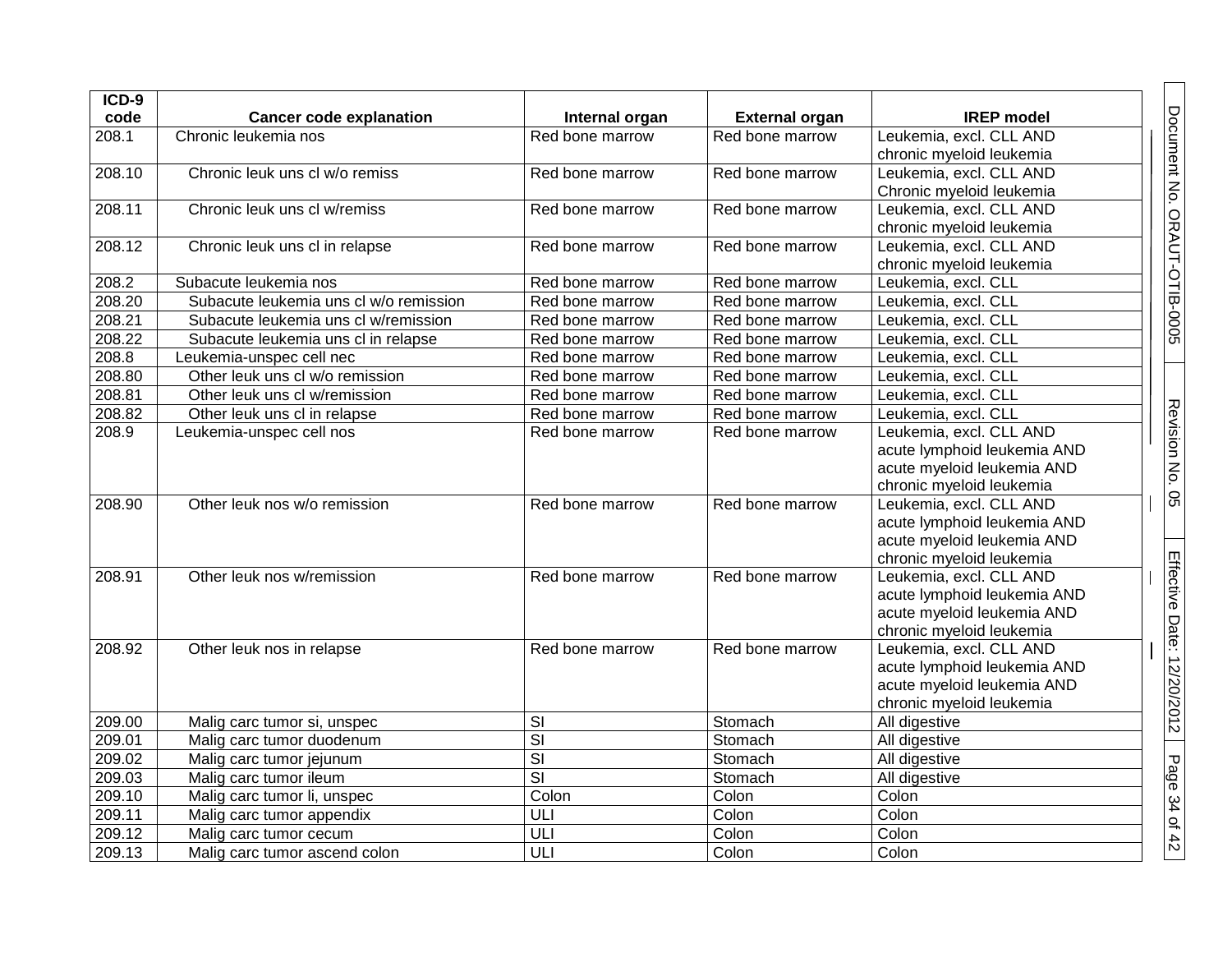| $ICD-9$ |                                         |                          |                        |                                 |
|---------|-----------------------------------------|--------------------------|------------------------|---------------------------------|
| code    | <b>Cancer code explanation</b>          | Internal organ           | <b>External organ</b>  | <b>IREP</b> model               |
| 209.14  | Malig carc tumor trans colon            | ULI                      | Colon                  | Colon                           |
| 209.15  | Malig carc tumor decend colon           | $\overline{L}$           | Colon                  | Colon                           |
| 209.16  | Malig carc tumor sig colon              | $\overline{L}$           | Colon                  | Colon                           |
| 209.17  | Malig carc tumor rectum                 |                          | Colon                  | Rectum                          |
| 209.20  | Malig carc tumor unknown site           | Highest non-met org/tiss | Remainder <sup>b</sup> | Other and ill-defined sites     |
| 209.21  | Malig carc tumor lung                   | Lung                     | Lung                   | Lung                            |
| 209.22  | Malig carc tumor thymus                 | Thymus                   | Thymus                 | Other respiratory               |
| 209.23  | Malig carc tumor stomach                | Stomach                  | Stomach                | Stomach                         |
| 209.24  | Malig carc tumor kidney                 | Kidney                   | Liver                  | Urinary organs less bladder     |
| 209.25  | Malig carc tumor foregut, unspec        | Highest non-met org/tiss | Remainder <sup>b</sup> | Other and ill-defined sites     |
| 209.26  | Malig carc tumor midgut, unspec         | Highest non-met org/tiss | Remainder <sup>b</sup> | Other and ill-defined sites     |
| 209.27  | Malig carc tumor hindgut, unspec        | Highest non-met org/tiss | Remainder <sup>b</sup> | Other and ill-defined sites     |
| 209.29  | Malig carc tumor other sites            | Highest non-met org/tiss | Remainder <sup>b</sup> | Other and ill-defined sites     |
| 209.30  | Malig poor diff neuroend carc, any site | Highest non-met org/tiss | Remainder <sup>b</sup> | Other and ill-defined sites     |
| 209.31  | Merkle cell carc face                   | Skin                     | Skin                   | Non-melanoma skin-squamous cell |
| 209.32  | Merkle cell carc scalp/neck             | <b>Skin</b>              | Skin                   | Non-melanoma skin-squamous cell |
| 209.33  | Merkle cell carc upper limb             | Skin                     | Skin                   | Non-melanoma skin-squamous cell |
| 209.34  | Merkle cell carc lower limb             | Skin                     | Skin                   | Non-melanoma skin-squamous cell |
| 209.35  | Merkle cell carc trunk                  | <b>Skin</b>              | Skin                   | Non-melanoma skin-squamous cell |
| 209.36  | Merkle cell carc other sites            | <b>Skin</b>              | Skin                   | Non-melanoma skin-squamous cell |
| 230     | Ca in situ digestive org                |                          |                        |                                 |
| 230.0   | Ca in situ oral cav/phar                | Highest non-met org/tiss | Thyroid                | Oral cav. and pharynx           |
| 230.1   | Ca in situ esophagus                    | Esophagus                | Esophagus              | Esophagus                       |
| 230.2   | Ca in situ stomach                      | Stomach                  | Stomach                | Stomach                         |
| 230.3   | Ca in situ colon                        | Colon                    | Colon                  | Colon                           |
| 230.4   | Ca in situ rectum                       | LLI                      | Colon                  | Rectum                          |
| 230.5   | Ca in situ anal canal                   | $\overline{L}$           | Colon                  | Rectum                          |
| 230.6   | Ca in situ anus nos                     | LLI                      | Colon                  | Rectum                          |
| 230.7   | Ca in situ bowel nec/nos                | Colon                    | Colon                  | All digestive                   |
| 230.8   | Ca in situ liver/biliary                | Liver                    | Liver                  | Liver                           |
| 230.9   | Ca in situ gi nec/nos                   | Highest non-met org/tiss | Remainder <sup>b</sup> | All digestive                   |
| 231     | Ca in situ respiratory                  |                          |                        |                                 |
| 231.0   | Ca in situ larynx                       | ET <sub>2</sub>          | Esophagus              | Other respiratory               |
| 231.1   | Ca in situ trachea                      | $\overline{BB}$          | Thyroid                | Lung                            |
| 231.2   | Ca in situ bronchus/lung                | Lung                     | Lung                   | Lung                            |
| 231.8   | Ca in situ resp sys nec                 | Medical review           | Medical review         | Other respiratory               |
| 231.9   | Ca in situ resp sys nos                 | Lung                     | Lung                   | Other respiratory               |
| 232     | Carcinoma in situ skin                  |                          |                        |                                 |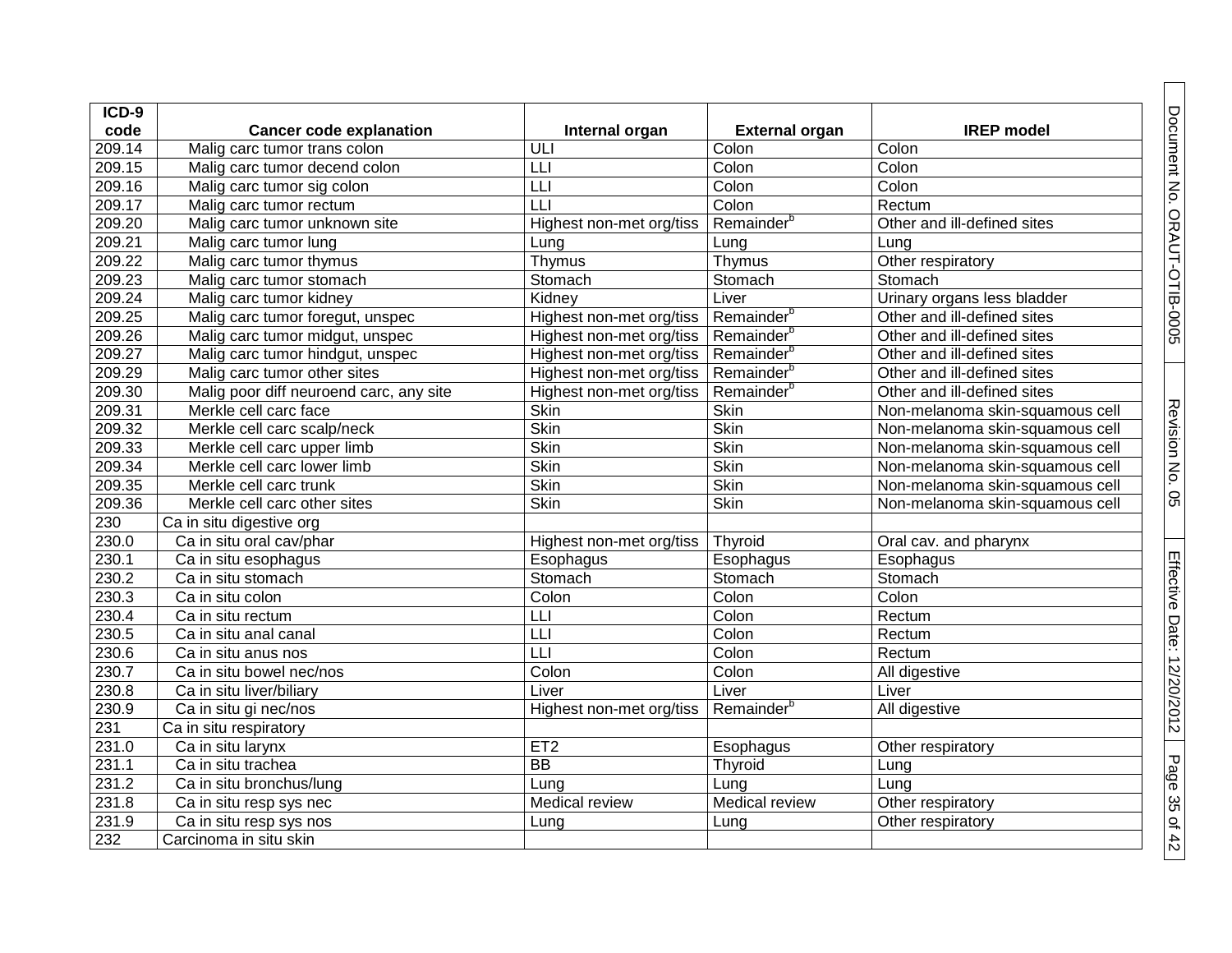| $ICD-9$ |                                                       |                               |                                      |                                                             |
|---------|-------------------------------------------------------|-------------------------------|--------------------------------------|-------------------------------------------------------------|
| code    | <b>Cancer code explanation</b><br>Ca in situ skin lip | Internal organ<br><b>Skin</b> | <b>External organ</b><br><b>Skin</b> | <b>IREP</b> model                                           |
| 232.0   |                                                       |                               |                                      | Malignant melanoma AND non-<br>melanoma skin-basal Cell AND |
|         |                                                       |                               |                                      | non-melanoma skin-squamous cell <sup>e</sup>                |
| 232.1   | Ca in situ eyelid                                     | <b>Skin</b>                   | <b>Skin</b>                          | Malignant melanoma AND                                      |
|         |                                                       |                               |                                      | Non-melanoma skin-basal cell AND                            |
|         |                                                       |                               |                                      | non-melanoma skin-squamous cell <sup>e</sup>                |
| 232.2   | Ca in situ skin ear                                   | Skin                          | Skin                                 | Malignant melanoma AND                                      |
|         |                                                       |                               |                                      | non-melanoma skin-basal cell AND                            |
|         |                                                       |                               |                                      | non-melanoma skin-squamous cell <sup>e</sup>                |
| 232.3   | Ca in situ skin face nec                              | <b>Skin</b>                   | <b>Skin</b>                          | Malignant melanoma AND                                      |
|         |                                                       |                               |                                      | non-melanoma skin-basal cell AND                            |
|         |                                                       |                               |                                      | non-melanoma skin-squamous cell <sup>e</sup>                |
| 232.4   | Ca in situ scalp                                      | <b>Skin</b>                   | <b>Skin</b>                          | Malignant melanoma AND                                      |
|         |                                                       |                               |                                      | non-melanoma skin-basal cell AND                            |
|         |                                                       |                               |                                      | non-melanoma skin-squamous cell <sup>e</sup>                |
| 232.5   | Ca in situ skin trunk                                 | Skin                          | Skin                                 | Malignant melanoma AND                                      |
|         |                                                       |                               |                                      | non-melanoma skin-basal cell AND                            |
|         |                                                       |                               |                                      | non-melanoma skin-squamous cell <sup>e</sup>                |
| 232.6   | Ca in situ skin arm                                   | Skin                          | <b>Skin</b>                          | Malignant melanoma AND                                      |
|         |                                                       |                               |                                      | non-melanoma skin-basal cell AND                            |
|         |                                                       |                               |                                      | non-melanoma skin-squamous cell <sup>e</sup>                |
| 232.7   | Ca in situ skin leg                                   | Skin                          | <b>Skin</b>                          | Malignant melanoma AND                                      |
|         |                                                       |                               |                                      | non-melanoma skin-basal cell AND                            |
|         |                                                       |                               |                                      | non-melanoma skin-squamous cell <sup>e</sup>                |
| 232.8   | Ca in situ skin nec                                   | Skin                          | <b>Skin</b>                          | Malignant melanoma AND                                      |
|         |                                                       |                               |                                      | non-melanoma skin-basal Cell AND                            |
|         |                                                       |                               |                                      | non-melanoma skin-squamous cell <sup>e</sup>                |
| 232.9   | Ca in situ skin nos                                   | Skin                          | <b>Skin</b>                          | Malignant melanoma AND                                      |
|         |                                                       |                               |                                      | non-melanoma skin-basal cell AND                            |
|         |                                                       |                               |                                      | non-melanoma skin-squamous cell <sup>e</sup>                |
| 233     | Ca in situ breast/gu                                  |                               |                                      |                                                             |
| 233.0   | Ca in situ breast                                     | <b>Breast</b>                 | <b>Breast</b>                        | <b>Breast</b>                                               |
| 233.1   | Ca in situ cervix uteri                               | <b>Uterus</b>                 | <b>Uterus</b>                        | Female genitalia less ovary                                 |
| 233.2   | Ca in situ uterus nec                                 | <b>Uterus</b>                 | <b>Uterus</b>                        | Female genitalia less ovary                                 |
| 233.3   | Ca in situ fem gen nec                                | <b>Uterus</b>                 | <b>Uterus</b>                        | Female genitalia less ovary AND                             |
|         |                                                       |                               |                                      | ovary                                                       |
| 233.30  | Ca in situ fem gen unspec                             | <b>Uterus</b>                 | <b>Uterus</b>                        | Female genitalia less ovary AND                             |
|         |                                                       |                               |                                      | ovary                                                       |
| 233.31  | Ca in situ vagina                                     | <b>Uterus</b>                 | <b>Uterus</b>                        | Female genitalia less ovary AND                             |
|         |                                                       |                               |                                      |                                                             |
|         |                                                       |                               |                                      | ovary                                                       |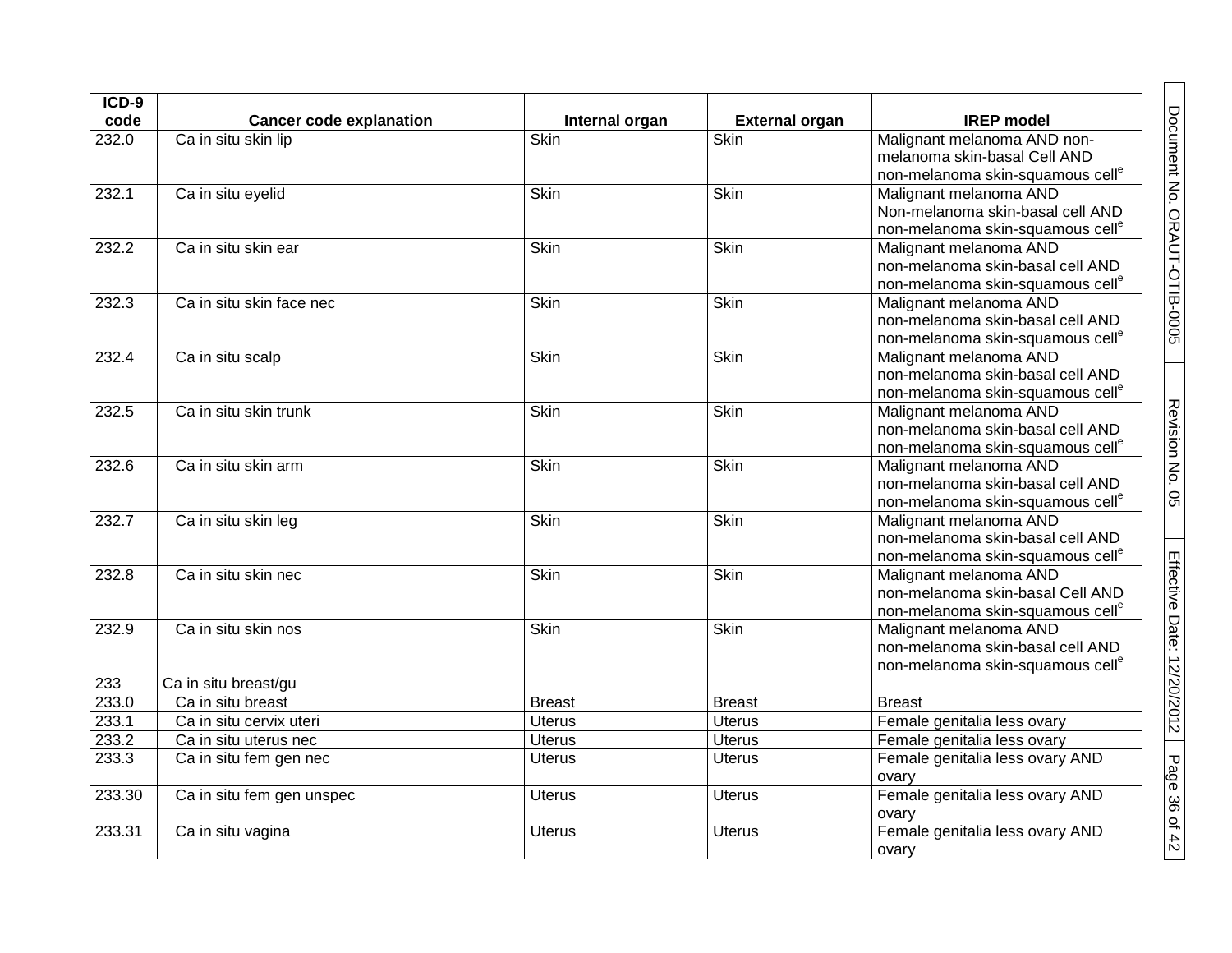| ICD-9  |                                           |                          |                                |                                 |
|--------|-------------------------------------------|--------------------------|--------------------------------|---------------------------------|
| code   | <b>Cancer code explanation</b>            | Internal organ           | <b>External organ</b>          | <b>IREP</b> model               |
| 233.32 | Ca in situ vulva                          | <b>Skin</b>              | <b>Uterus</b>                  | Female genitalia less ovary AND |
|        |                                           |                          |                                | ovary                           |
| 233.39 | Ca in situ other fem gen                  | <b>Uterus</b>            | <b>Uterus</b>                  | Female genitalia less ovary AND |
|        |                                           |                          |                                | ovary                           |
| 233.4  | Ca in situ prostate                       | Highest non-met org/tiss | <b>Bladder</b>                 | All male genitalia              |
| 233.5  | Ca in situ penis                          | <b>Testes</b>            | <b>Testes</b>                  | All male genitalia              |
| 233.6  | Ca in situ male gen nec                   | <b>Testes</b>            | <b>Testes</b>                  | All male genitalia              |
| 233.7  | Ca in situ bladder                        | <b>Bladder</b>           | <b>Bladder</b>                 | <b>Bladder</b>                  |
| 233.9  | Ca in situ urinary nec                    | Medical review           | Liver                          | Urinary organs less bladder     |
| 234    | Ca in situ nec/nos                        |                          |                                |                                 |
| 234.0  | Ca in situ eye                            | <b>Brain</b>             | Eye lens                       | Eye                             |
| 234.8  | Ca in situ nec                            | Highest non-met org/tiss | Remainder <sup>b</sup>         | Other and ill-defined sites     |
| 234.9  | Ca in situ nos                            | Highest non-met org/tiss | Remainder <sup>b</sup>         | Other and ill-defined sites     |
| 235    | Uncert behav neoplasm gi/resp             |                          |                                |                                 |
| 235.0  | Uncert behav neoplasm salivary            | Highest non-met org/tiss | Thyroid/remainder <sup>a</sup> | Oral cav. and pharynx           |
| 235.1  | Uncert behav neoplasm oral/phar           | Highest non-met org/tiss | Thyroid/remainder <sup>a</sup> | Oral cav. and pharynx           |
| 235.2  | Uncert behav neoplasm intestine (stomach) | Stomach                  | Stomach                        | Stomach                         |
| 235.2  | Uncert behav neoplasm intestine (colon)   | Colon                    | Colon                          | Colon                           |
| 235.2  | Uncert behav neoplasm intestine (rectum)  | $\overline{\mathsf{L}}$  | Colon                          | Rectum                          |
| 235.3  | Uncert behav neoplasm liver               | Liver                    | Liver                          | Liver                           |
| 235.4  | Uncert behav neoplasm peritoneum          | Highest non-met org/tiss | Colon                          | All digestive                   |
| 235.5  | Uncert behav neoplasm gi nec              | Colon                    | Colon                          | All digestive                   |
| 235.6  | Uncert behav neoplasm larynx              | ET2                      | Esophagus                      | Other respiratory               |
| 235.7  | Uncert behav neoplasm lung                | Lung                     | Lung                           | Lung                            |
| 235.8  | Uncert behav neoplasm pleura              | Medical review           | Lung                           | Other respiratory               |
| 235.9  | Uncert behav neoplasm resp nec            | Medical review           | Lung                           | Other respiratory               |
| 236    | Uncert behav neoplasm gu                  |                          |                                |                                 |
| 236.0  | Uncert behav neoplasm uterus              | <b>Uterus</b>            | <b>Uterus</b>                  | Female genitalia, less ovary    |
| 236.1  | Uncert behav neoplasm placenta            | <b>Uterus</b>            | <b>Uterus</b>                  | Female genitalia, less ovary    |
| 236.2  | Uncert behav neoplasm ovary               | Ovaries                  | Ovaries                        | Ovary                           |
| 236.3  | Uncert behav neoplasm female nec          | Medical review           | <b>Uterus</b>                  | Female genitalia, less ovary    |
| 236.4  | Uncert behav neoplasm testis              | <b>Testes</b>            | <b>Testes</b>                  | All male genitalia              |
| 236.5  | Uncert behav neoplasm prostate            | Highest non-met org/tiss | <b>Bladder</b>                 | All male genitalia              |
| 236.6  | Uncert behav neoplasm male nec            | <b>Testes</b>            | <b>Testes</b>                  | All male genitalia              |
| 236.7  | Uncert behav neoplasm bladder             | <b>Bladder</b>           | <b>Bladder</b>                 | <b>Bladder</b>                  |
| 236.9  | Uncert behav neoplasm other urinar        | Medical review           | Liver                          | Urinary organs less bladder     |
| 236.90 | Uncert behav neoplasm urinar nos          | Medical review           | Liver                          | Urinary organs less bladder     |
| 236.91 | Uncert behav neoplasm kidney              | Kidney                   | Liver                          | Urinary organs less bladder     |
| 236.99 | Uncert behav neoplasm urinar nec          | Medical review           | Liver                          | Urinary organs less bladder     |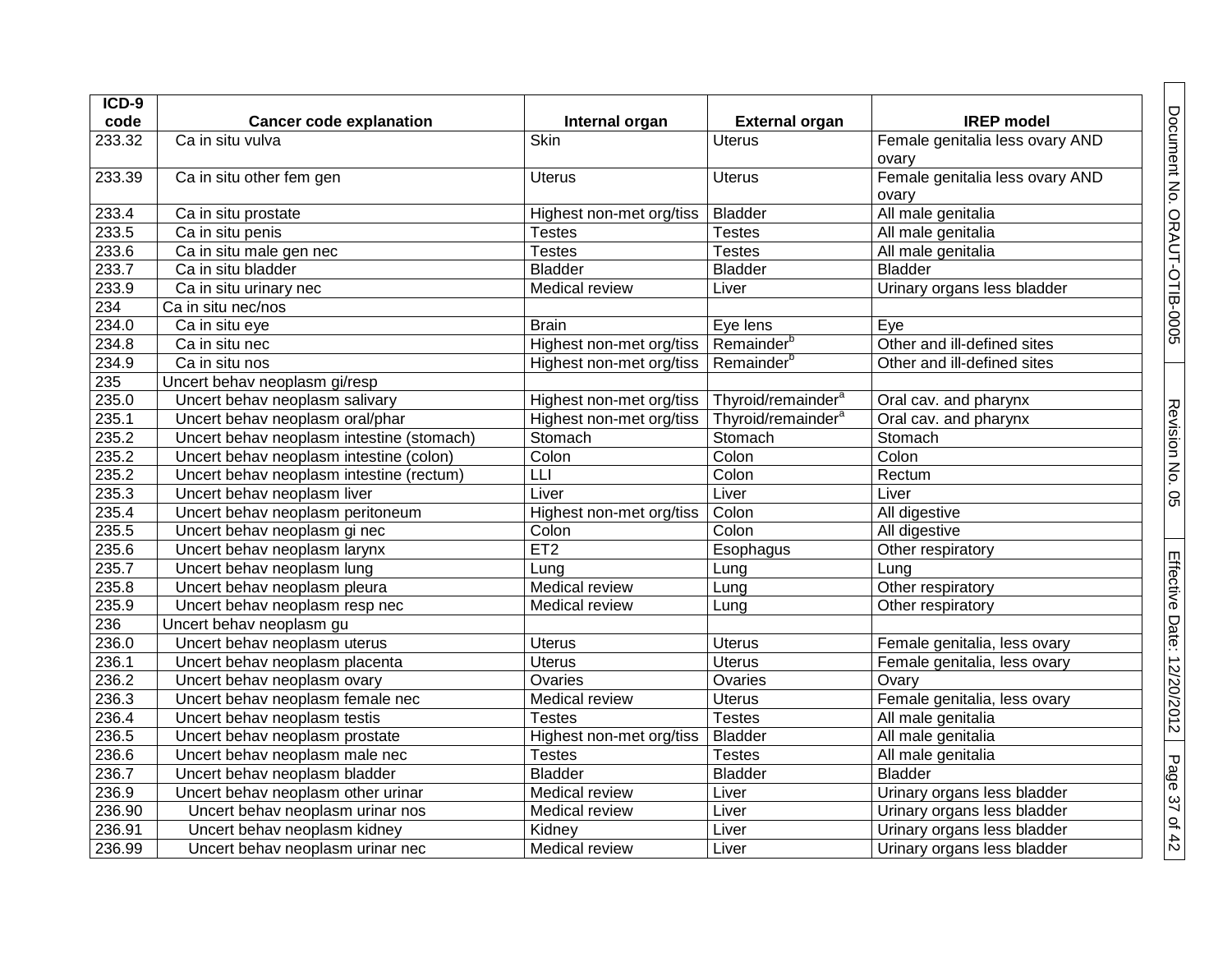| ICD-9  |                                  |                 |                                |                                              |
|--------|----------------------------------|-----------------|--------------------------------|----------------------------------------------|
| code   | <b>Cancer code explanation</b>   | Internal organ  | <b>External organ</b>          | <b>IREP</b> model                            |
| 237    | Uncer neoplasm endocrine/nerv    |                 |                                |                                              |
| 237.0  | Uncert behav neoplasm pituitary  | <b>Brain</b>    | Thyroid/remainder <sup>a</sup> | Thyroid                                      |
| 237.1  | Uncert behav neoplasm pineal     | <b>Brain</b>    | Thyroid/remainder <sup>a</sup> | Thyroid                                      |
| 237.2  | Uncert behav neoplasm adrenal    | Adrenal         | Liver                          | Urinary organs less bladder                  |
| 237.3  | Uncert behav neoplasm paragang   | <b>Brain</b>    | Thyroid/remainder <sup>a</sup> | Nervous system                               |
| 237.4  | Uncer neoplasm endocrine nec     | Medical review  | Remainder <sup>b</sup>         | Thyroid                                      |
| 237.5  | Uncert beh neoplasm brain/spinal | <b>Brain</b>    | Thyroid/remainder <sup>a</sup> | Nervous system                               |
| 237.6  | Uncert behav neoplasm meninges   | <b>Brain</b>    | Thyroid/remainder <sup>a</sup> | Nervous system                               |
| 237.7  | Neurofibromatosis                | Medical review  | Remainder <sup>b</sup>         | Nervous system                               |
| 237.70 | Neurofibromatosis nos            | Medical review  | Remainder <sup>b</sup>         | Nervous system                               |
| 237.71 | Neurofibromatosis type i         | Medical review  | Remainder                      | Nervous system                               |
| 237.72 | Neurofibromatosis typ ii         | Medical review  | Remainder                      | Nervous system                               |
| 237.9  | Uncert beh neoplasm nerv sys nec | Medical review  | Remainder <sup>b</sup>         | Nervous system                               |
| 238    | Uncert behav neoplasm nec/nos    |                 |                                |                                              |
| 238.0  | Uncert behav neoplasm bone       | Bone surface    | Bone surface                   | <b>Bone</b>                                  |
| 238.1  | Uncert behav neoplasm soft tissu | Medical review  | Remainder <sup>b</sup>         | Connective tissue                            |
| 238.2  | Uncert behav neoplasm skin       | Skin            | Skin                           | Malignant melanoma AND                       |
|        |                                  |                 |                                | Non-melanoma skin-basal cell AND             |
|        |                                  |                 |                                | Non-melanoma skin-squamous cell <sup>e</sup> |
| 238.3  | Uncert behav neoplasm breast     | <b>Breast</b>   | <b>Breast</b>                  | <b>Breast</b>                                |
| 238.4  | Polycythemia                     | Red bone marrow | Red bone marrow                | <b>Bone</b>                                  |
| 238.5  | Mastocytoma nos                  | Red bone marrow | Red bone marrow                | Lymphoma and multiple myeloma                |
| 238.6  | Plasmacytoma nos                 | Red bone marrow | Red bone marrow                | Lymphoma and multiple myeloma                |
| 238.7  | Lymphoproliferat disease nos     | Red bone marrow | Red bone marrow                | <b>Bone AND</b>                              |
|        |                                  |                 |                                | lymphoma and multiple myeloma                |
| 238.71 | Ess thrombocythemia              | Red bone marrow | Red bone marrow                | <b>Bone AND</b>                              |
|        |                                  |                 |                                | lymphoma and multiple myeloma                |
| 238.72 | Lowgrade myelodyspl synd         | Red bone marrow | Red bone marrow                | <b>Bone AND</b>                              |
|        |                                  |                 |                                | lymphoma and multiple myeloma                |
| 238.73 | Highgrade myelodyspl synd        | Red bone marrow | Red bone marrow                | <b>Bone AND</b>                              |
|        |                                  |                 |                                | lymphoma and multiple myeloma                |
| 238.74 | Hmyelodyspl synd w/5q del        | Red bone marrow | Red bone marrow                | <b>Bone AND</b>                              |
|        |                                  |                 |                                | lymphoma and multiple myeloma                |
| 238.75 | Myelodyspl synd, unspec          | Red bone marrow | Red bone marrow                | <b>Bone AND</b>                              |
|        |                                  |                 |                                | lymphoma and multiple myeloma                |
| 238.76 | Myelofibrosis w/myeloid meta     | Red bone marrow | Red bone marrow                | <b>Bone AND</b>                              |
|        |                                  |                 |                                | lymphoma and multiple myeloma                |
| 238.79 | Other lymphatic/hematop tiss     | Red bone marrow | Red bone marrow                | <b>Bone AND</b>                              |
|        |                                  |                 |                                | Lymphoma and multiple myeloma                |
| 238.8  | Uncert behavior neoplasm nec     | Medical review  | Remainder <sup>b</sup>         | Other and ill-defined sites                  |

Document No. ORAUT-OTIB-0005

Revision No. 05

Effective Date: 12/20/2012

Page 38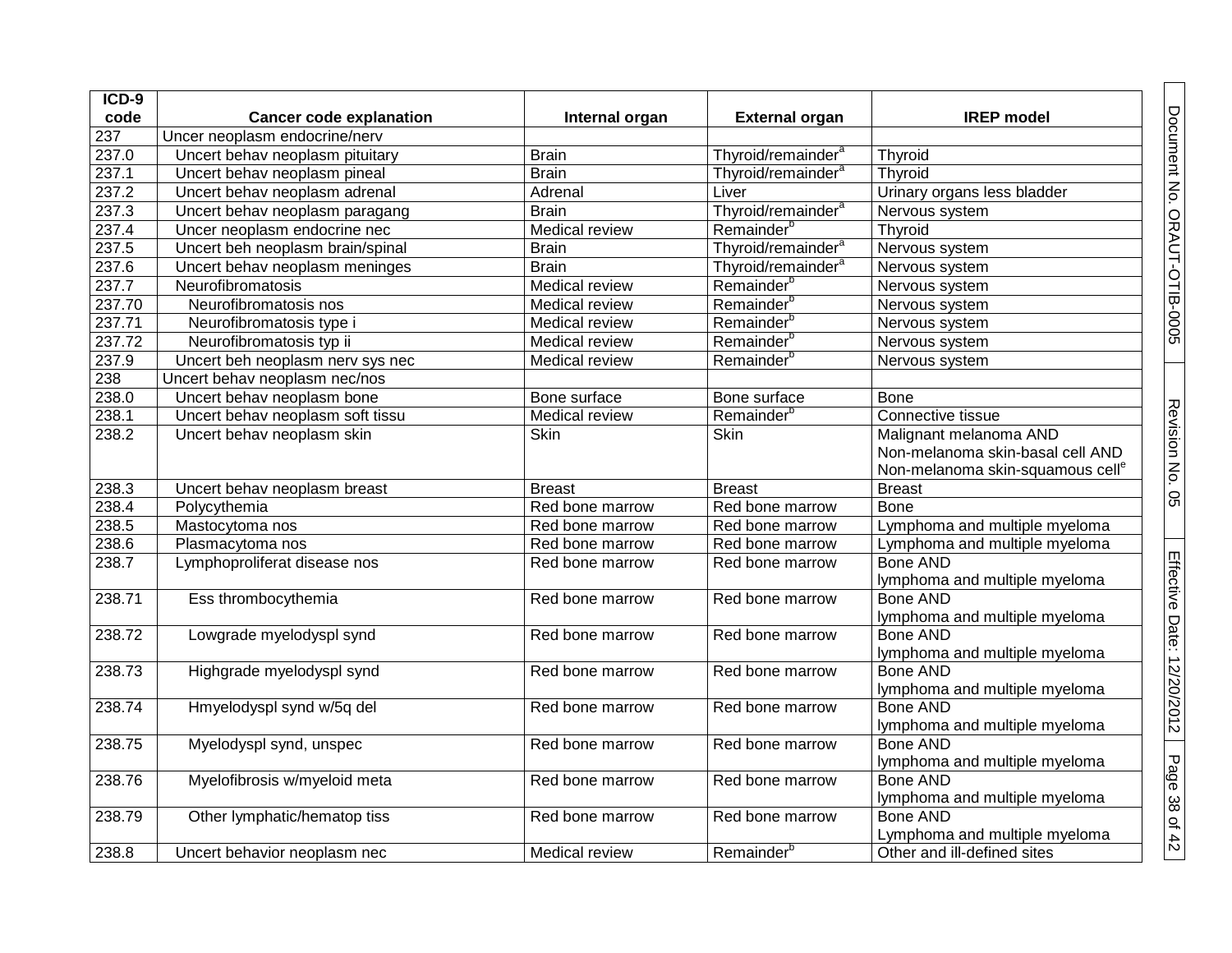| ICD-9  |                                              |                       |                                |                                 |
|--------|----------------------------------------------|-----------------------|--------------------------------|---------------------------------|
| code   | <b>Cancer code explanation</b>               | Internal organ        | <b>External organ</b>          | <b>IREP</b> model               |
| 238.9  | Uncert behavior neoplasm nos                 | Medical review        | Remainder <sup>b</sup>         | Other and ill-defined sites     |
| 239    | Unspecified neoplasm                         |                       |                                |                                 |
| 239.0  | Digestive neoplasm nos                       | Medical review        | Stomach                        | All digestive                   |
| 239.1  | Respiratory neoplasm nos                     | Medical review        | Lung                           | Lung AND                        |
|        |                                              |                       |                                | other respiratory               |
| 239.2  | Bone/skin neoplasm nos (bone)                | Bone surface          | Bone surface                   | Bone                            |
| 239.2  | Bone/skin neoplasm nos (skin)                | Skin                  | Skin                           | Non-melanoma skin-basal cell OR |
|        |                                              |                       |                                | Non-melanoma skin-squamous cell |
| 239.3  | Breast neoplasm nos                          | <b>Breast</b>         | <b>Breast</b>                  | <b>Breast</b>                   |
| 239.4  | Bladder neoplasm nos                         | <b>Bladder</b>        | <b>Bladder</b>                 | <b>Bladder</b>                  |
| 239.5  | Other gu neoplasm nos (female)               | Medical review        | <b>Bladder</b>                 | Female genitalia less ovary AND |
|        |                                              |                       |                                | ovary AND                       |
|        |                                              |                       |                                | all urinary organs              |
| 239.5  | Other gu neoplasm nos (male)                 | Medical review        | <b>Testes</b>                  | All male genitalia AND          |
|        |                                              |                       |                                | all urinary organs              |
| 239.6  | Brain neoplasm nos                           | <b>Brain</b>          | Thyroid/remainder <sup>a</sup> | Nervous system                  |
| 239.7  | Brain/nerv neoplasm nos                      | Medical review        | Remainder <sup>b</sup>         | Nervous system                  |
| 239.7  | Endocrine nos                                | <b>Medical review</b> | Remainder <sup>b</sup>         | <b>Thyroid AND</b>              |
|        |                                              |                       |                                | other endocrine glands          |
| 239.8  | Neoplasm nos, site nec                       | Medical review        | Remainder <sup>b</sup>         | Other and ill-defined sites     |
| 239.81 | Neoplasm nos, retina/choroid                 | Medical review        | Remainder <sup>b</sup>         | Other and ill-defined sites     |
| 239.89 | Neoplasm nos, other spec sites               | Medical review        | Remainder <sup>b</sup>         | Other and ill-defined sites     |
| 239.9  | Neoplasm nos                                 | <b>Medical review</b> | Remainder <sup>b</sup>         | Other and ill-defined sites     |
| 258.02 | Multiple endocrine neo [men] type IIA        | Thyroid               | Thyroid                        | Thyroid                         |
| 273    | Disorders of plasma protein metabolism       |                       |                                |                                 |
| 273.3  | Waldenstrom's macroglobulinemia              | Red bone marrow       | Red bone marrow                | Lymphoma and multiple myeloma   |
| 289    | Other specified blood disorder               |                       |                                |                                 |
| 289.7  | <b>Essential thrombocytosis</b>              | Red bone marrow       | Red bone marrow                | <b>Bone</b>                     |
| 289.8  | Other specified diseases of blood and blood- | Red bone marrow       | Red bone marrow                | <b>Bone</b>                     |
|        | forming organs                               |                       |                                |                                 |
| 289.81 | Primary hypercoag state                      | Red bone marrow       | Red bone marrow                | <b>Bone</b>                     |
| 289.82 | Secondary hypercoag state                    | Red bone marrow       | Red bone marrow                | <b>Bone</b>                     |
| 289.83 | <b>Myelofibrosis</b>                         | Red bone marrow       | Red bone marrow                | Bone                            |
| 289.89 | Unspecified diseases of blood and blood-     | Red bone marrow       | Red bone marrow                | <b>Bone</b>                     |
|        | forming organs                               |                       |                                |                                 |
| 289.9  | Essential thrombocythemia                    | Red bone marrow       | Red bone marrow                | Bone                            |
|        | a. See discussion in Section 4.3             |                       |                                |                                 |

b. See discussion in Section 4.4

c. For secondary cancers, doses are assessed for the likely primary cancer site(s), which are selected using guidance in Table 3-2.

d. See discussion in Section 4.11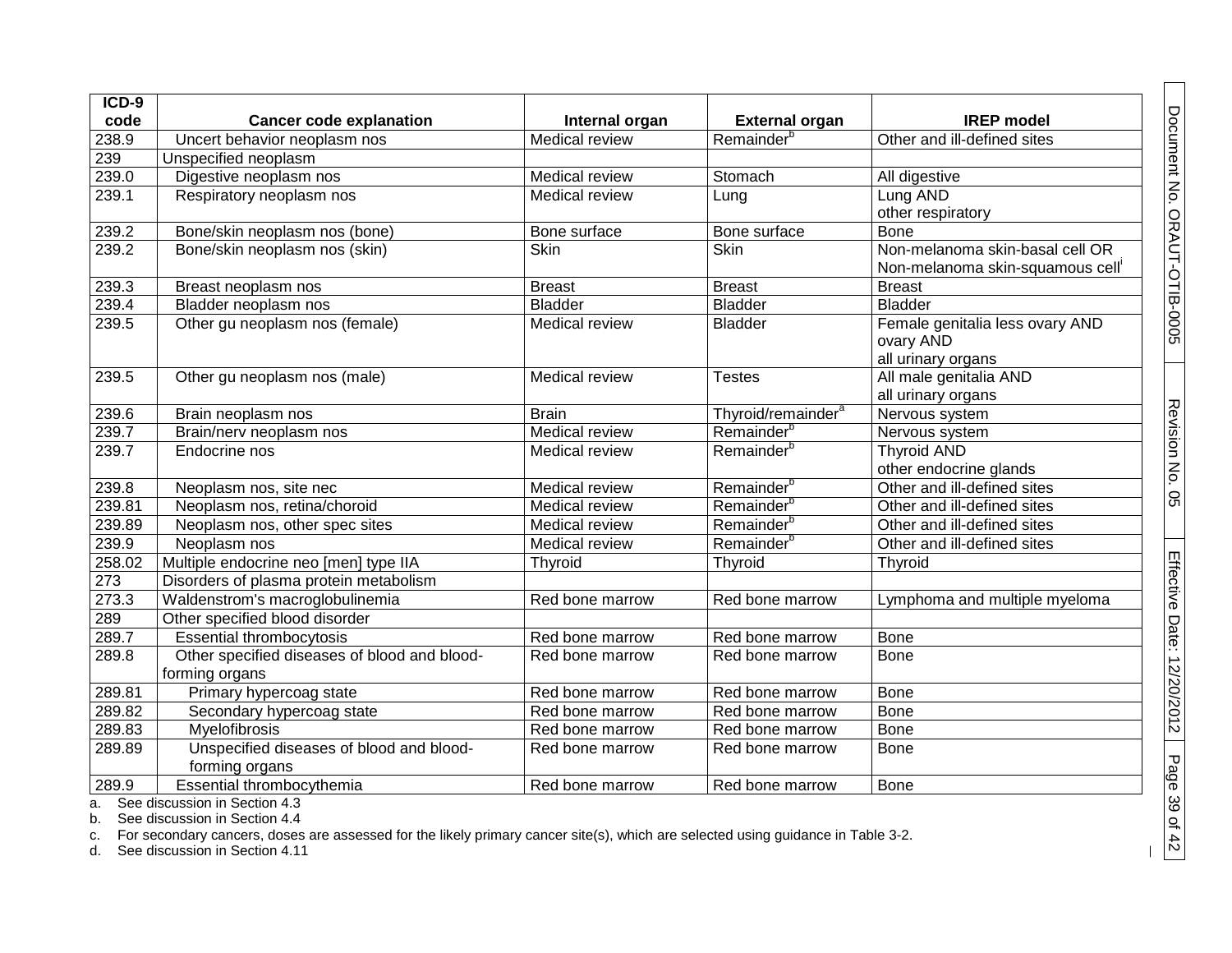- e. For ICD-9 codes 232 and 238.2, if the type of cancer is specified by DOL ("Malignant melanoma, Non-melanoma skin-Squamous cell, or Non-melanoma skin-Basal cell"), use only the specified IREP model (note that Bowen's disease is another name for squamous cell carcinoma *in situ*). If the cancer is not specified, run all listed IREP models as discussed in Section 4.6.
- f. See discussion in Section 4.8
- g. The external target organ should be lung if the lymphoma is known to be a B-cell variety, or thymus if the lymphoma is known to be a T-cell variety or if the variety is unknown.
- h. For ICD-9 code 155.1, for cancers that are described as cancer of the intrahepatic ducts, select liver as the internal organ. For those that are described as gallbladder carcinoma, select gallbladder as the internal organ. If the description is unclear, a medical review should be conducted to determine the appropriate internal organ of interest.
- i. See discussion in Section 4.7
- j. For ICD-9 codes 199, 199.0, and 199.1 see discussion in Section 3.2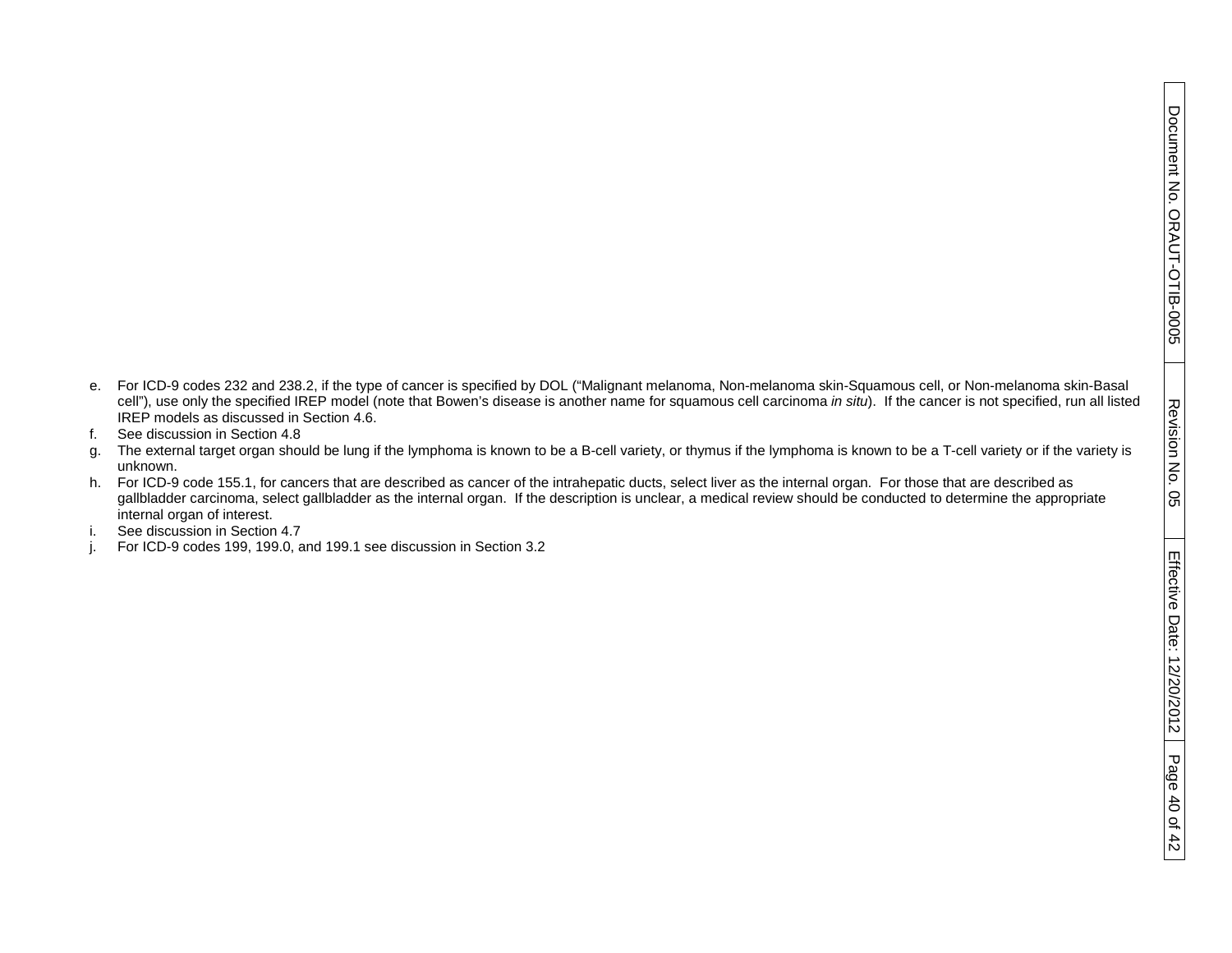|  |  |  |  |  |  | Table 3-2. Selection of primary cancer(s) for dose reconstruction from secondary cancer codes. |  |  |  |  |
|--|--|--|--|--|--|------------------------------------------------------------------------------------------------|--|--|--|--|
|--|--|--|--|--|--|------------------------------------------------------------------------------------------------|--|--|--|--|

| <b>Secondary cancer</b>                    | ICD-9 code of likely primary cancers <sup>a, D, c</sup>               |
|--------------------------------------------|-----------------------------------------------------------------------|
| 196.0 Lymph nodes of head, face, and neck  | 141, 142(M), 146(M), 149(F), 161(M), 162, 172, 173, 174(F), 193(F)    |
| 196.1 Intrathoracic lymph nodes            | 150(M), 162, 174(F)                                                   |
| 196.2 Intra-abdominal lymph nodes          | 150(M), 151(M), 153, 157(F), 162, 174(F), 180(F), 185(M), 189, 202(F) |
| 196.3 Lymph nodes of axilla and upper limb | 162, 172, 174(F)                                                      |
| 196.5 Inguinal and lower limb lymph nodes  | 154(M), 162, 172, 173(F), 187(M)                                      |
| 196.6 Intrapelvic lymph nodes              | 153(M), 154(F), 162(M), 180(F), 182(F), 185(M), 188                   |
| 196.8 Lymph nodes of multiple sites        | 150(M), 151(M), 153(M), 162, 174(F)                                   |
| 196.9 Lymph nodes, site unspecified        | 150(M), 151, 153, 162, 172, 174(F), 185(M)                            |
| 197.0 Lung                                 | 153, 162, 172(M), 174(F), 185(M), 188(M), 189                         |
| 197.1 Mediastinum                          | 150(M), 162, 174(F)                                                   |
| 197.2 Pleura                               | 150(M), 153(M), 162, 174(F), 183(F), 185(M), 189(M)                   |
| 197.3 Other respiratory organs             | 150, 153(M), 161, 162, 173(M), 174(F), 185(M), 193(F)                 |
| 197.4 Small intestine, including duodenum  | 152, 153, 157, 162, 171, 172(M), 174(F), 183(F), 189(M)               |
| 197.5 Large intestine and rectum           | 153, 154, 162, 174(F), 183(F), 185(M)                                 |
| 197.6 Retroperitoneum and peritoneum       | 151, 153, 154(M), 157, 162(M), 171, 174(F), 182(F), 183(F)            |
| 197.7 Liver, specified as secondary        | 151(M), 153, 154(M), 157, 162, 174(F)                                 |
| 197.8 Other digestive organs               | 150(M), 151, 153, 157, 162, 174(F), 185(M)                            |
| 198.0 Kidney                               | 153, 162, 174(F), 180(F), 185(M), 188, 189, 202(F)                    |
| 198.1 Other urinary organs                 | 153, 174(F), 180(F), 183(F), 185(M), 188, 189(F)                      |
| 198.2 Skin                                 | 153, 162, 171(M), 172, 173(M), 174(F), 189(M)                         |
| 198.3 Brain and spinal cord                | 162, 172(M), 174(F)                                                   |
| 198.4 Other parts of nervous system        | 162, 172(M), 174(F), 185(M), 202                                      |
| 198.5 Bone and bone marrow                 | 162, 174(F), 185(M)                                                   |
| 198.6 Ovary                                | 153(F), 174(F), 183(F)                                                |
| 198.7 Suprarenal gland                     | 153(F), 162, 174(F)                                                   |
| 198.8 Other specified sites                | 153, 162, 172(M), 174(F), 183(F), 185(M), 188(M)                      |
| 511.81 Malignant pleural effusion          | 150(M), 153(M), 162, 174(F), 183(F), 185(M), 189(M)                   |
| 789.51 Malignant acsites                   | 151, 153, 154(M), 157, 162(M), 171, 174(F), 182(F), 183(F)            |

a. "M" indicates cancer site should be used for males only; "F" indicates cancer site should be used for females only.

b. For likely primary cancer sites that have multiple possible IMBA or external organs, see Section 4.9.

c. If "173" is indicated as a likely primary cancer, the "non-melanoma skin-basal cell (BCC)" model should be used.